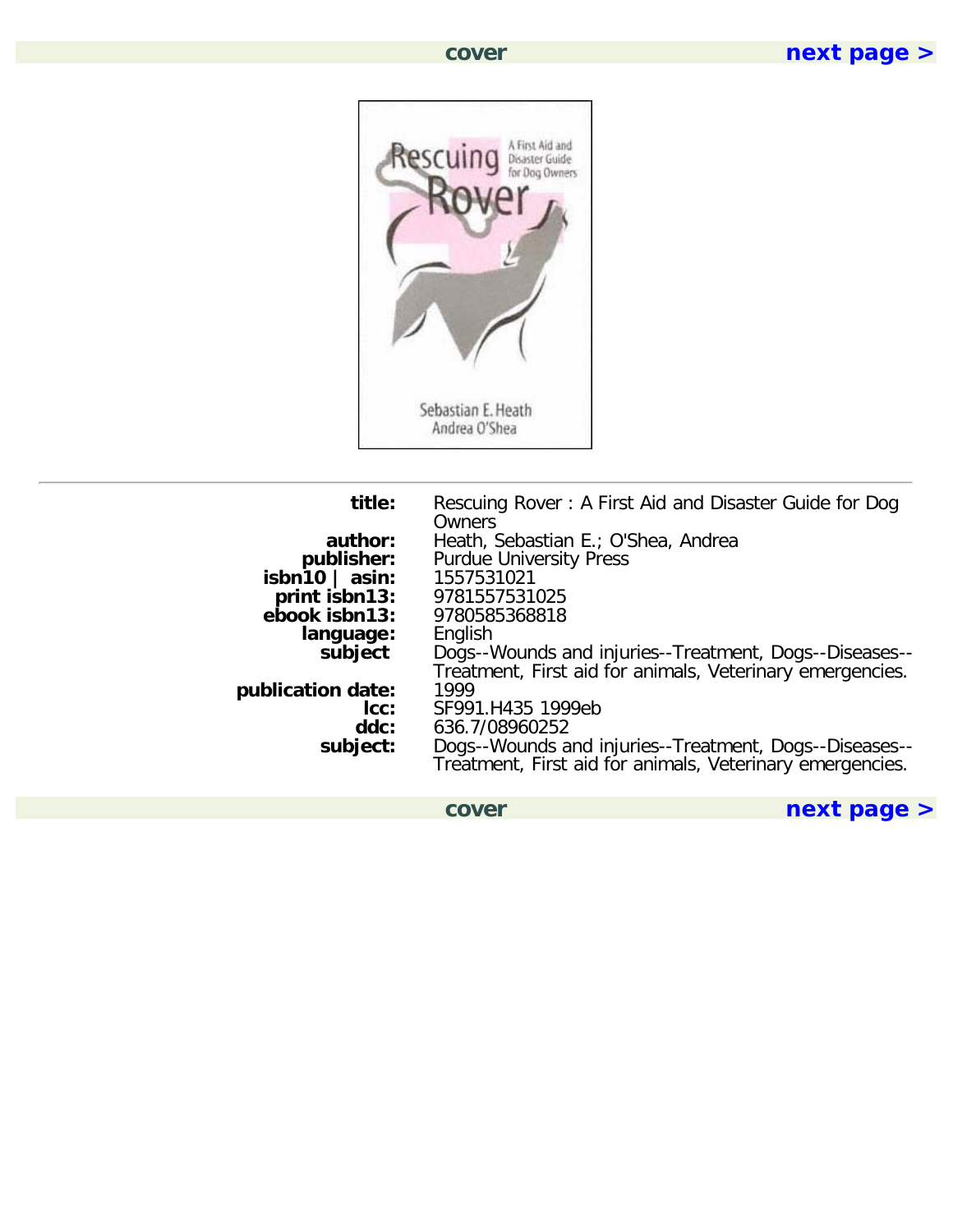Page iii

### Rescuing Rover

<span id="page-1-0"></span>A First Aid and Disaster Guide for Dog Owners

Sebastian E. Heath and Andrea O'Shea

Purdue University Press / West Lafayette, Indiana

**[< previous page](#page-0-0) page\_iii [next page >](#page-2-0)**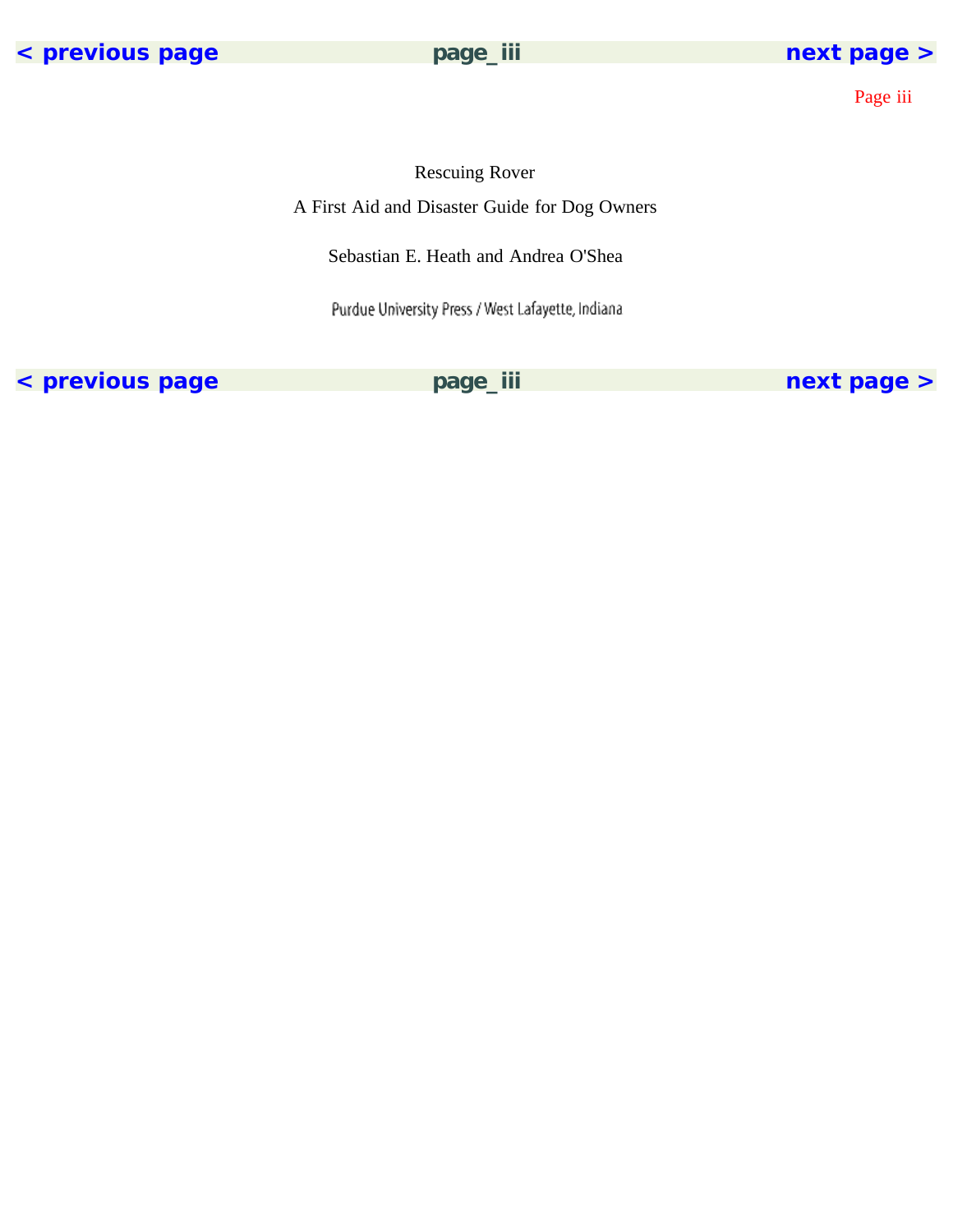### <span id="page-2-0"></span>**[< previous page](#page-1-0) page\_iv [next page >](#page-3-0)**

For all procedures indicated and recommendations made in this book, you should work closely under the supervision of a veterinarian.

Neither the authors of the book nor Purdue University Press make representation or warranty whatsoever regarding (i) the effectiveness of any product mentioned herein; or (ii) the effectiveness of a particular method, technique or process addressed herein, under extreme conditions occasioned by any disaster. The ideas expressed in this book are merely set forth as suggestive to the reader of the types of issues with which he or she should be concerned in maintaining the safety of his or her dog and are not intended as an all-inclusive list for preparedness in the event of any disaster.

Copyright © 1999 by Purdue Research Foundation. All rights reserved.

03 02 01 00 99 5 4 3 2 1

The paper used in this book meets the minimum requirements of American National Standard for Information SciencesPermanence of Paper for Printed Library Materials, ANSI Z39.48-1992.

Printed in the United States of America

Medical procedures illustrated by Andrea O'Shea

Cover illustration and interior design by David Black

Library of Congress Cataloging-in-Publication Data

Heath, Sebastian E., 1955 Rescuing rover : a first aid and disaster guide for dog owners / Sebastian E. Heath and Andrea O'Shea. p. cm. ISBN 1-55753-102-1 (pbk.: alk. paper) 1. DogsWounds and injuriesTreatment. 2. DogsDiseasesTreatment. 3. First aid for animals. 4. Veterinary emergencies. I. O'Shea, Andrea, 1952 . II. Title. SF991.H435 1998 636.7¢08960252dc21 98-53503 CIP

**[< previous page](#page-1-0) page\_iv [next page >](#page-3-0)**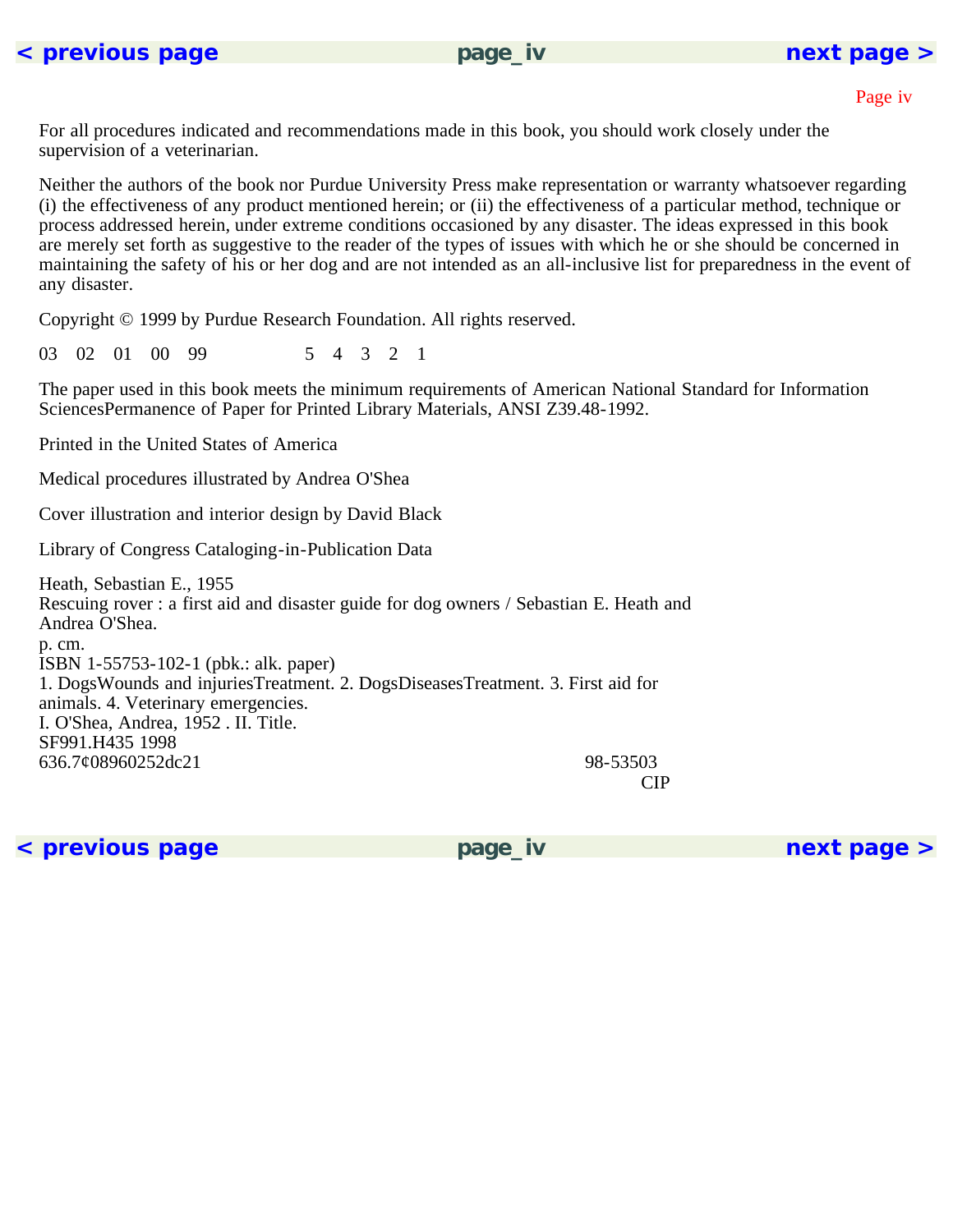| Contents                           |                |
|------------------------------------|----------------|
| Introduction                       | $\mathbf{1}$   |
| <b>Restraint Techniques</b>        | $\overline{4}$ |
| Muzzling a Dog                     | 6              |
| Examining and Treating the Eye     | $8\,$          |
| <b>Bandaging Upright Ears</b>      | 10             |
| <b>Bandaging Floppy Ears</b>       | 12             |
| Foot Injuries and Bandaging        | 14             |
| Bandaging the Lower Leg            | 18             |
| Bandaging the Tail                 | 20             |
| Medical Emergencies                | 22             |
|                                    | 22             |
| Shock                              |                |
|                                    | 23             |
| Diarrhea                           |                |
|                                    | 23             |
| <b>Insect and Snake Bites</b>      |                |
|                                    | 24             |
| Bloat                              |                |
|                                    | 24             |
| Hazardous Materials and Poisonings |                |
|                                    | 25             |

<span id="page-3-0"></span>**[< previous page](#page-2-0) page\_v [next page >](#page-4-0)**

**[< previous page](#page-2-0) page\_v [next page >](#page-4-0)**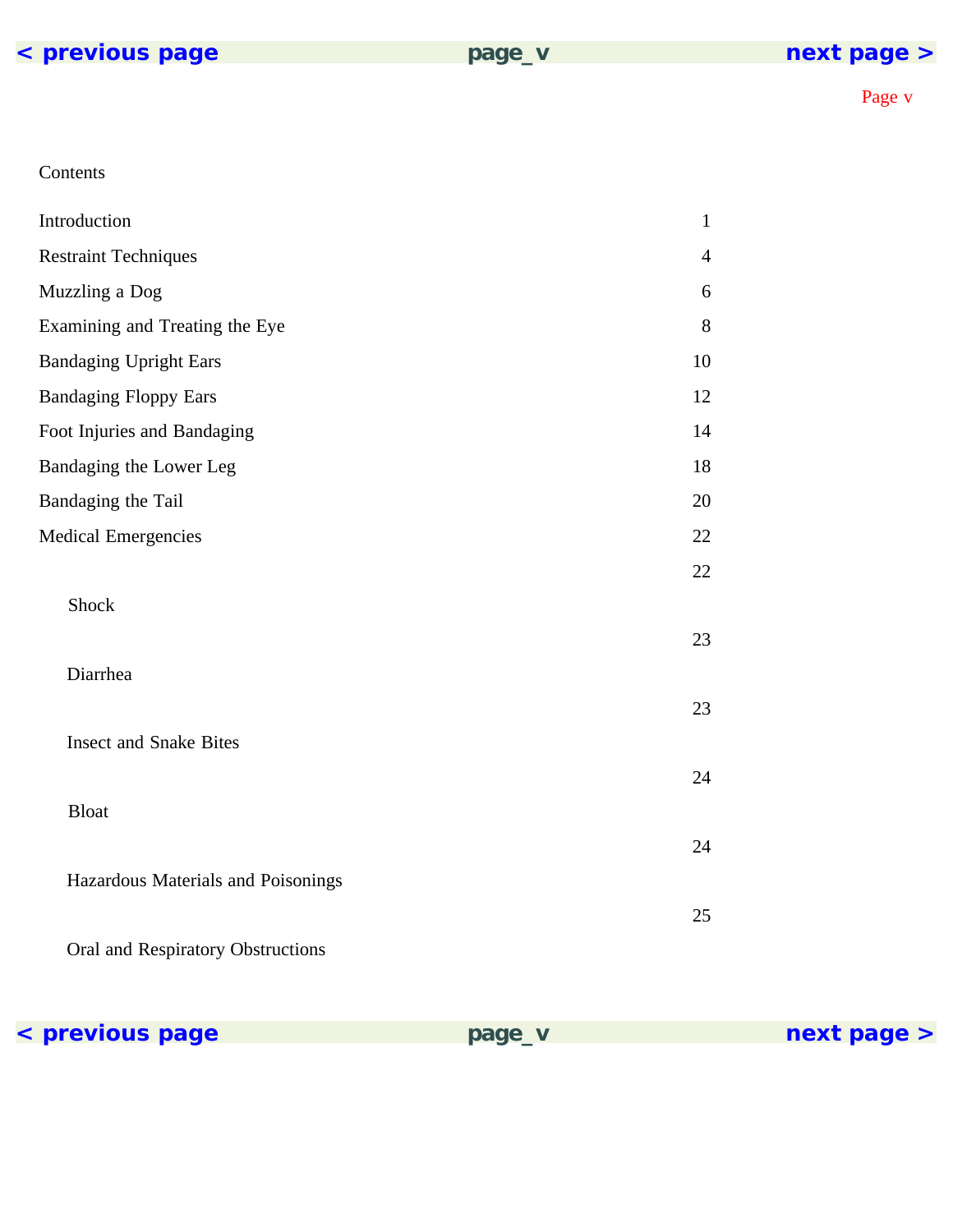<span id="page-4-0"></span>

| < previous page                          | page_vi |    | next page > |
|------------------------------------------|---------|----|-------------|
|                                          |         |    | Page vi     |
| The Care of Dogs in Disasters            |         | 26 |             |
| Specialty Help for Your Dog              |         | 39 |             |
| Checklist                                |         | 45 |             |
| Your Dog's Vital Signs                   |         | 47 |             |
| First Aid Kit Checklist                  |         | 49 |             |
| <b>Commands That Your Dog Recognizes</b> |         | 50 |             |
|                                          |         |    |             |

| < previous page | page_vi | $next$ page $>$ |
|-----------------|---------|-----------------|
|                 |         |                 |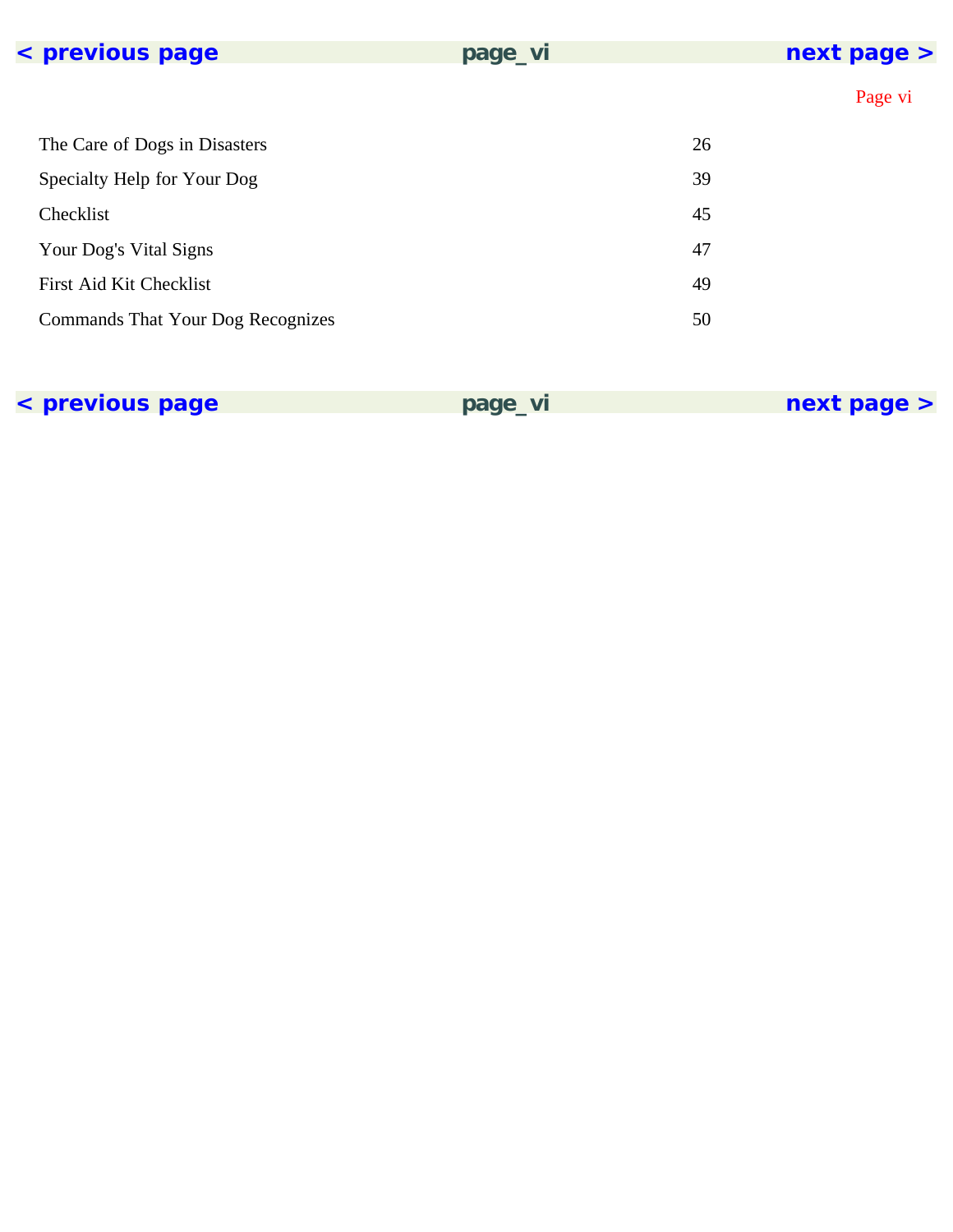## <span id="page-5-0"></span>**[< previous page](#page-4-0) page\_1 [next page >](#page-6-0)**

Page 1

### Introduction

This book originated from the needs of canine search and rescue teams, who work under conditions where veterinary services may not be available. If a search dog is injured in the field, it may have to be treated by a physician or emergency medical technician. Under these conditions, handlers and emergency physicians need a practical guide to provide optimum care for the dog until it can be transported to a veterinarian. As we looked into the available materials on first aid for dogs, we also found that there is an even broader need for practical first-aid materials among dog owners and handlers. So we set out to identify common, serious first-aid issues that dogs and their handlers are likely to encounter and compiled some practical solutions.

This book should not replace the extensive knowledge and expertise of veterinary specialists. It is intended to guide owners and handlers to prepare an injured dog so that it can be safely transported to a veterinarian without further harm to the dog or handler. It can also be used as a practical learning guide for veterinary medical and technician students and as a teaching tool for veterinary specialists teaching first aid. Some of the advanced procedures should be reserved for qualified veterinary health professionals. We have included these procedures so that owners and handlers can be of optimum help to veterinary care providers under emergency conditions.

Owners and handlers can prepare for emergencies by practicing the restraint and muzzling procedures on their dogs. If a dog is familiar with these procedures, it will be less stressed when it needs help most, and further injury to the dog and persons will be less likely. We strongly recommend that all dogs pay regular visits to a veterinarian, attend obedience classes, and be frequently socialized with people of all ages and other dogs. Practicing bandaging is a fun and effective way to socialize a dog, learn the technique, and familiarize the dog with what to expect in an emergency.

We have limited ourselves to selected common emergencies and maintain that the best intervention is to prevent emergencies from occurring in the first place. However, some disasters will unfortunately always occur, and the best that one can do to reduce their impact is to be prepared. We hope that this book improves the quality of care for dogs and heightens people's awareness for increased safety in our interactions with dogs.

*We would like to thank Jean Hooks and Karen Cornell for their help in preparing this book*.

**[< previous page](#page-4-0) page\_1 [next page >](#page-6-0)**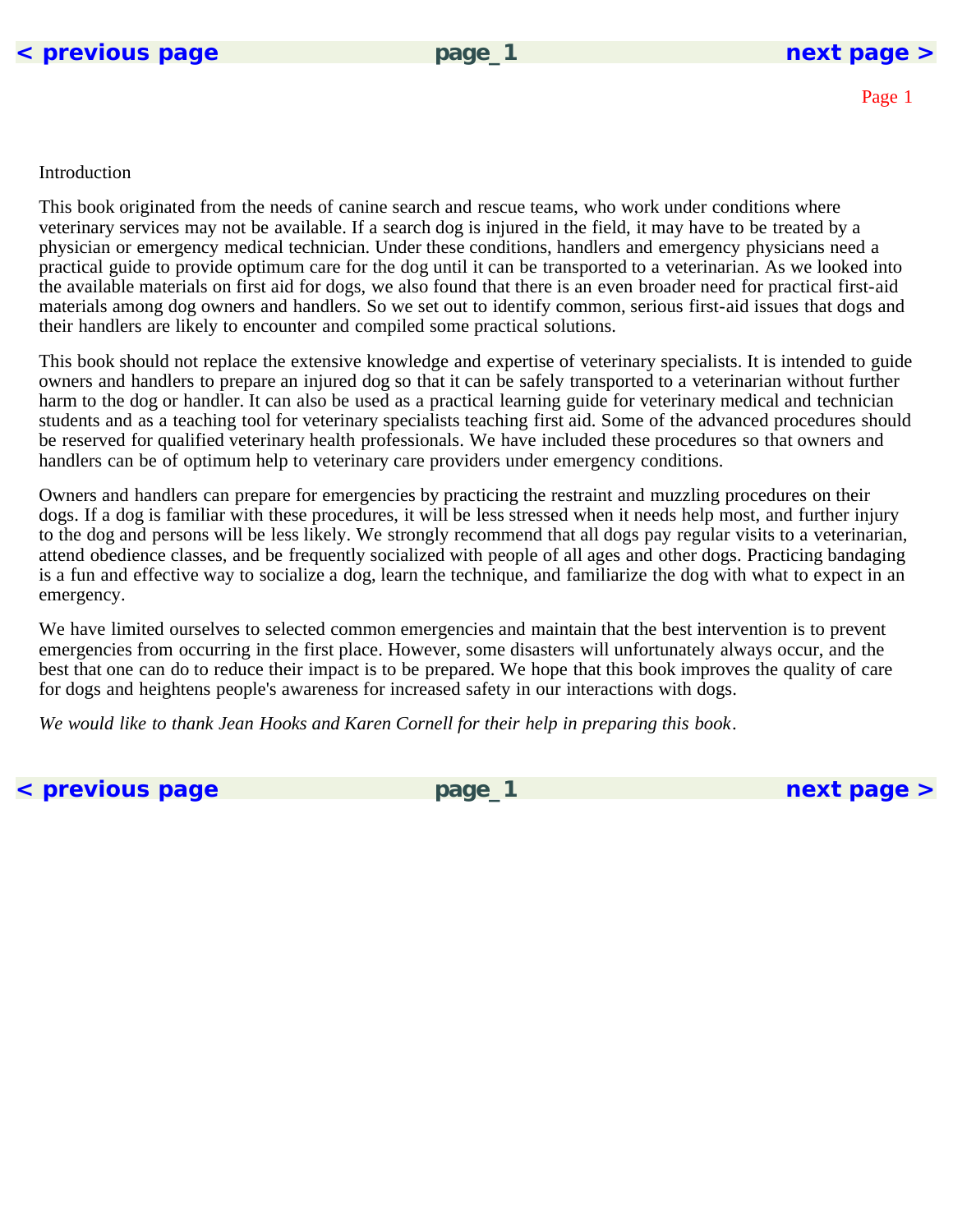## <span id="page-6-0"></span>**[< previous page](#page-5-0) page\_4 [next page >](#page-7-0)**

Page 4

## Restraint Techniques



Principle

This section shows dog owners and handlers the appropriate methods for restraining a dog so that a qualified veterinary medical professional can safely attend to it.

Procedure

Lateral Restraint (A)

- 1. Command the dog to lie down.
- 2. Kneel with knees against the dog's back.
- 3. Place left forearm on the dog's neck; hold the dog's lower (left) front limb with left hand.
- 4. Place right arm across the dog's flank; hold the dog's lower (left) hind limb with right hand.
- 5. Shift your weight over the dog's body.

Seated Restraint (B)

- 1. Command the dog to sit.
- 2. Kneel behind the dog.
- 3. With your left arm, reach under the dog's neck and hold the dog's head in a locked position.
- 4. With your right arm, grasp the dog's right elbow and extend this joint.

**[< previous page](#page-5-0) page\_4 [next page >](#page-7-0)**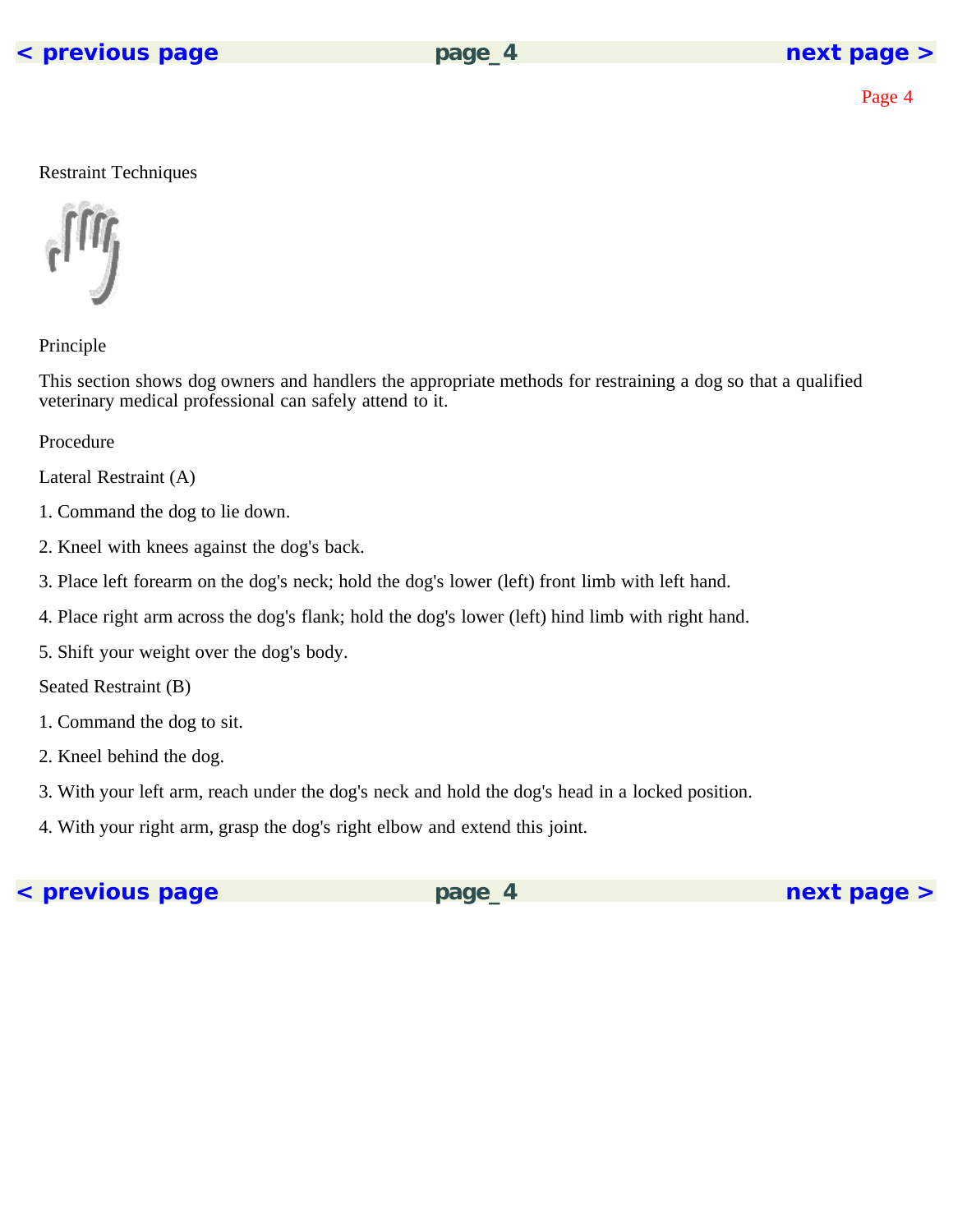# <span id="page-7-0"></span>**[< previous page](#page-6-0) page\_5 [next page >](#page-8-0)**

Page 5



**[< previous page](#page-6-0) page\_5 [next page >](#page-8-0)**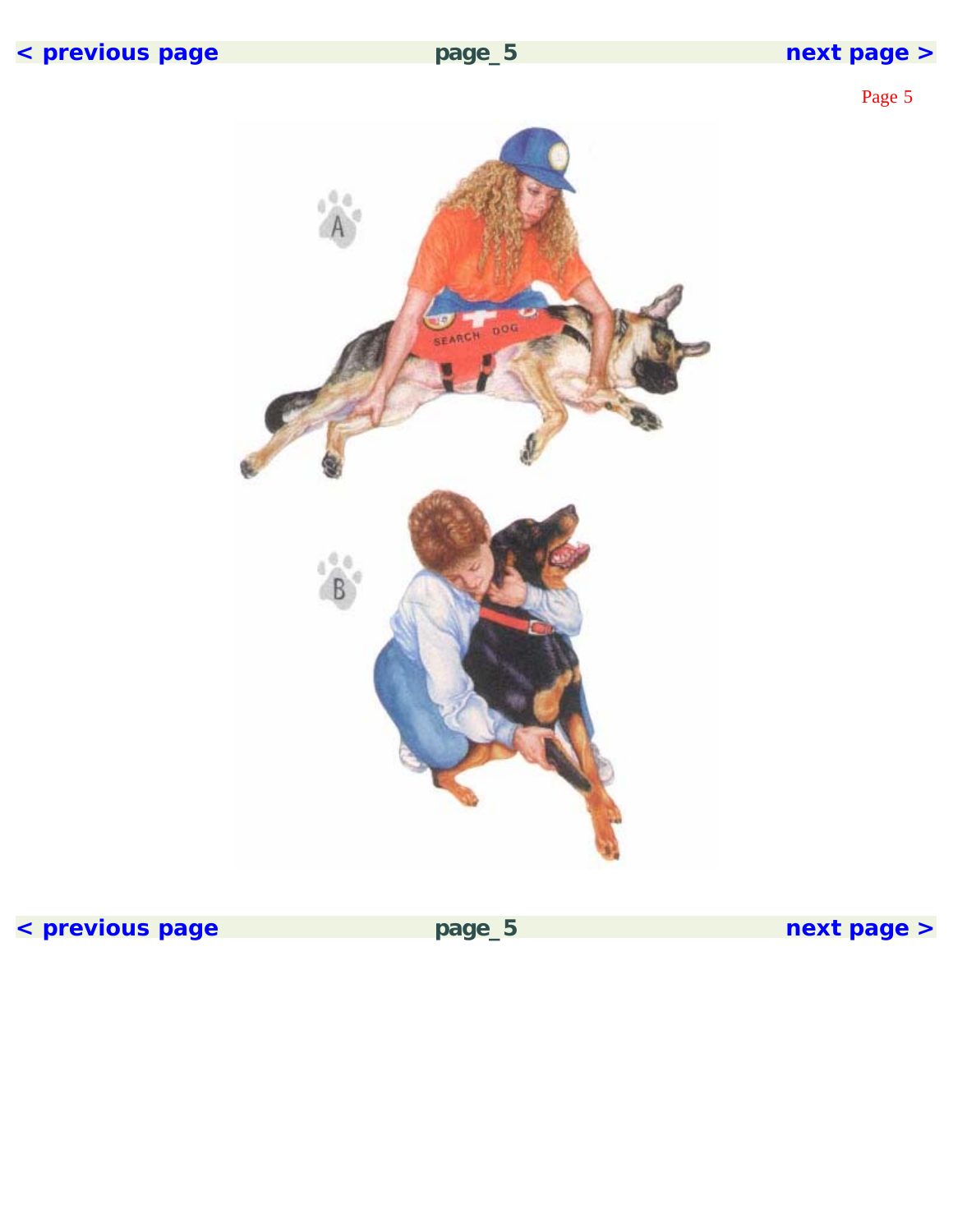## <span id="page-8-0"></span>**[< previous page](#page-7-0) page\_6 [next page >](#page-9-0)**

Page 6

Muzzling a Dog



Principle

When a dog is frightened or in pain, a muzzle is needed to protect people treating the dog from being bitten. This section shows owners and handlers the appropriate method for muzzling a dog when a fitted muzzle is unavailable. A fitted muzzle obviously is best.

Procedure

1. Place a 2-inch-wide gauze tape approximately 4 feet long under the dog's jaw.

2. Circle the gauze around the dog's muzzle. Tie a half-knot above the nose and tighten.

3. Bring the loose ends of the gauze back under the jaw. Tie another half-knot and tighten.

4. Bring the loose ends of the gauze under and behind the ears and tie in a firm bow at the back of the neck.



**[< previous page](#page-7-0) page\_6 [next page >](#page-9-0)**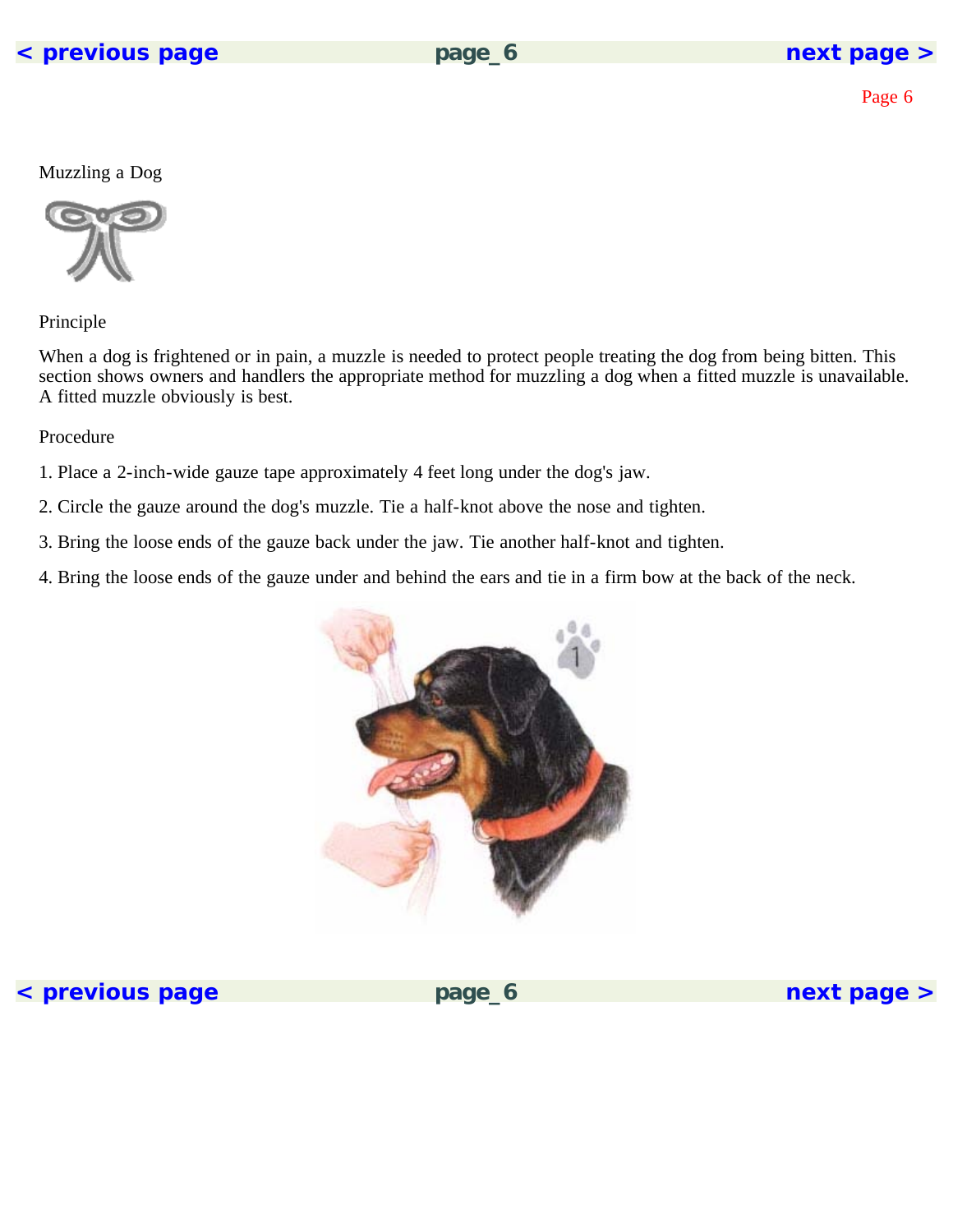<span id="page-9-0"></span>**[< previous page](#page-8-0) page\_7 [next page >](#page-10-0)**



**[< previous page](#page-8-0) page\_7 [next page >](#page-10-0)**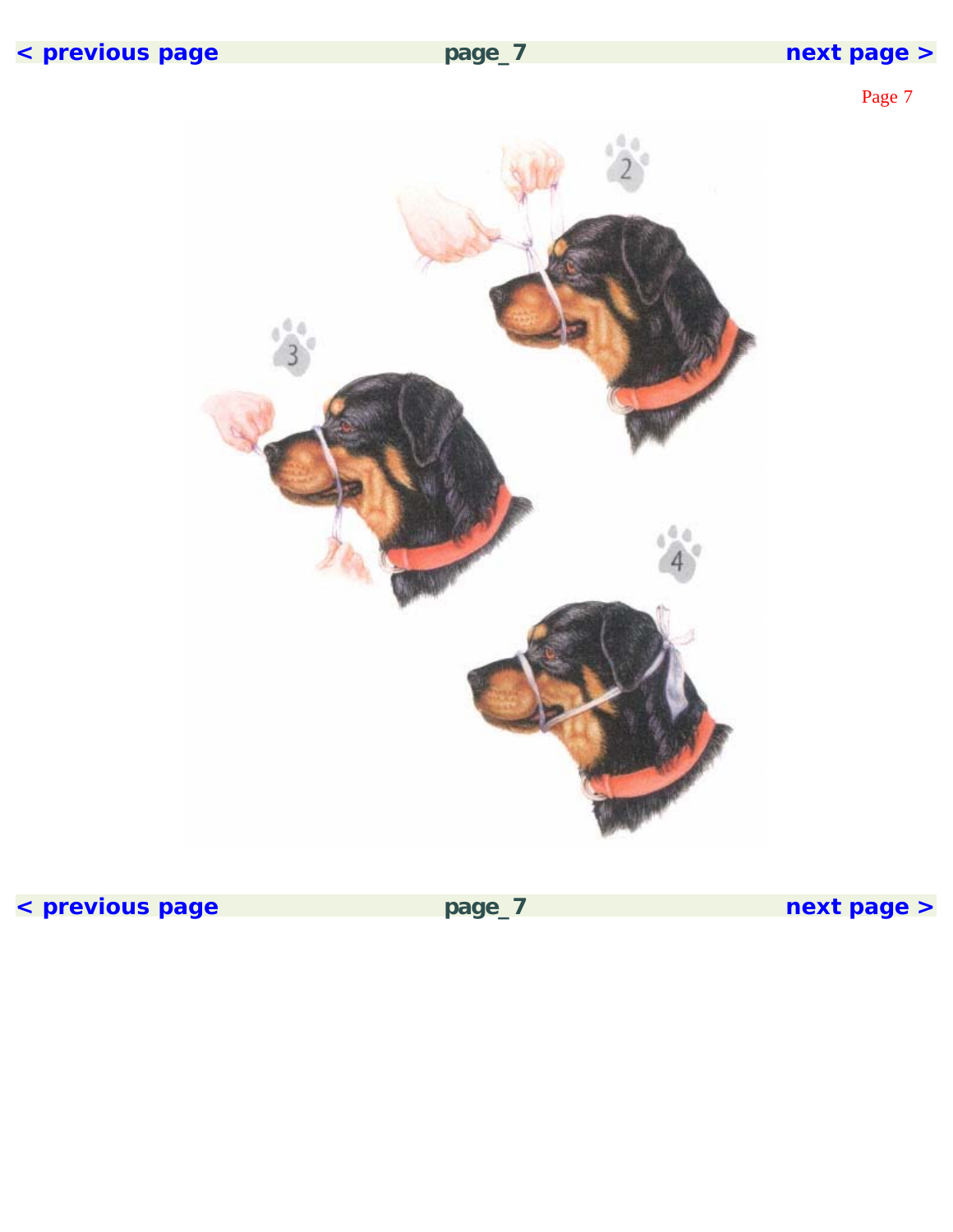<span id="page-10-0"></span>Examining and Treating the Eye



Principle

Common irritants to the eye are dust, pollen, and foreign bodies. A common sign of irritation is excessive squinting. Sometimes dogs will also scratch at an irritated eye, which can quickly make it worse. This section shows dog owners and handlers how to restrain a dog for examination and treatment of an irritated or injured eye and demonstrates this procedure for nonveterinary medically trained personnel. Nonqualified persons should never perform this procedure. An irritated or injured eye should always be thoroughly examined by a veterinarian.

A dog's eye should be approached with instruments or drops from above and behind the frontal plane.

Procedure

Restrain the dog in a sitting position. (See p. 5.)

1. Hold the dog's head with one hand around the jaw, gently pulling down the lower eyelid. With the other hand pull up the upper lid. Then a medical professional can administer saline or anesthetic drops or flushes to the affected eye from above.

2. Once the eye is anesthetized, a medical professional should examine under the third eyelid using a nontraumatic thumb forceps. His/her hand should rest on the dog's cheek under the affected eye, gently grasp the third eyelid with the forceps, and pull it out to expose the entire underside of the lid.

3. If a foreign body is found, a saline solution should be used to flush it out. If this does not remove the irritant, a cotton-tipped swab can be used to gently dislodge it. If it cannot be dislodged, bandage the entire eye shut and immediately seek veterinary advice.

**[< previous page](#page-9-0) page\_8 [next page >](#page-11-0)**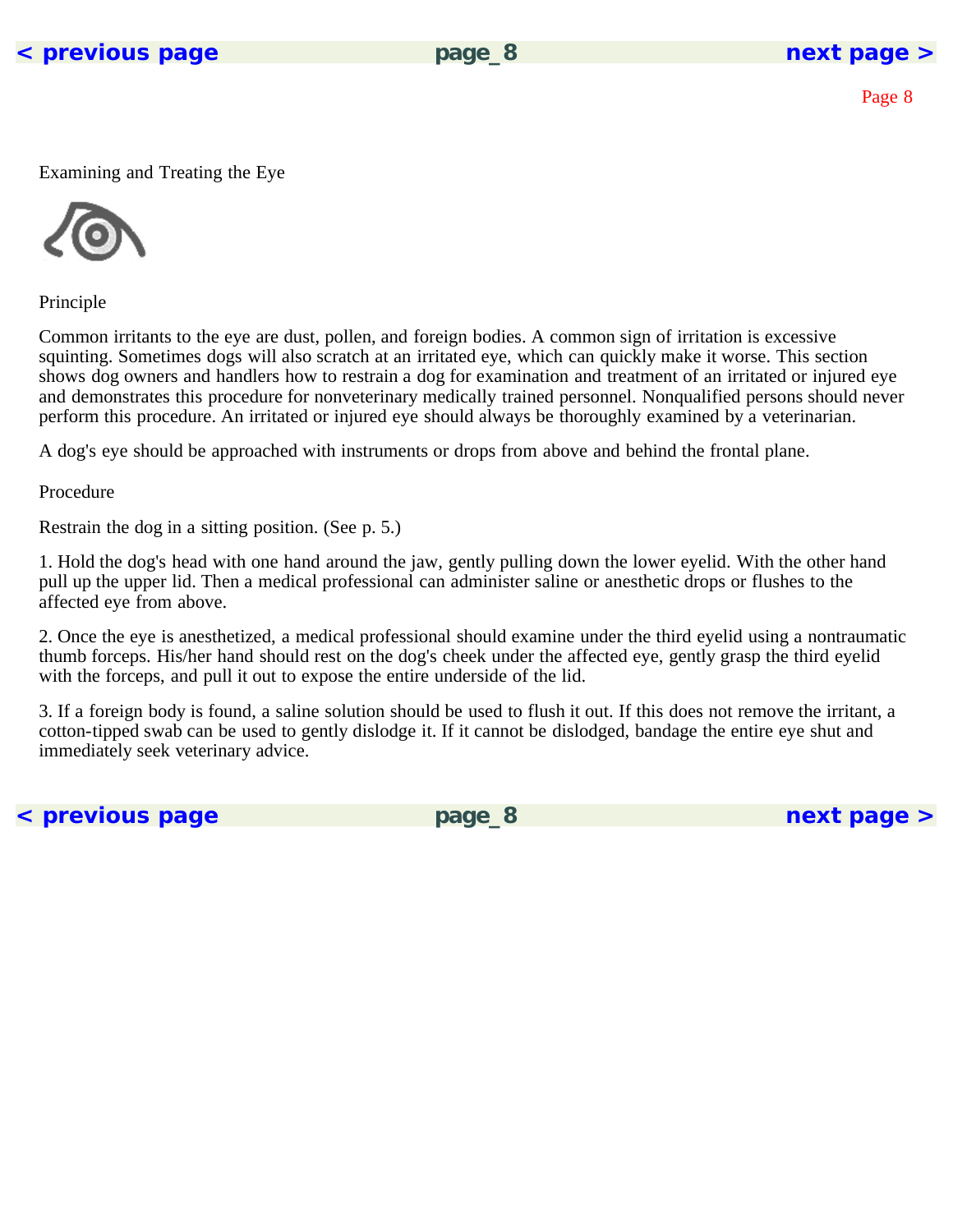<span id="page-11-0"></span>**[< previous page](#page-10-0) page\_9 [next page >](#page-12-0)**

Page 9



**[< previous page](#page-10-0) page\_9 [next page >](#page-12-0)**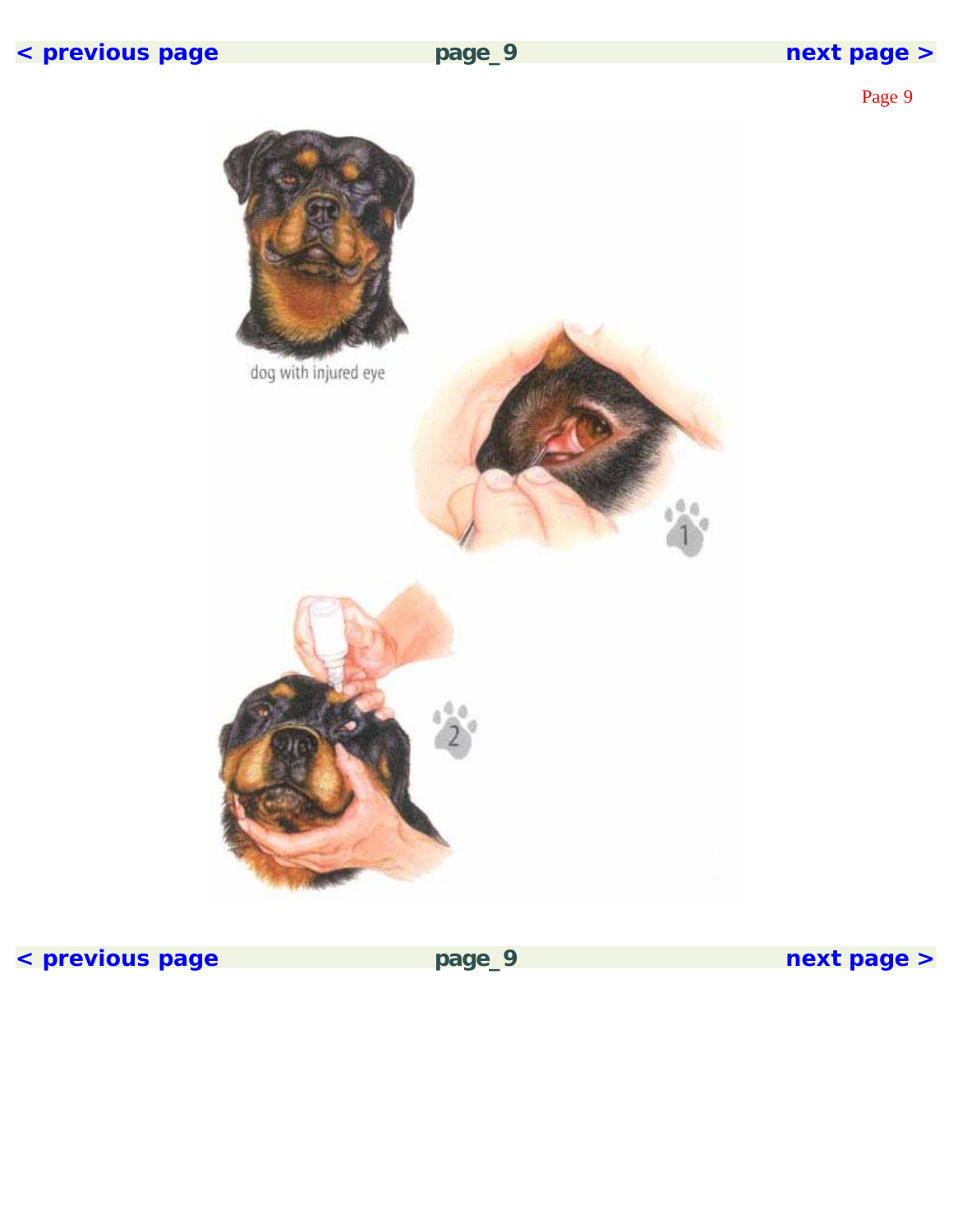<span id="page-12-0"></span>Bandaging Upright Ears



Principle

Bandaging an injured ear prevents further damage, which can result from the dog scratching the affected ear. Bandaging also prevents blood spattering when the dog shakes its head. Always have injuries examined by a veterinarian.

Procedure

1. Fill the inside of the ear with a ball of cotton wool. If possible, cover the wound with a gauze pad.

2. Fold the ear forward onto the dog's head. Cover the back of the ear with a gauze pad.

35. Gently wrap a gauze bandage over the ear and gauze pad.

6. The wrap should cover the affected ear from behind and in front. Leave plenty of room for the uninjured ear to move. Secure the gauze wrap with tape.



**[< previous page](#page-11-0) page\_10 [next page >](#page-13-0)**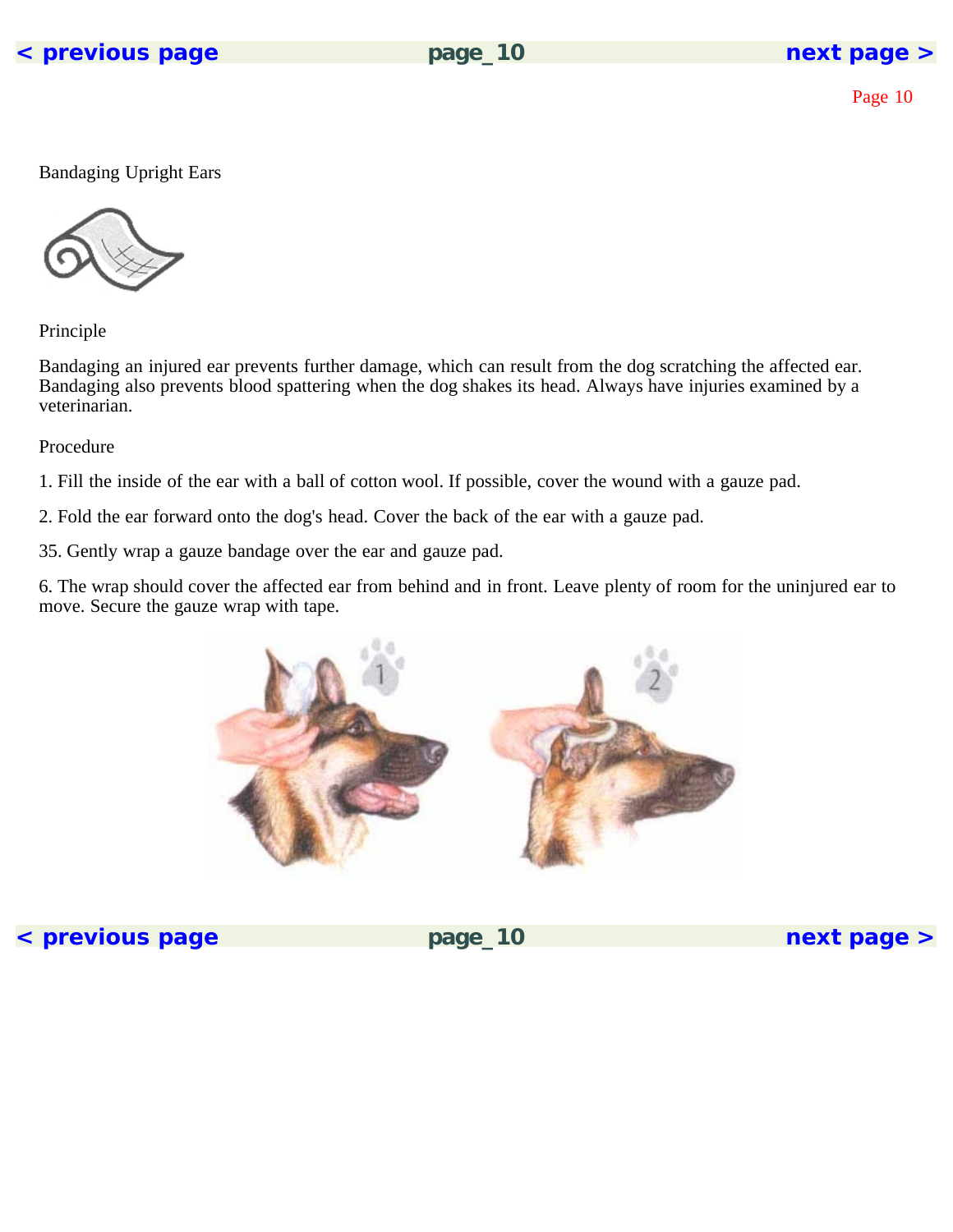# <span id="page-13-0"></span>**[< previous page](#page-12-0) page\_11 [next page >](#page-14-0)**

Page 11



**[< previous page](#page-12-0) page\_11 [next page >](#page-14-0)**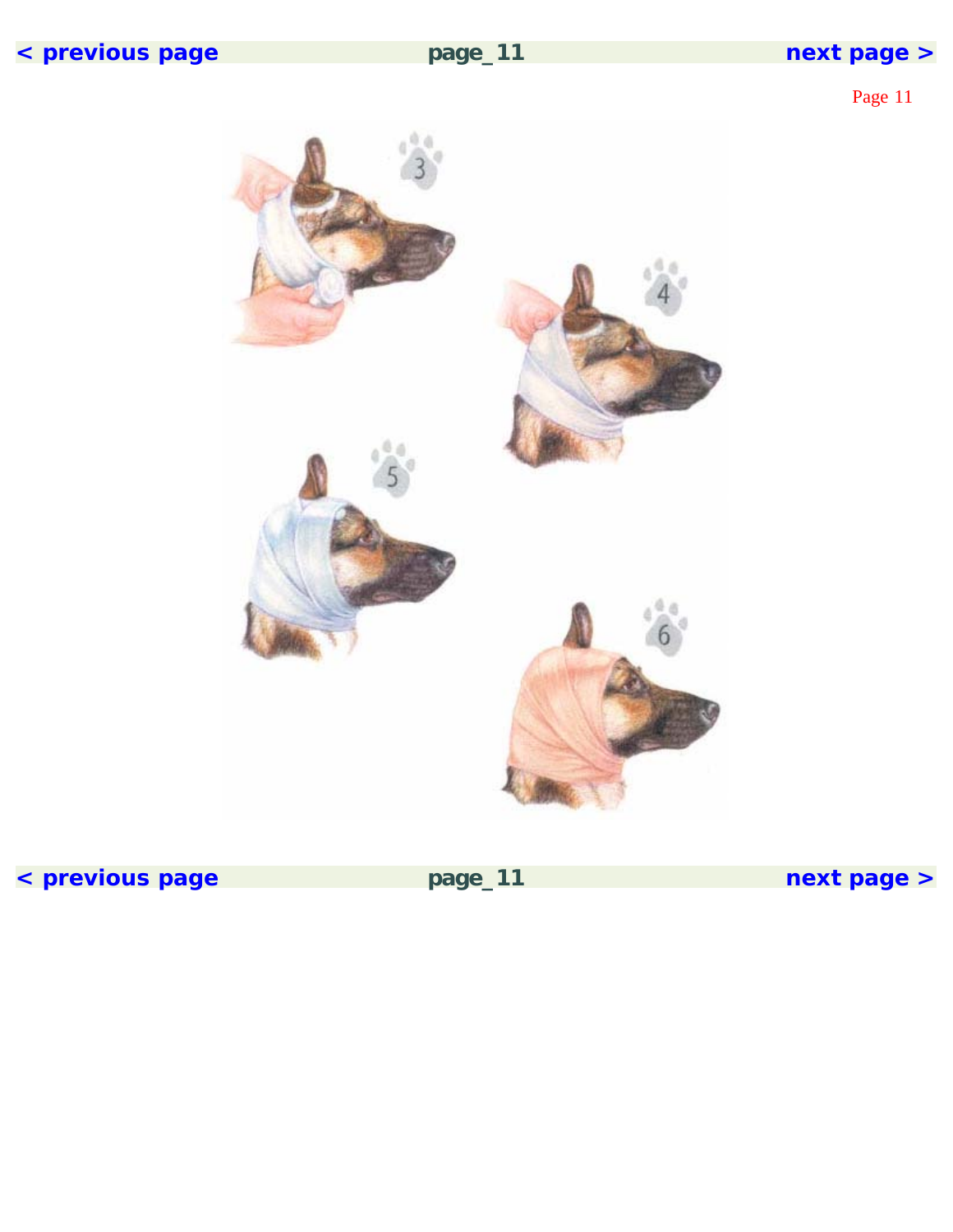Page 12

<span id="page-14-0"></span>Bandaging Floppy Ears



Principle

Bandaging an injured ear prevents further injury, which can result from the dog scratching the affected ear, and prevents blood spattering when the dog shakes its head. In this example the dog has a semifloppy right ear. Always have injuries examined by a veterinarian.

Procedure

1. Place a gauze pad behind the ear and fold the ear over the gauze onto the dog's head.

2. Cover the inside of the ear (now exposed to the outside) with another gauze pad.

34. Gently wrap a gauze bandage over the ear and the gauze pads. Leave plenty of room for the other, uninjured ear to move freely.

5. Secure the gauze wrap with tape.



**[< previous page](#page-13-0) page\_12 [next page >](#page-15-0)**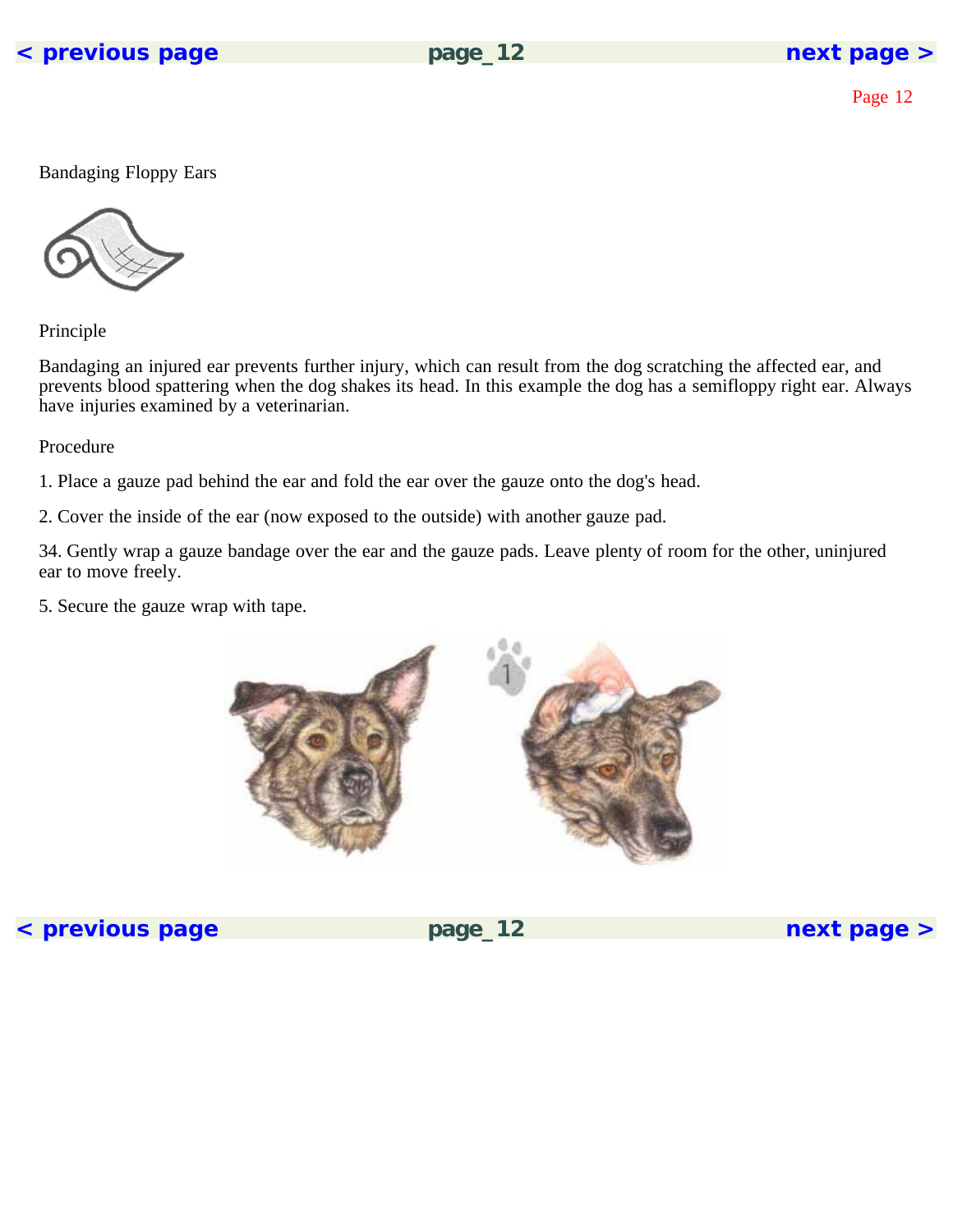# <span id="page-15-0"></span>**[< previous page](#page-14-0) page\_13 [next page >](#page-16-0)**

Page 13



**[< previous page](#page-14-0) page\_13 [next page >](#page-16-0)**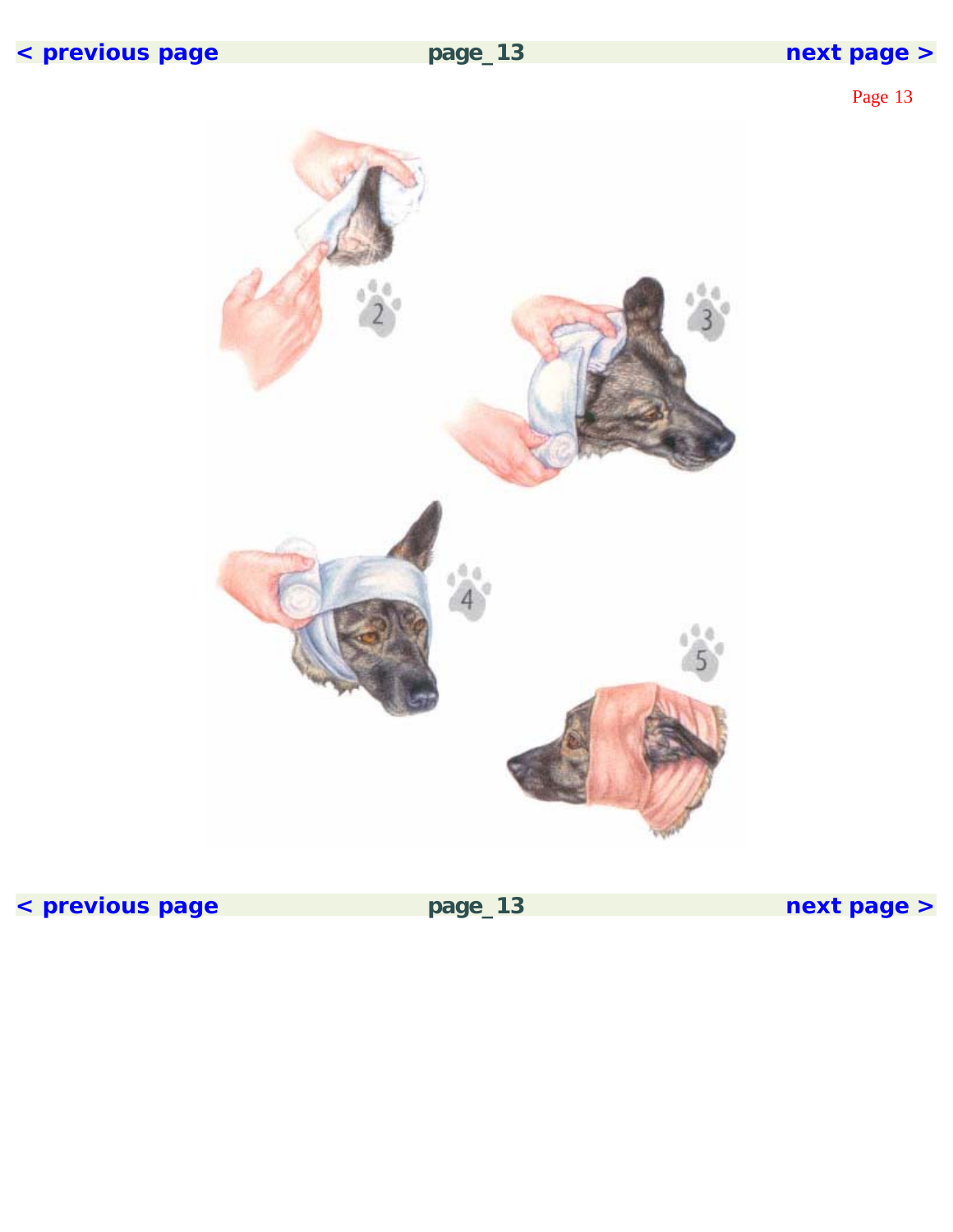Page 14

<span id="page-16-0"></span>Foot Injuries and Bandaging



Procedure

A Cut Foot Pad

Restrain the dog in a lateral position.

Apply pressure until bleeding stops (this injury commonly bleeds a lot).

Flush the wound with a saline solution until clean, then flush the wound with an antiseptic solution.

Bandage as described below.

B

Broken or Fractured Toenail

This injury can be very painful, so muzzle the dog before any examination or treatment.

Restrain the dog in a lateral position.

Using forceps, firmly grasp the toenail and quickly twist off the nail in the direction in which it is deviated.

Bandage as described below.

Bandaging

1. Dry the foot and put strips of cotton between the toes.

2. Cover the affected pad or toenail with a nonstick dressing.

34. Cover the walking surface of the foot with gauze squares.

*(continued on page 16)*

**[< previous page](#page-15-0) page\_14 [next page >](#page-17-0)**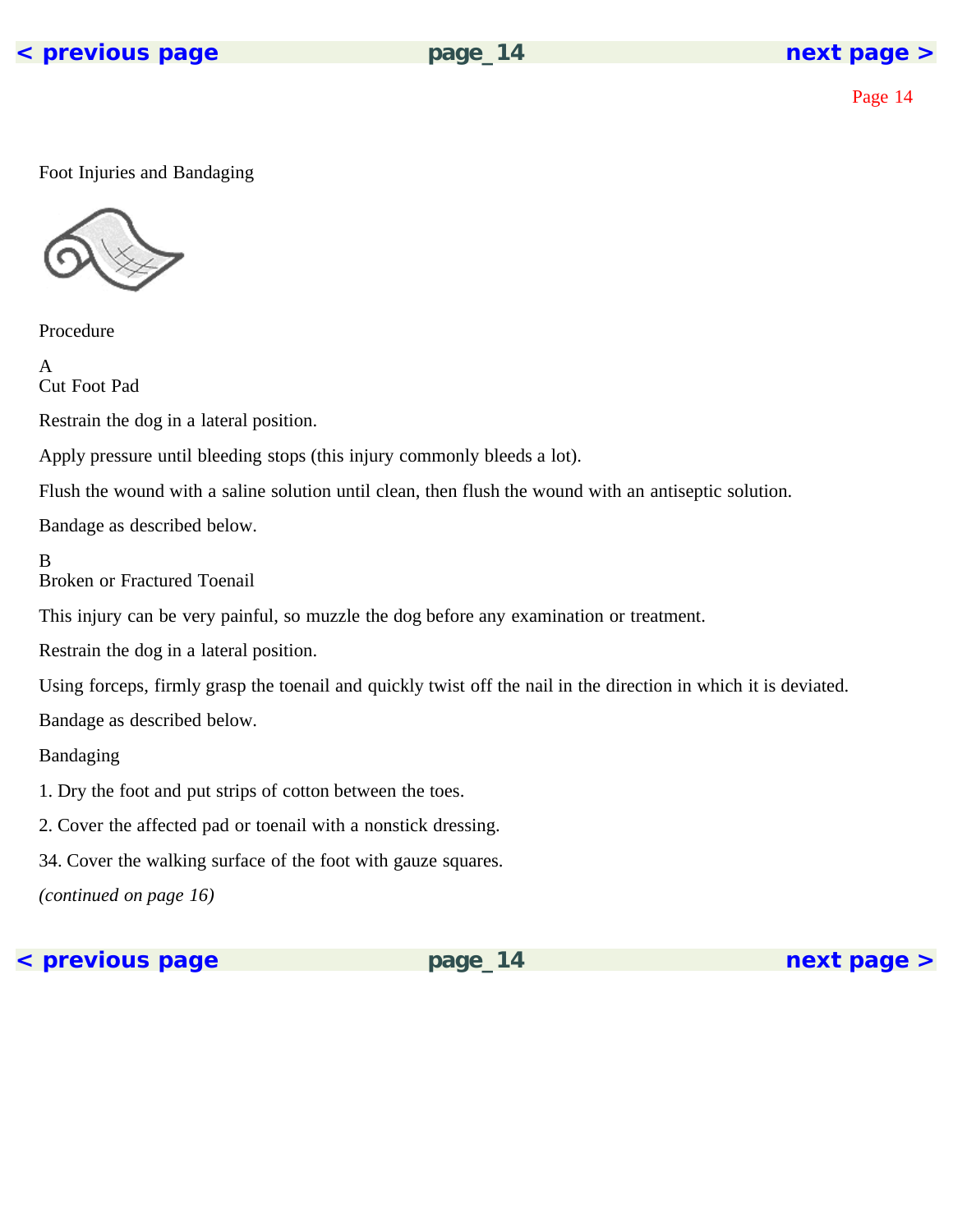<span id="page-17-0"></span>**[< previous page](#page-16-0) page\_15 [next page >](#page-18-0)**

Page 15



**[< previous page](#page-16-0) page\_15 [next page >](#page-18-0)**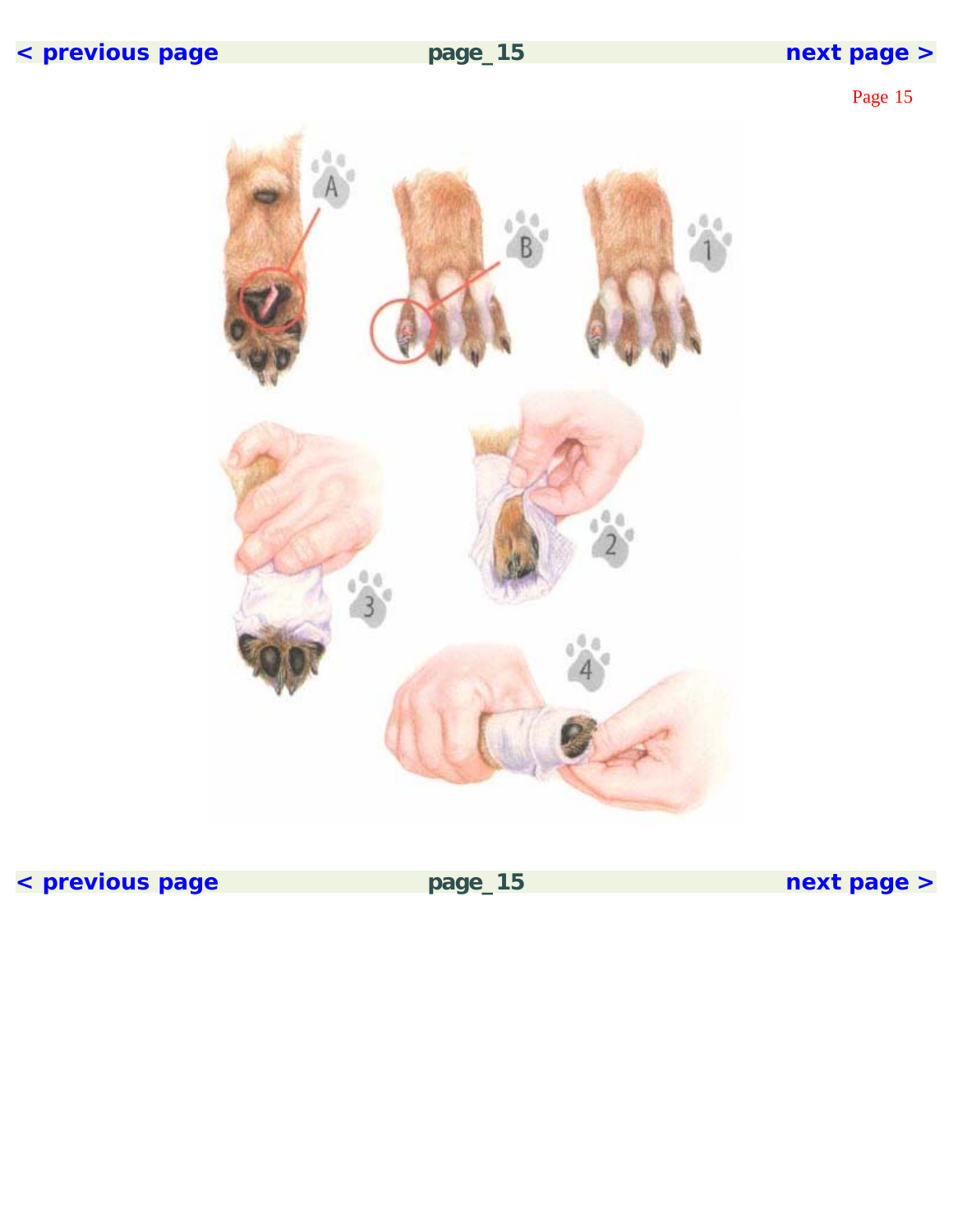## <span id="page-18-0"></span>**[< previous page](#page-17-0) page\_16 [next page >](#page-19-0)**

*Bandaging (continued from page 14)*

5. Wrap the foot with cotton. The cotton wrap should leave the two center toes exposed and extend to 1 inch above where the top of the adhesive bandage will be.

6. Wrap the cotton-covered foot with stretch gauze using gentle, even pressure.

7. Be sure the bandage is only so tight that your finger can fit between the middle toes of the dog. This will allow normal blood flow.

8. Complete the bandage with a final layer of adhesive elastic wrap. To keep the bandage from slipping, incorporate some hair into the tape at top of bandage.

9. The exposed cotton wool can be folded back onto the bandage and secured with 2-inch adhesive tape.

Always have injuries examined by a veterinarian.



**[< previous page](#page-17-0) page\_16 [next page >](#page-19-0)**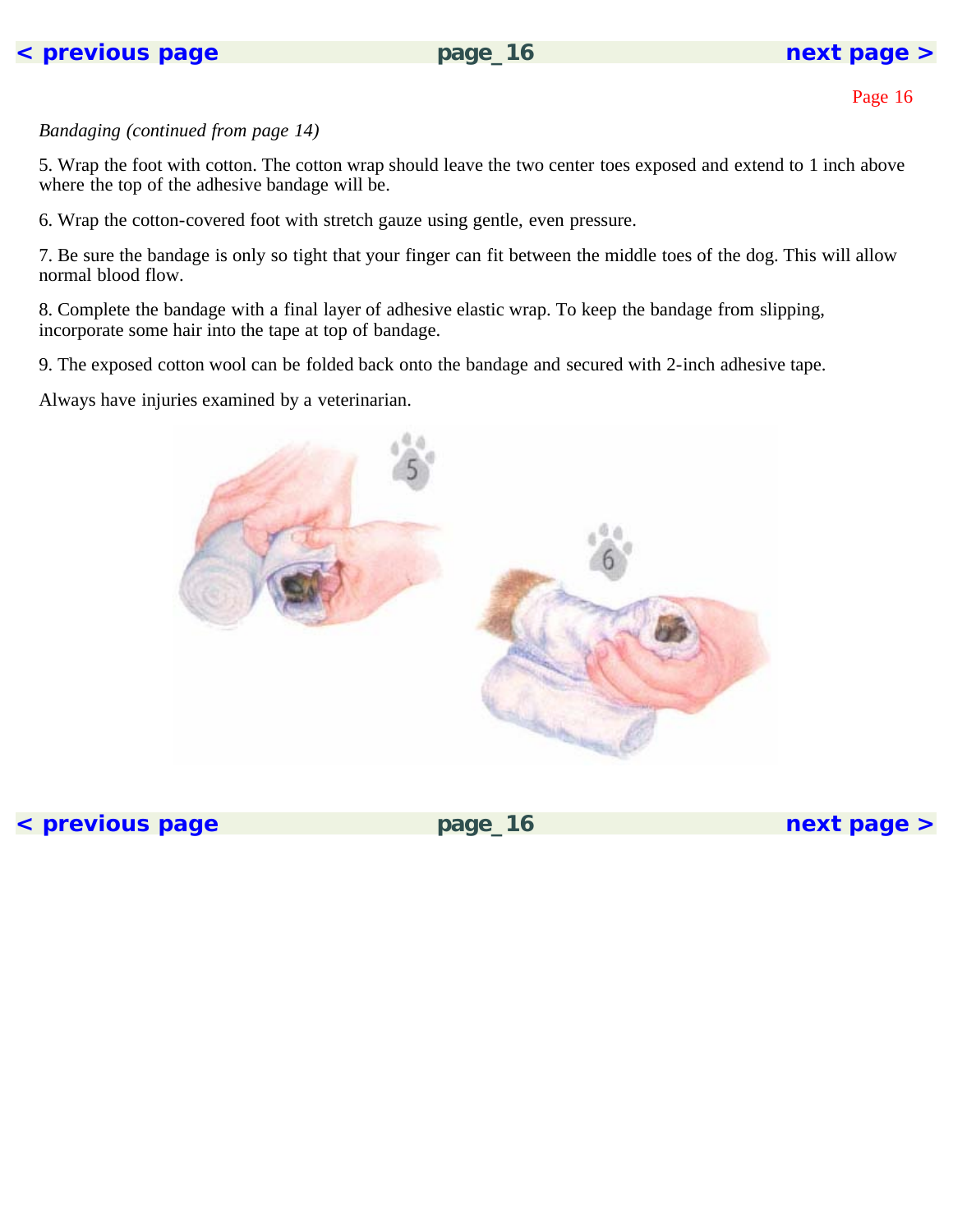Page 17

<span id="page-19-0"></span>

**[< previous page](#page-18-0) page\_17 [next page >](#page-20-0)**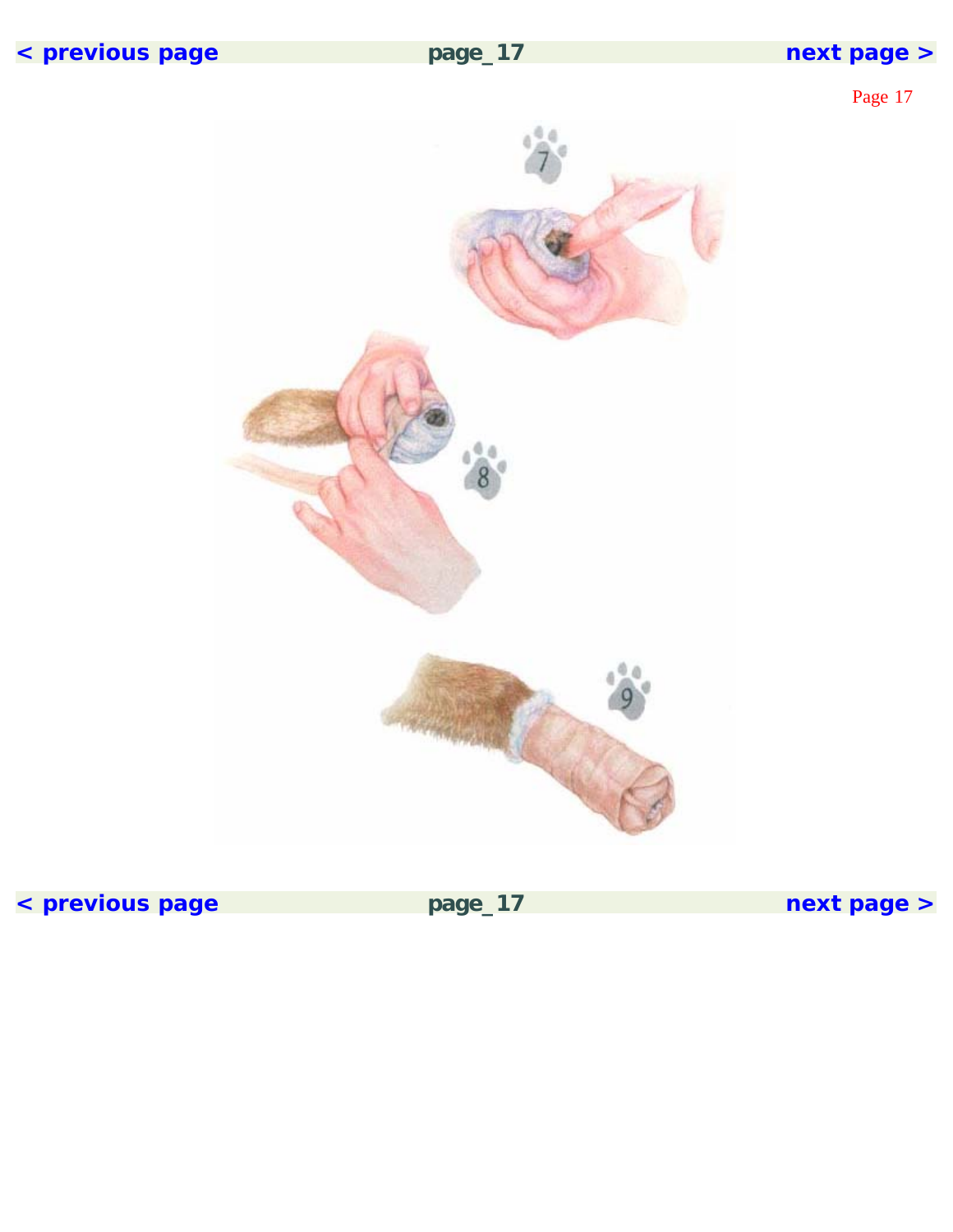Page 18

<span id="page-20-0"></span>Bandaging the Lower Leg



Principle

A very thick bandage can be used as a splint if a dog breaks its leg or dislocates a joint below the stifle (knee) or elbow. This is only a temporary splint; consult a veterinarian as soon as possible. The following example shows the procedure for the right hind leg.

Procedure

1. Stick two 1-inch-wide strips of adhesive tape to either side of the dog's leg, from the toe to the hock. Leave about 1 foot of tape free beyond the toe.

23. Wrap the leg several inches thick with cotton. The inside surface should have as few folds as possible.

4. Tightly wrap the cotton with cling gauze.

5. Stick the free ends of the adhesive tape to either side of the cling gauze.

6. Complete the bandage by firmly wrapping elastic adhesive tape around the outside. The final bandage should be about as thick as the dog's waist.

7. Leave the tips of the toes exposed. Leave the top of the cotton bandage exposed, or fold it down and cover it with tape.

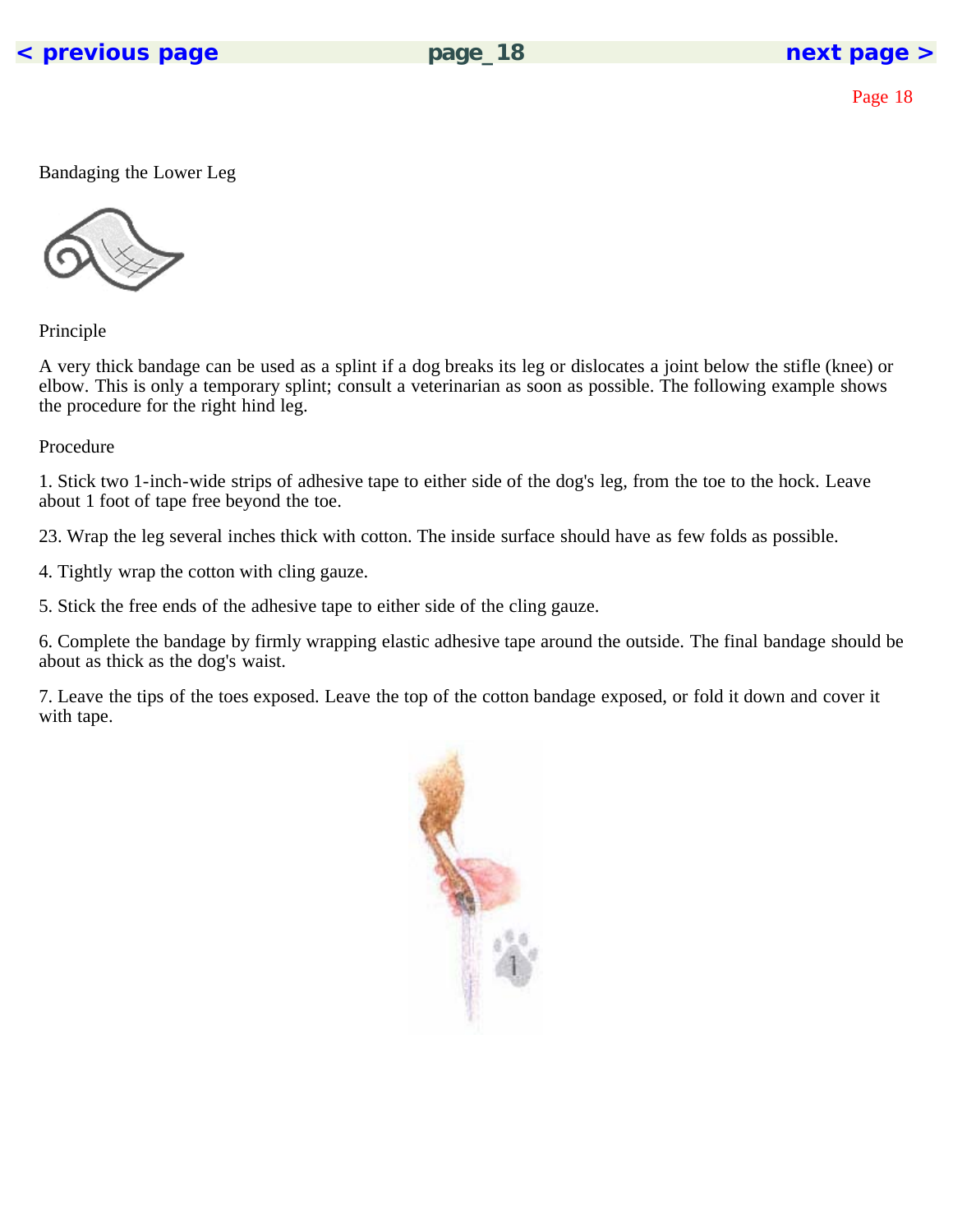**[< previous page](#page-19-0) page\_18 [next page >](#page-22-0)**

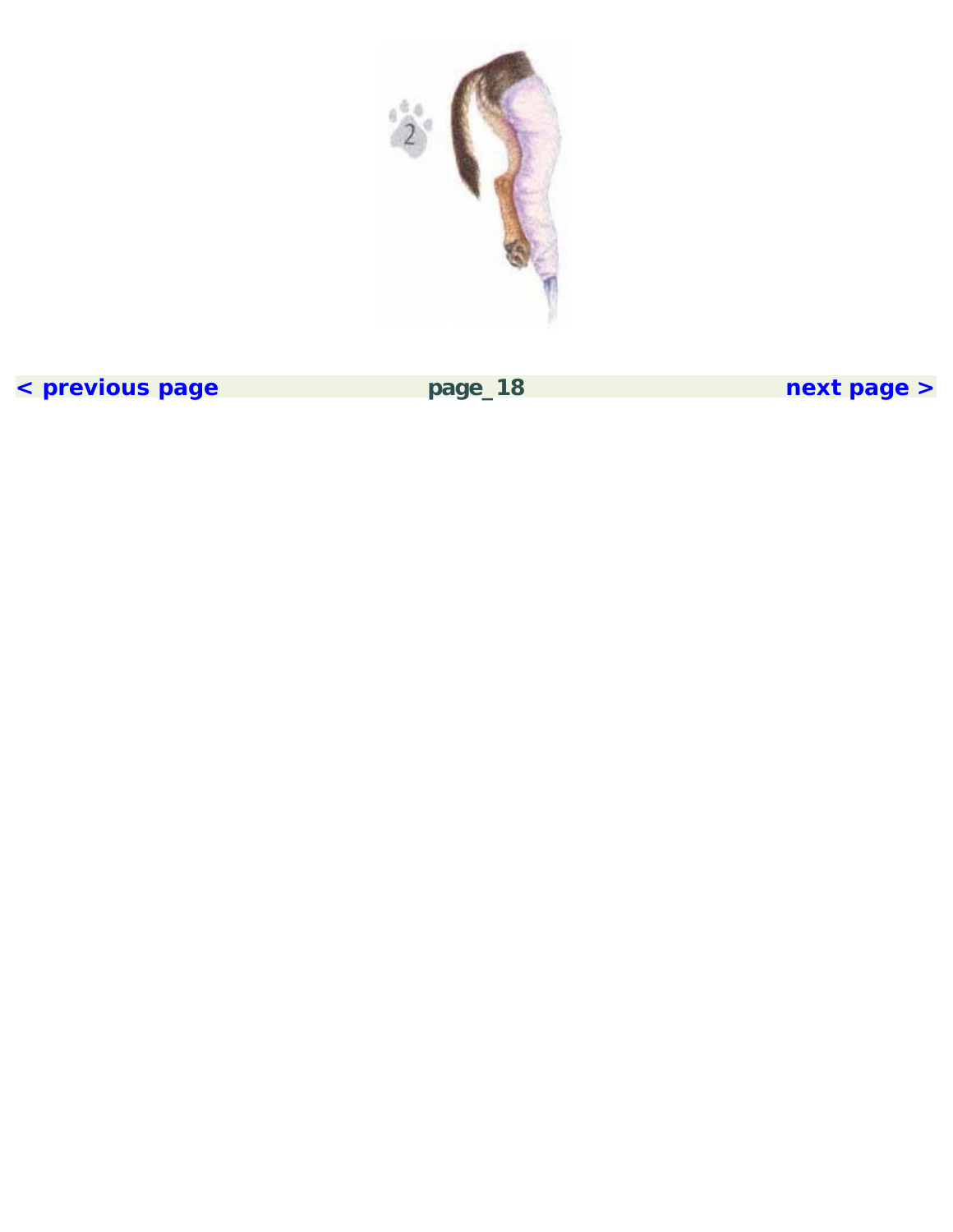# <span id="page-22-0"></span>**[< previous page](#page-20-0) page\_19 [next page >](#page-23-0)**

Page 19



**[< previous page](#page-20-0) page\_19 [next page >](#page-23-0)**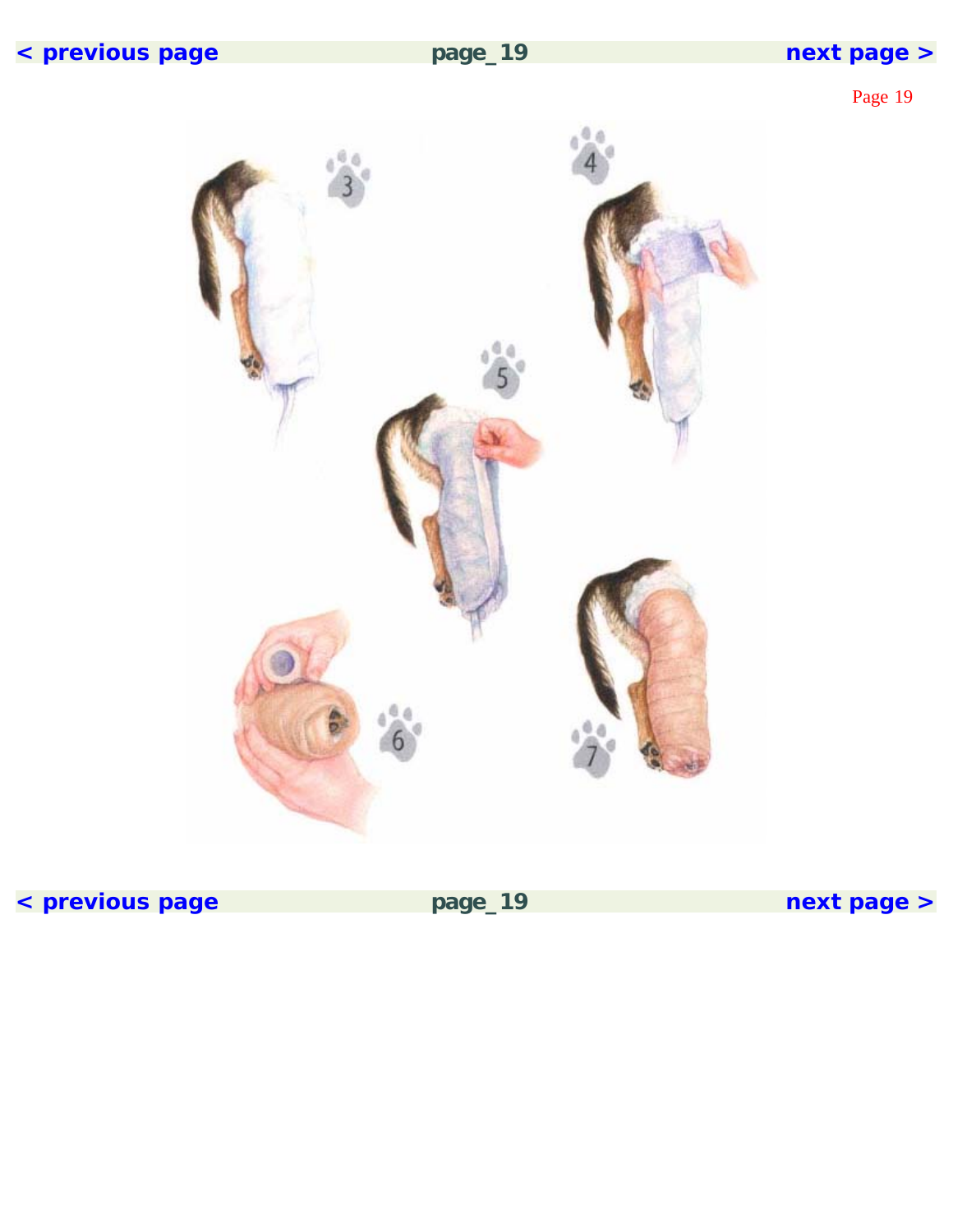Page 20

<span id="page-23-0"></span>Bandaging the Tail



Principle

Bandaging an injured tail prevents further injury and keeps blood from spattering when the dog wags its tail. Injuries high on the tail do not require the entire tail to be bandaged. A tail bandage should be as light as possible and be applied with enough pressure to ensure that normal circulation of blood continues. As in the case of all injuries, clean the injured site and prepare it by trimming the hair in the vicinity of the injury.

Procedure

- 1. Cover the injury with an absorbent gauze pad.
- 2. Wrap the injured part of the tail with 1 or 2 layers of cotton gauze.
- 3. Wrap the cotton with cling gauze.
- 4. Make sure that the hair is folded away from the bandage.
- 5. Complete the bandage with a layer of adhesive elastic tape.

6. Incorporate some of the hair of the tail under the final layer of the adhesive tape to act as an anchor for the bandage.



**[< previous page](#page-22-0) page\_20 [next page >](#page-24-0)**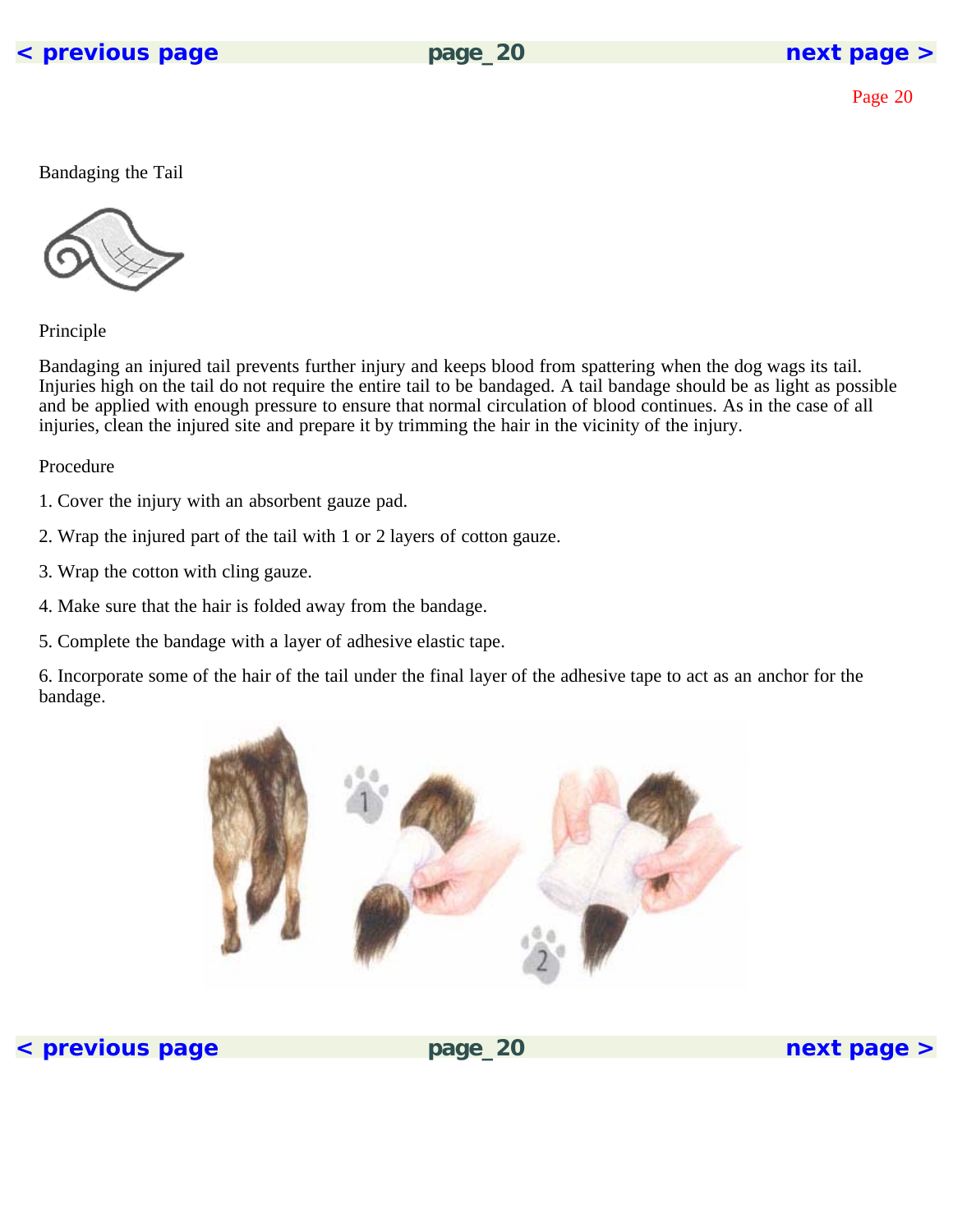# <span id="page-24-0"></span>**[< previous page](#page-23-0) page\_21 [next page >](#page-25-0)**





**[< previous page](#page-23-0) page\_21 [next page >](#page-25-0)**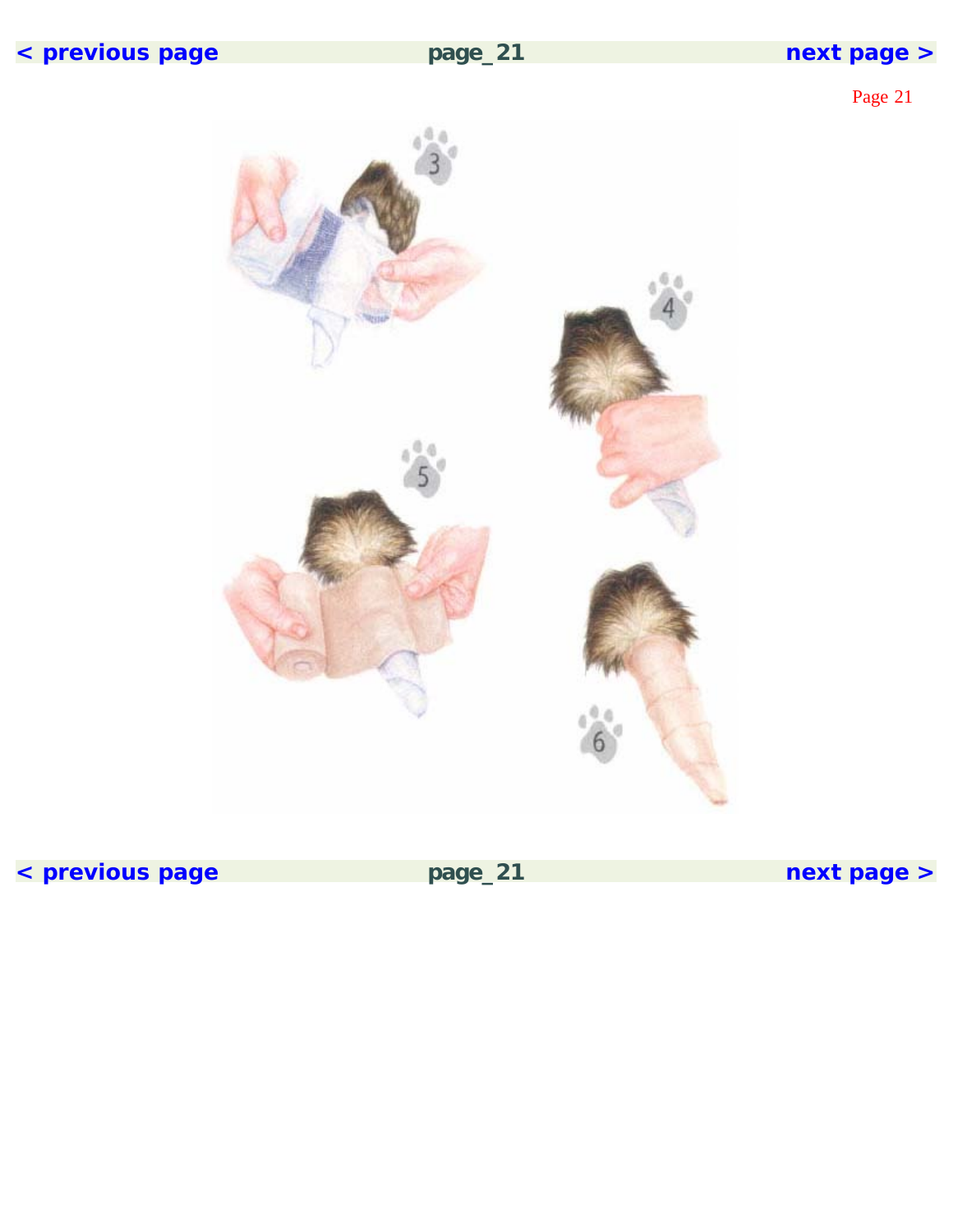Page 22

<span id="page-25-0"></span>Medical Emergencies



Seek professional veterinary advice for any medical problem that your dog may have. Under certain conditions emergencies will occur, but much can be done to prevent them from getting worse. Make sure that your dog is current on vaccinations and parasite-control medication. Work or exercise your dog only if he or she is physically fit. A sound nutritional and exercise program is paramount to good health. Working dogs should always be maintained on their staple diet when away from home. Changes in a dog's diet, including feeding unfamiliar tidbits or treats, can lead to diarrhea and other conditions.

The scope of this book does not allow a comprehensive list of medical emergencies, so we are limiting ourselves to cursory descriptions of some common conditions in dogs. We specifically refrain from advising treatments to discourage people from treating their animals without consulting a veterinarian.

You can help your dog by knowing its normal resting heart rate and temperature. You should also know how to measure these and your dog's pulse and capillary refill time. Written copies of your dog's medical history, including vaccination status, should accompany him/her at all times. Consult your regular veterinarian about these procedures and he or she will be able to provide this information. A veterinarian or veterinary technician can also show you how to take your dog's pulse and temperature, and to examine its mucous membranes.

Shock

Shock results from circulatory failure. Dogs in shock are weak and lethargic, or may collapse. Their heart rate is persistently elevated, pulse may be weak, the mucous membranes are pale, and the capillary refill time is slow. Shock is often

**[< previous page](#page-24-0) page\_22 [next page >](#page-26-0)**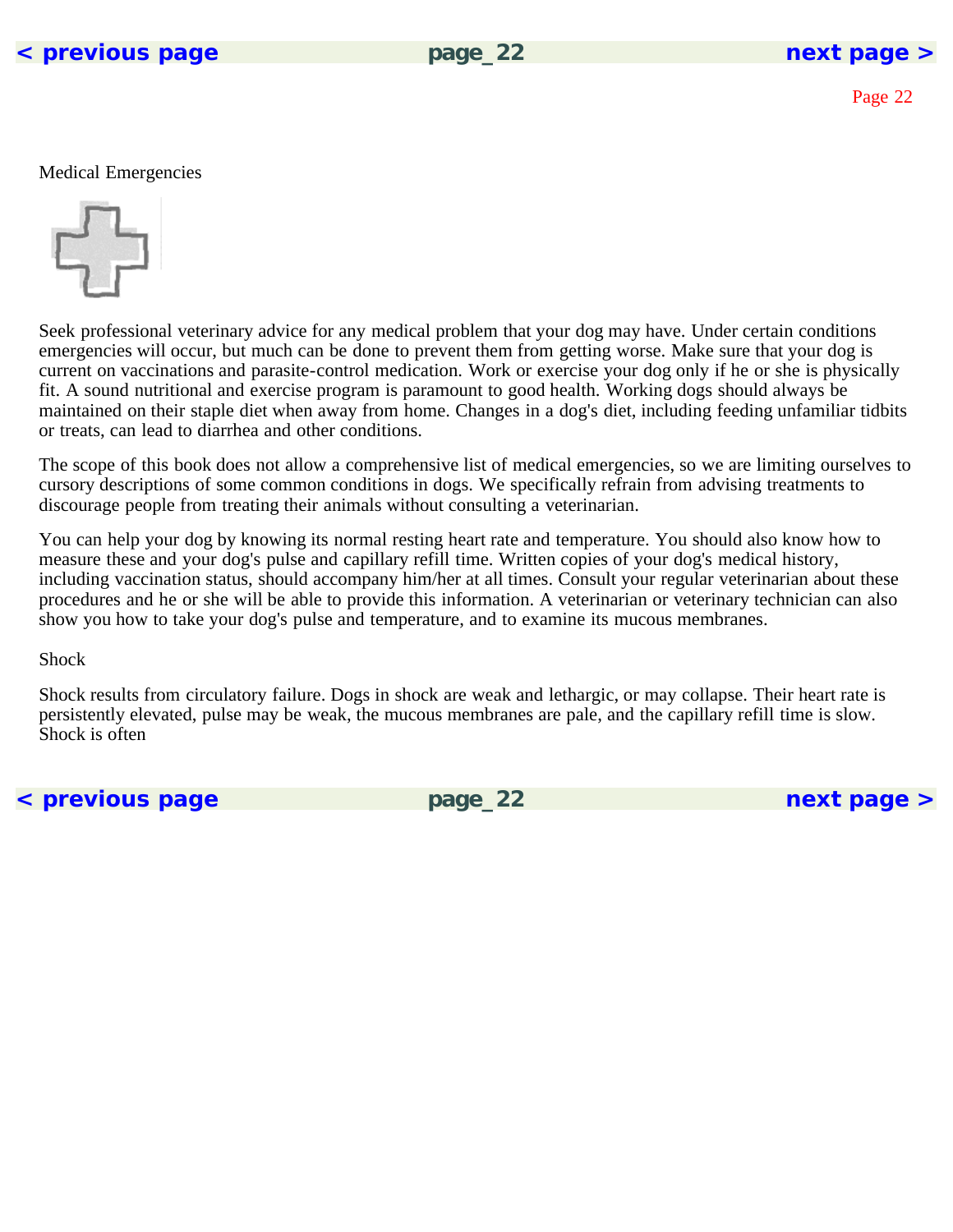<span id="page-26-0"></span>associated with dehydration, which may be the result of excessive fluid loss or inadequate fluid intake. Excessive fluid losses occur during work or extreme exercise and can be exacerbated by medical conditions such as diarrhea and kidney disease. Other factors that can lead to shock are ill health, overworking, work in hot climates (hyperthermia) or excessively cold climates (hypothermia), exhaustion, heart failure, and exposure to toxins. If you think your dog is in shock, do NOT exercise him or her further. Seek veterinary advice immediately.

### Diarrhea

There are many causes of diarrhea, including excitement or changes in food and water. Diarrhea can be a lifethreatening condition, and the extensive fluid loss can lead to shock and death. The cause of the diarrhea should always be established by a veterinarian so that appropriate preventive and therapeutic treatments can be made.

Insect and Snake Bites



Insect and snake bites occur relatively often in working dogs and can occur when exercising your dog in remote areas. For some snake venoms there are specific antidotes, but they are effective only if the snake has been correctly identified. Therefore, always try to get a good description of the snake without endangering yourself in the process. For symptomatic treatment for insect and snake bites, cover the bite site with ice packs until veterinary advice can be obtained. Ice packs cool the site, reducing blood flow and swelling.

**[< previous page](#page-25-0) page\_23 [next page >](#page-27-0)**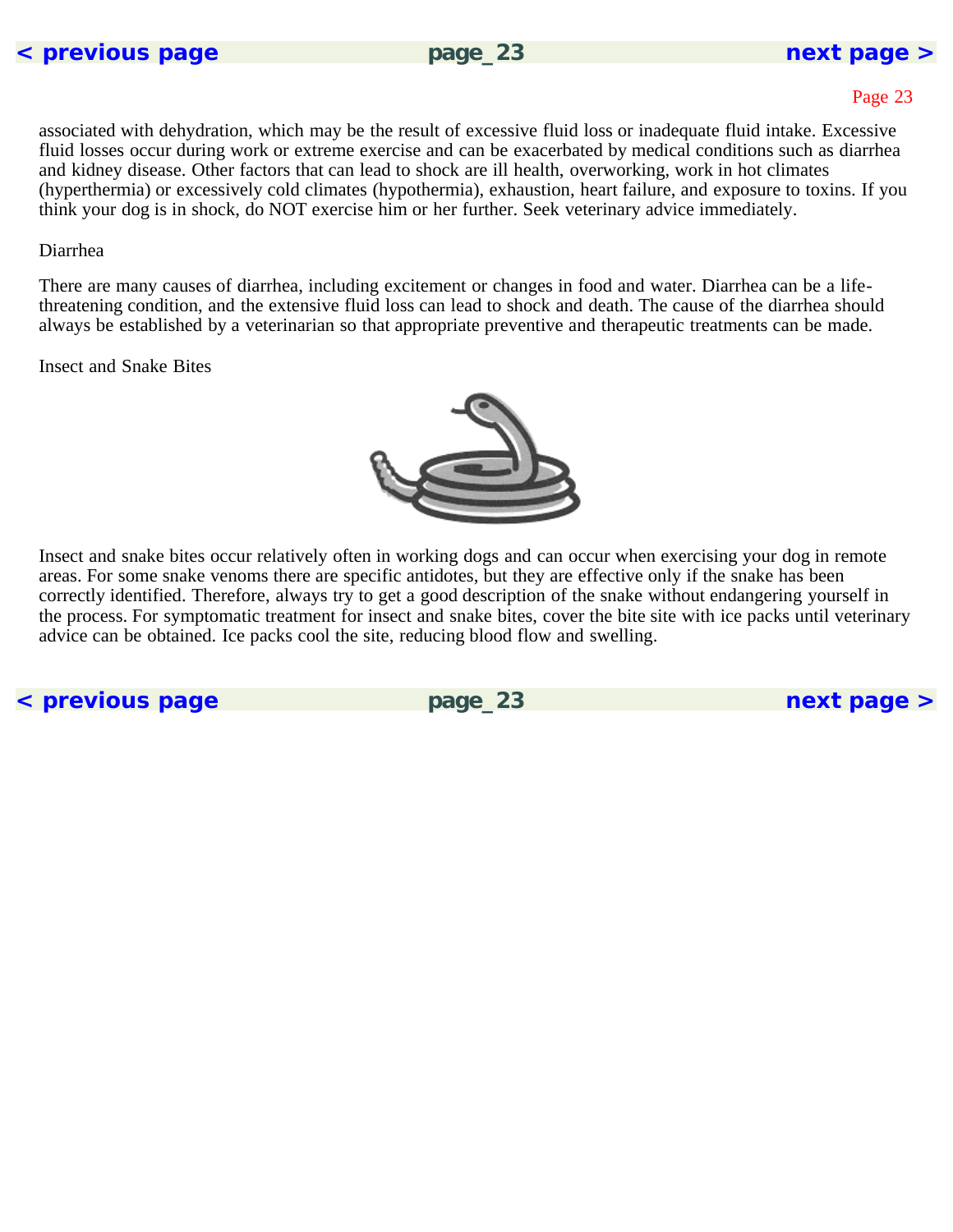### <span id="page-27-0"></span>Bloat

Bloat is always a life-threatening emergency, and veterinary intervention must always be sought as quickly as possible. Bloat makes the dog's stomach swell with gas, causing great discomfort. Severe distention of the stomach may compress the dog's heart. All breeds of dogs, but especially those with deep chests, are predisposed to bloat. Irregular feeding intervals and large meals before work or exercise increase the likelihood of bloat. Simple preventive measures include feeding small meals at frequent intervals and feeding a dog at least two hours before work or exercise. Also remember to provide your dog plenty of rest when he or she plays or works in a hot and humid environment.

Hazardous Materials and Poisonings



Working dogs, and in some cases your pet dog may be exposed to a great variety of hazardous materials and poisons. Dogs may ingest and inhale toxins or absorb them through their skin. If your dog has been exposed to toxins, protect the dog from further exposure and avoid exposing yourself and other people to the contaminated dog. Use protective clothing when handling the dog. If the skin has been contaminated, dogs may be washed with liberal amounts of soap (not detergent), such as a mild dishwashing soap, and water. To treat the ingestion or inhalation of toxins, veterinary advice should be sought. The National Animal Poison Control Center can also be consulted by phoning (800) 548-2423 or (900) 680-0000.

**[< previous page](#page-26-0) page\_24 [next page >](#page-28-0)**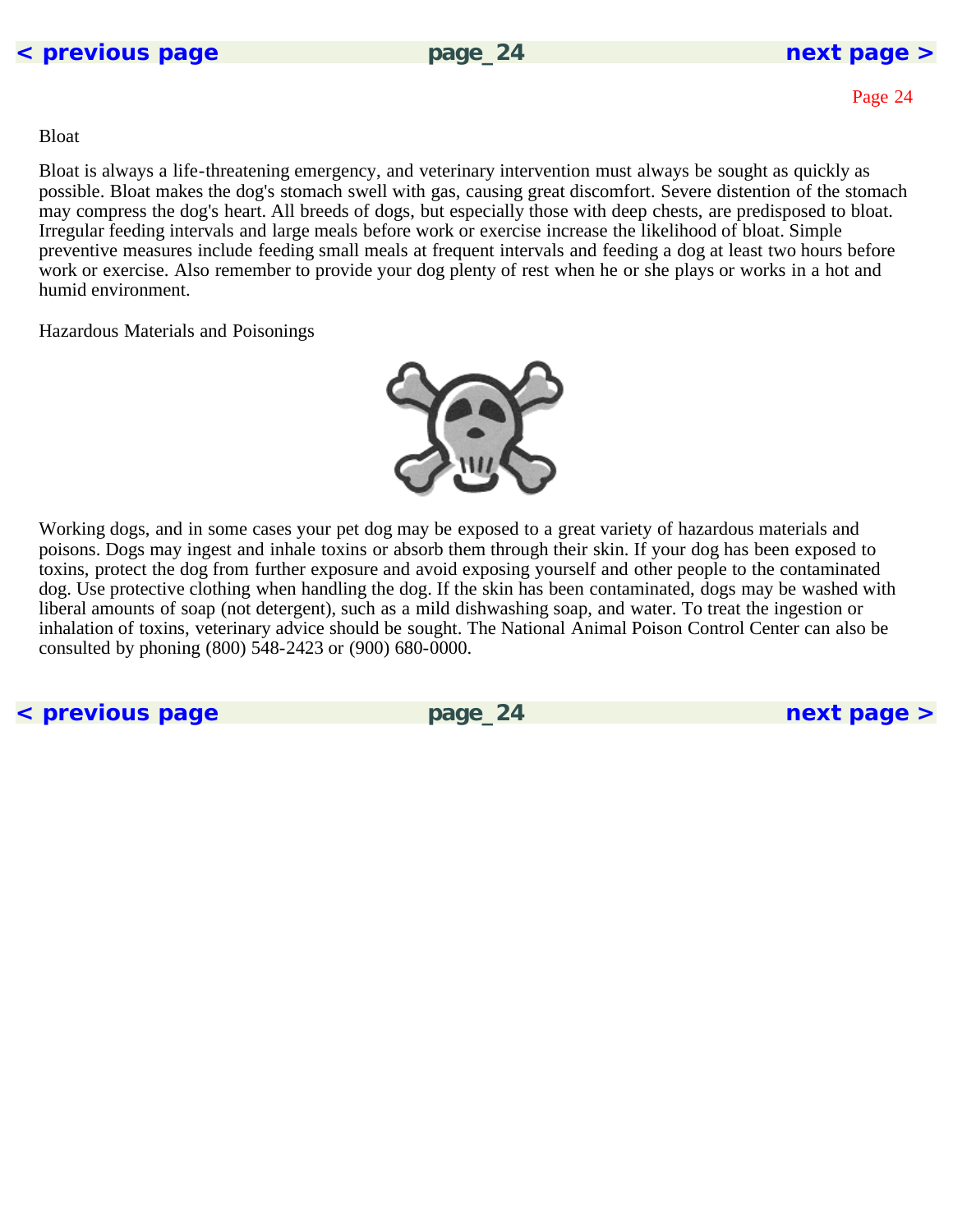Page 25

<span id="page-28-0"></span>Oral and Respiratory Obstructions

Obstructions that impede swallowing or breathing make dogs gag and retch. Some dogs may also shake their heads, paw at their mouths, or cough persistently. If the problem continues or appears life-threatening, carefullyand considering your own safetyrestrain the dog and see if you can identify the problem and remove the obstruction by sticking your hand down the throat. If you do not succeed, seek veterinary help promptly.



**[< previous page](#page-27-0) page\_25 [next page >](#page-29-0)**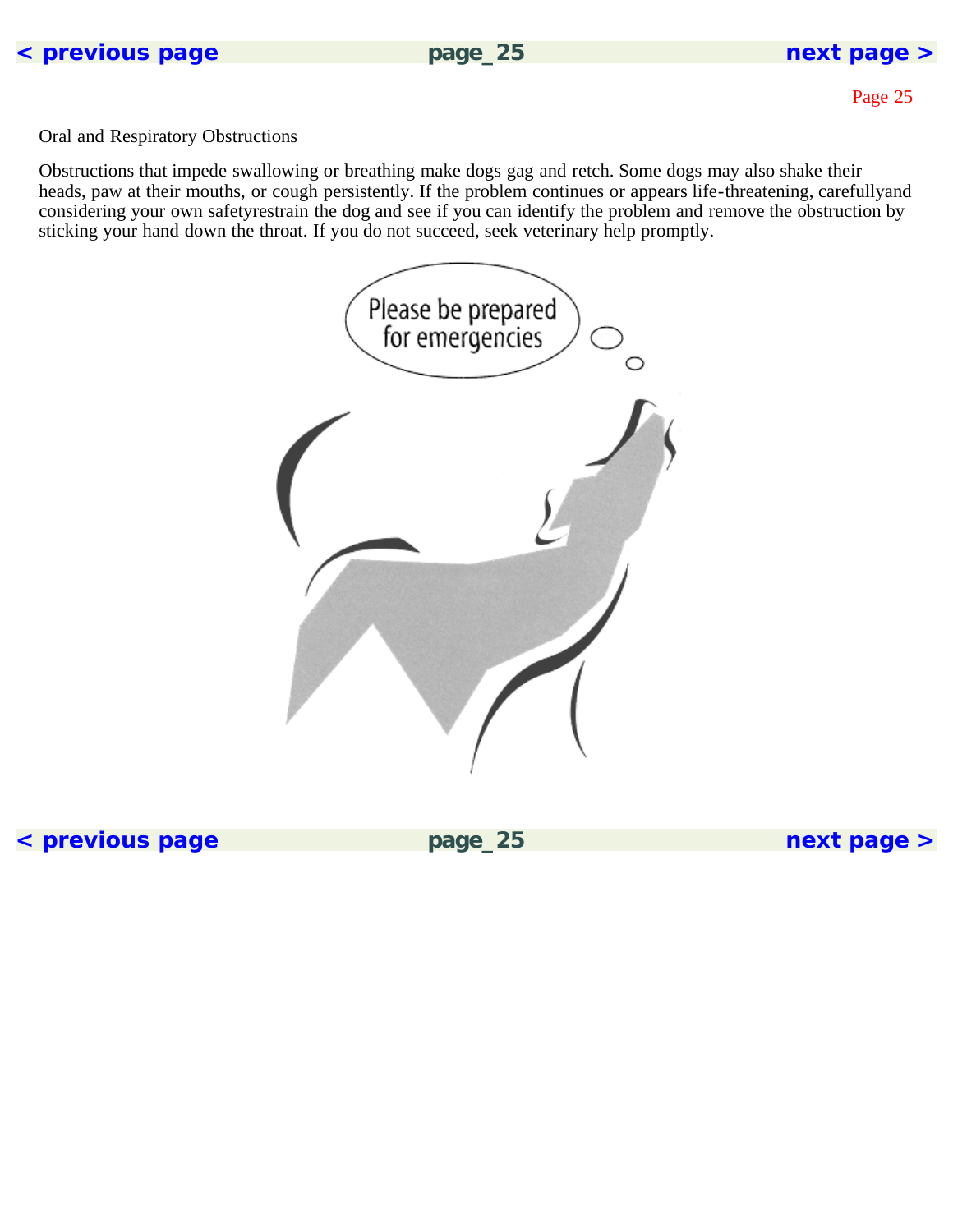Page 26

<span id="page-29-0"></span>The Care of Dogs in Disasters

The images of large-scale disasters fill our television screens and make the front pages of our newspapers on a regular basis. Typically, these reports detail cataclysmic events. We are told of earthquakes that rip through far-off provinces, leaving thousands of people homeless. We watch forest fires that rage out of control, transforming entire neighborhoods into rubble and ash. We are alerted to unusual climatic events during which once-calm streams become swollen and vicious, tearing across acres of prime farmland. Though we may never be touched by catastrophic events, disasters of a more personal natureresidential house fires, lightning strikes, automobile accidents, and illnessaffect the lives of two to three million United States residents each year. Some of these lesspublicized events, especially those connected with contamination or those leading to loss of power, result in evacuation or prolonged periods of isolation.

Disasters, either large or small, require you to be prepared to maintain the health and safety of you and your family *first*. For many, this will include your dogs. By taking the time to include your dogs in your disaster preparedness plans, your entire family will be able to cope better under extraordinary situations. A first step that you can take is to get in touch with the local chapter of the American Red Cross and get a copy of the Family Disaster Plan brochure (you can download a copy on the net at *www.redcross.org/disaster*). Review this brochure and use it as the basis for your disaster preparedness plan.

Several key factors need to be part of your disaster plan to ensure that your dog will have the best possible chance of survival and will be controllable during a disaster.

Planning Ahead

Preparedness is critical in reducing the impact of a disaster or preventing injury altogether. Remember that during and after a disaster, your dog will be completely dependent on you for his or her survival and well-being. The

**[< previous page](#page-28-0) page\_26 [next page >](#page-30-0)**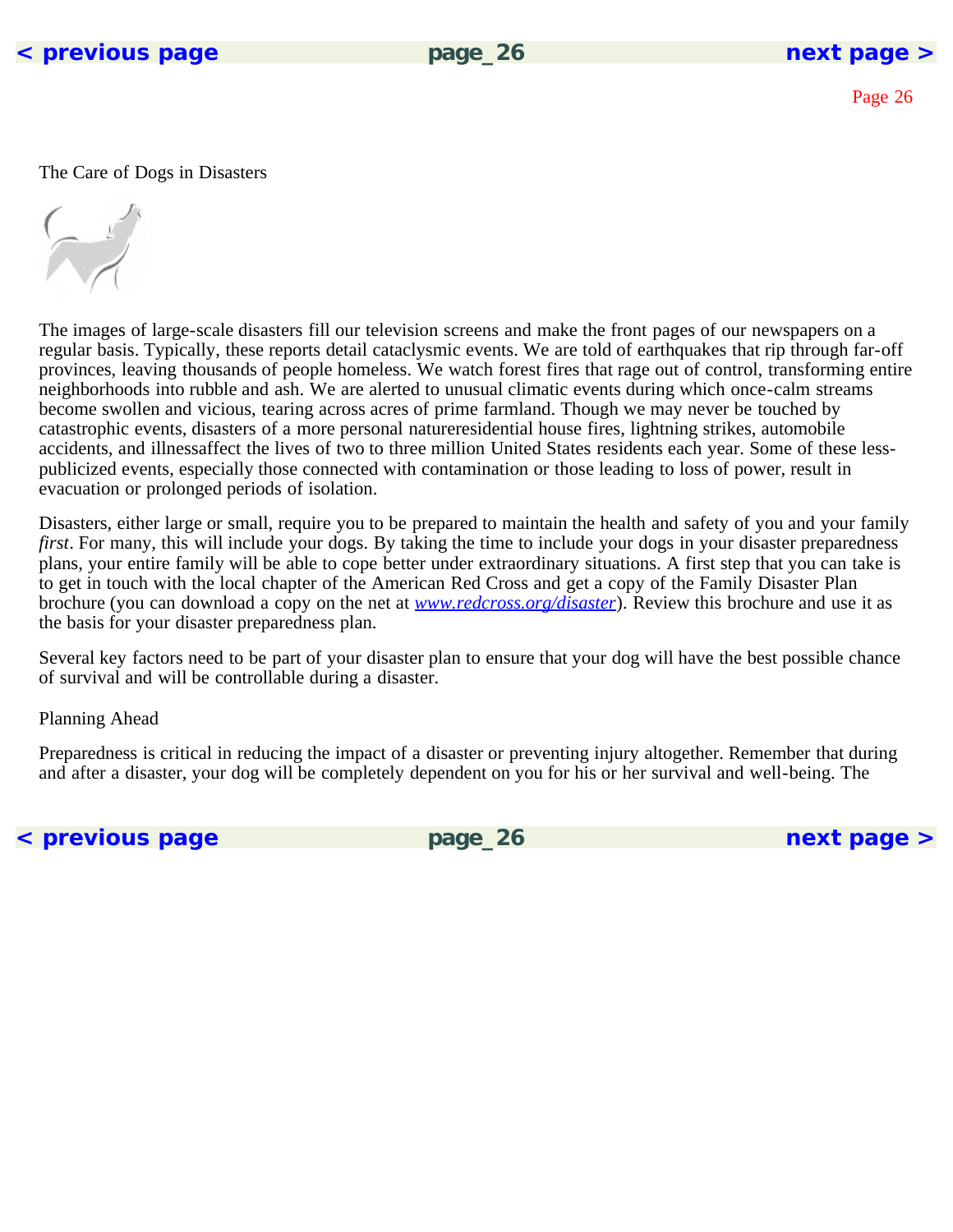### <span id="page-30-0"></span>**[< previous page](#page-29-0) page\_27 [next page >](#page-31-0)**

responsibility for your pet, as in your daily routine, rests solely with you. It is much better to have a plan in place prior to being faced with a disaster than to face a disaster without knowing what to do and where to go. Panic is not the answer.

Your plan must include the following key points that can be used in *EACH* situation.

1. *E*vacuation route. If you have enough time after being warned of an impending disaster, what pre-planned route will you, your family and your dogs take to escape harm?

2. *A*lternative place. If time does not permit, how will you get to a secure site on your property or the surrounding area as quickly as possible?

3. *C*ommands and training. What commands and routines must your dog know for an emergency situation?

4. *H*ealth and exercise. How fit is your dog to cope with the stress and anxiety of a disaster situation?

Your Emergency Response Plan



Getting ready for any disaster or emergency requires that you to take into account EACH of the above points by considering the following situations.

1. Identify the types of disasters or emergencies that are more likely to occur in your area or location. The list should be broken down into three parts: natural disasters, man-made disasters, and personal emergencies. For example, natural disasters such as tornadoes and floods are more prevalent in the Midwest, while hurricanes are more likely to occur on the East Coast.

**[< previous page](#page-29-0) page\_27 [next page >](#page-31-0)**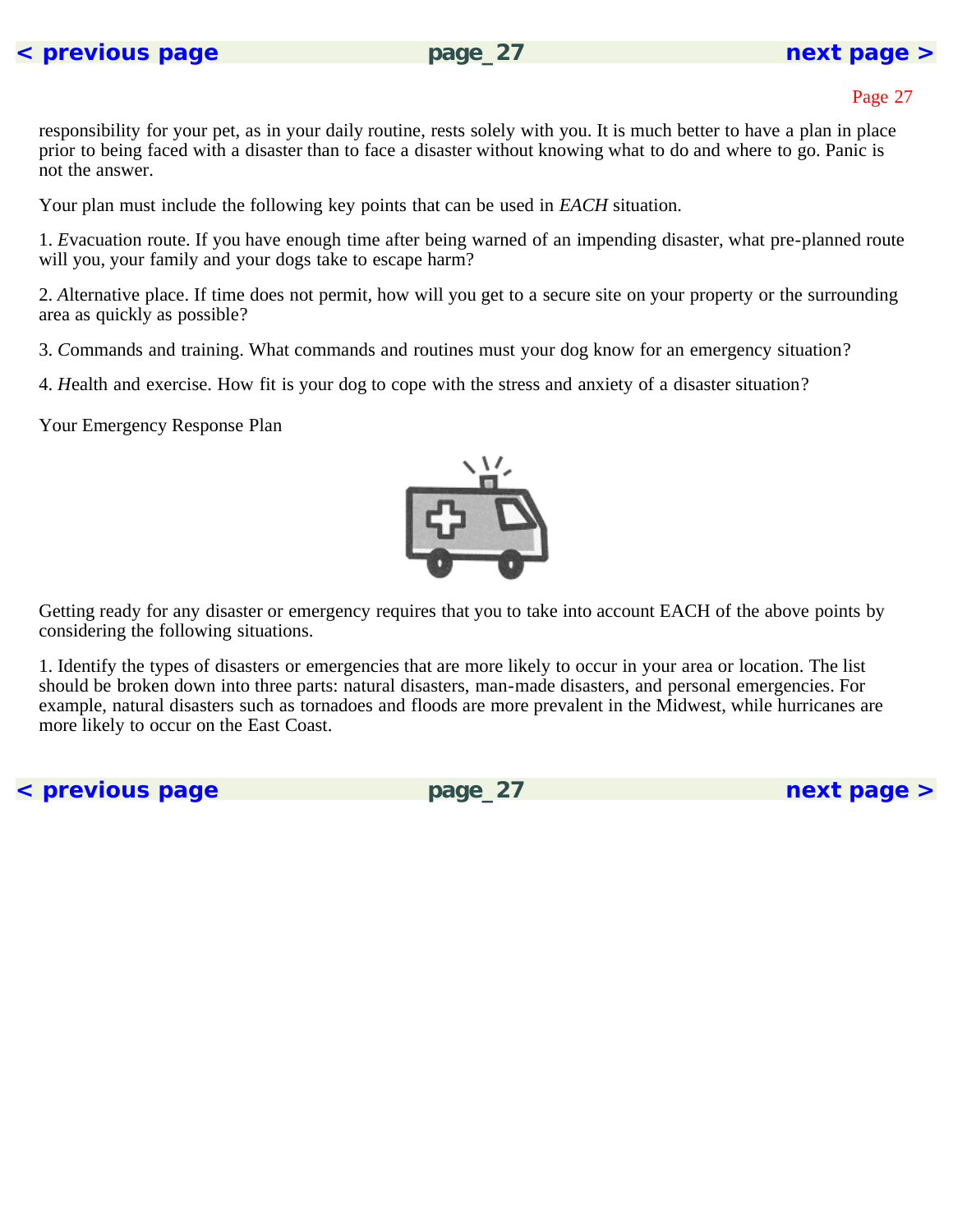<span id="page-31-0"></span>If you live near a chemical plant or nuclear facility, you need to be prepared for the possibility of evacuation at any time. You should also consider the chances of personal disasters, such as a fire in your house or apartment complex, being involved in a car wreck, or the sudden hospitalization of the main care provider for your family or dog. Becoming aware of what your probable risks are is the first step toward developing an effective disaster plan.

2. Check your home for safety. A great number of disasters can be avoided by following some simple guidelines in the home. Be sure to have smoke detectors and, if need be, a carbon-monoxide detector installed. Check and test them regularly. Store hazardous substances in safe locations and in approved containers. Ensure that your electrical wiring and other utility lines are up to code. Have an emergency contact list near your telephones. The list should have the numbers for Poison Control, the fire and police departments, the nearest emergency room, your family doctor, and your veterinary practitioner. These precautions will save lives and might lower your homeowner's insurance premiums, too.

3. Finally, plan ahead for your dog's safety.

*Training and Acclimation*

A. Spend time on training your dog in basic obedience. Obedient dogs are more likely to survive an emergency and will make you more welcome guests if you are forced to evacuate and stay with your friends or leave your dog in the care of others. Several good books that provide information on how to train your dog in basic obedience are available from your local library, pet store, or bookstore. Also, many localities offer inexpensive obedience courses in association with local parks or adult education at the local schools or other community buildings. Spending some time with your

**[< previous page](#page-30-0) page\_28 [next page >](#page-32-0)**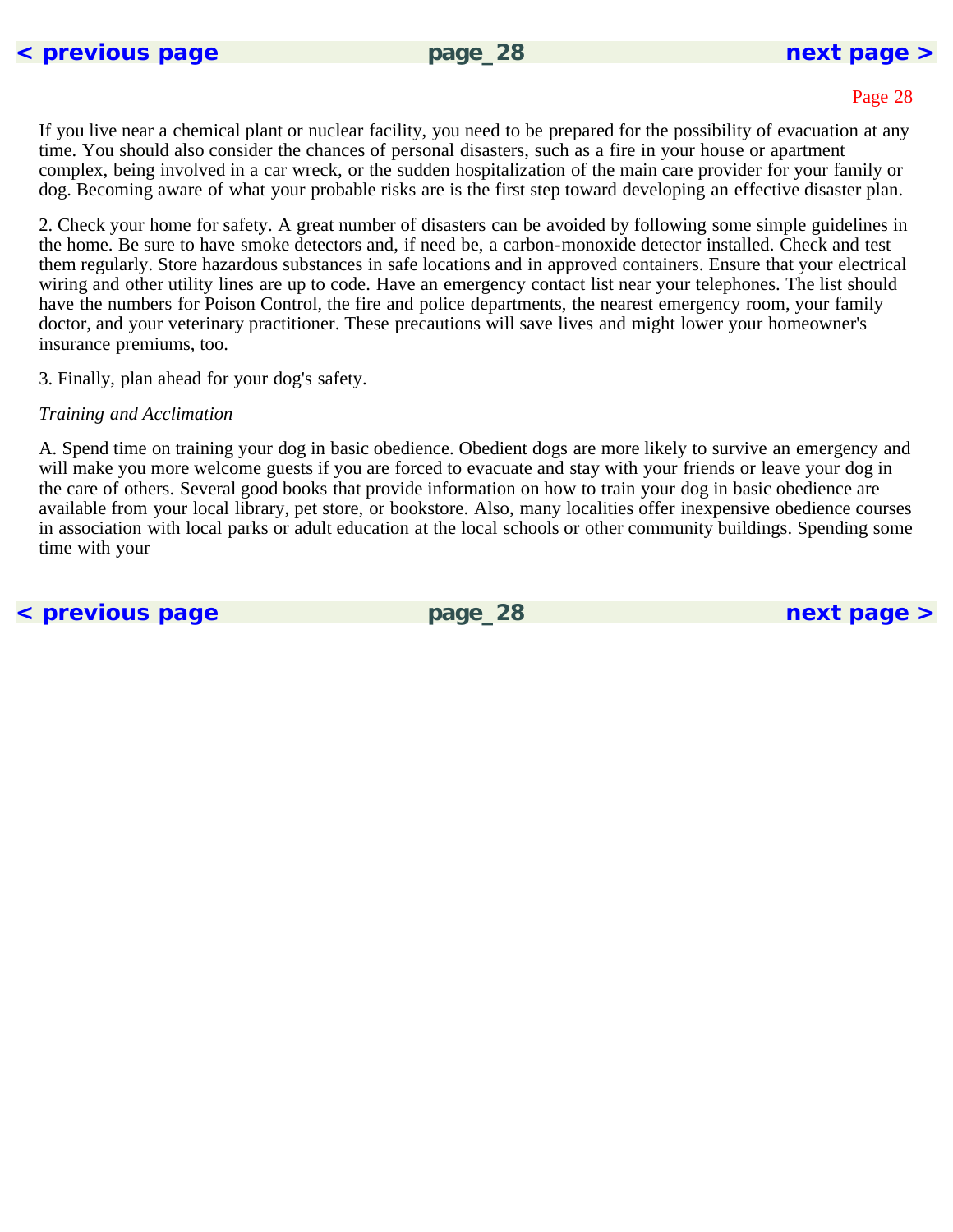<span id="page-32-0"></span>dog on obedience activities will ensure better care in an emergency situation and provide a greater degree of security in everyday situations.

B. Accustom your dog to being transported. A common reason why people fail to evacuate is because they cannot transport their dog. Buy a crate (local pet stores or national department chain stores will have several varieties) to transport your dog, or get your dog used to riding in your car by taking it on local errands and other family outings, if possible. When you bring your dog's crate home, label the crate with your dog's name, your name and address, and the name and phone number of the person with whom you will most likely be staying if you are forced to evacuate your home. It is also good to attach a note to the crate indicating if the dog has certain fears. For example, if a dog is frightened by flashlights and sirens, he will do all he can do to find the safest spot farthest away from the light or noise in which to hide. Tendencies like this should be noted.

C. Familiarize your dog with the surroundings and the people at the place you are likely to stay during an evacuation. Usually, you will stay with a family member or friend within just a few miles of your home. Bringing the dog over and letting him become acquainted under normal circumstances will lighten the stress load during an emergency. Perhaps one room will be designated as the room in which your dog will stay during and after a disaster. Take your dog to the room and allow him to explore it with you under normal circumstances. If possible, have a few of your dog's toys and a spare blanket there.

*Health Issues*

Disasters place many stresses on your dog, which could lead to unforeseen health problems. In order to minimize the adverse health consequences of a disaster, make sure that your dog's health is satisfactory at all times. Follow these recommendations:

**[< previous page](#page-31-0) page\_29 [next page >](#page-33-0)**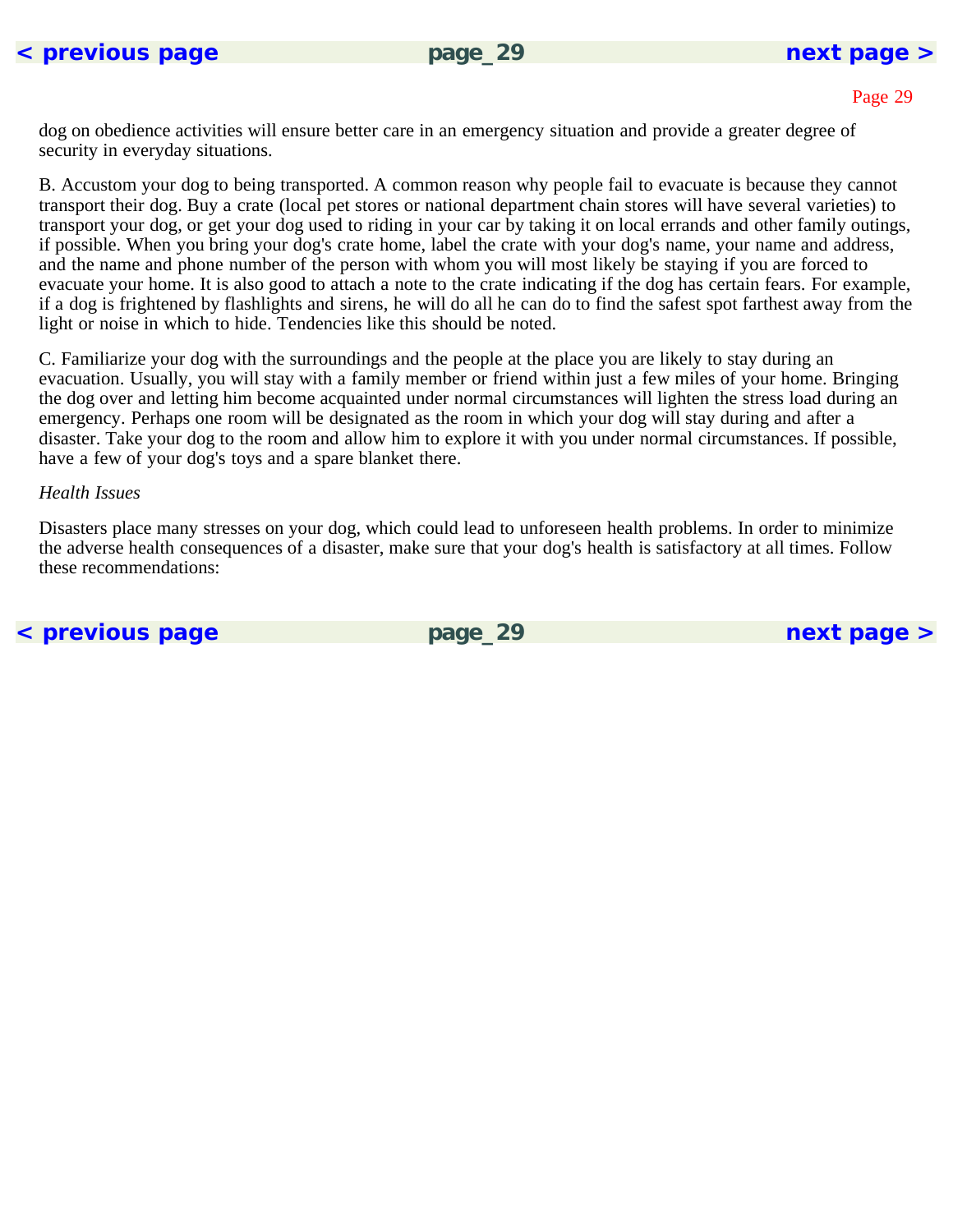<span id="page-33-0"></span>A. Keep your dog's vaccinations current. Under disaster conditions your dog may have to mix with other dogs and animals that may be carrying diseases. Most vaccinations are repeated yearly. The rabies vaccination can be given annually or once every three years, depending on the type of vaccine used. Keep a record of the vaccination schedule to put in your disaster-preparedness kit.

B. Exercise your dog regularly. By walking your dog several times a week, your pet will maintain a healthy body weight. Disasters place extraordinary physical stresses on dogs. Keeping your dog in shape will prepare him for these rigors.

C. Make sure your dog has a permanent form of identification. The most economical solution is to have your pet wear a collar and tags. However, you can now have your dog identified with a microchip or tattoo.

D. If your dog is on a prescription, special medications, or a special diet, keep a list of the names of these items handy or ask your veterinarian for a written copy of your dog's medications and ailments. Dogs being treated for cancer, eye, or skin conditions, for example, may need a multitude of drugs every day that have long names that can easily be forgotten. After a disaster, veterinary care may not be available from your regular veterinarian. Therefore, if your dog needs treatment, you will need a copy of your dog's records to ensure proper care without interruption.

*The Emergency Response Plan*

1. IF YOU HAVE TO EVACUATE, ALWAYS TAKE YOUR DOG(S) WITH YOU.

2. Decide on primary and secondary places where you and your family will meet if you have to leave your home. These locations should be within a mile or two of your home.

**[< previous page](#page-32-0) page\_30 [next page >](#page-34-0)**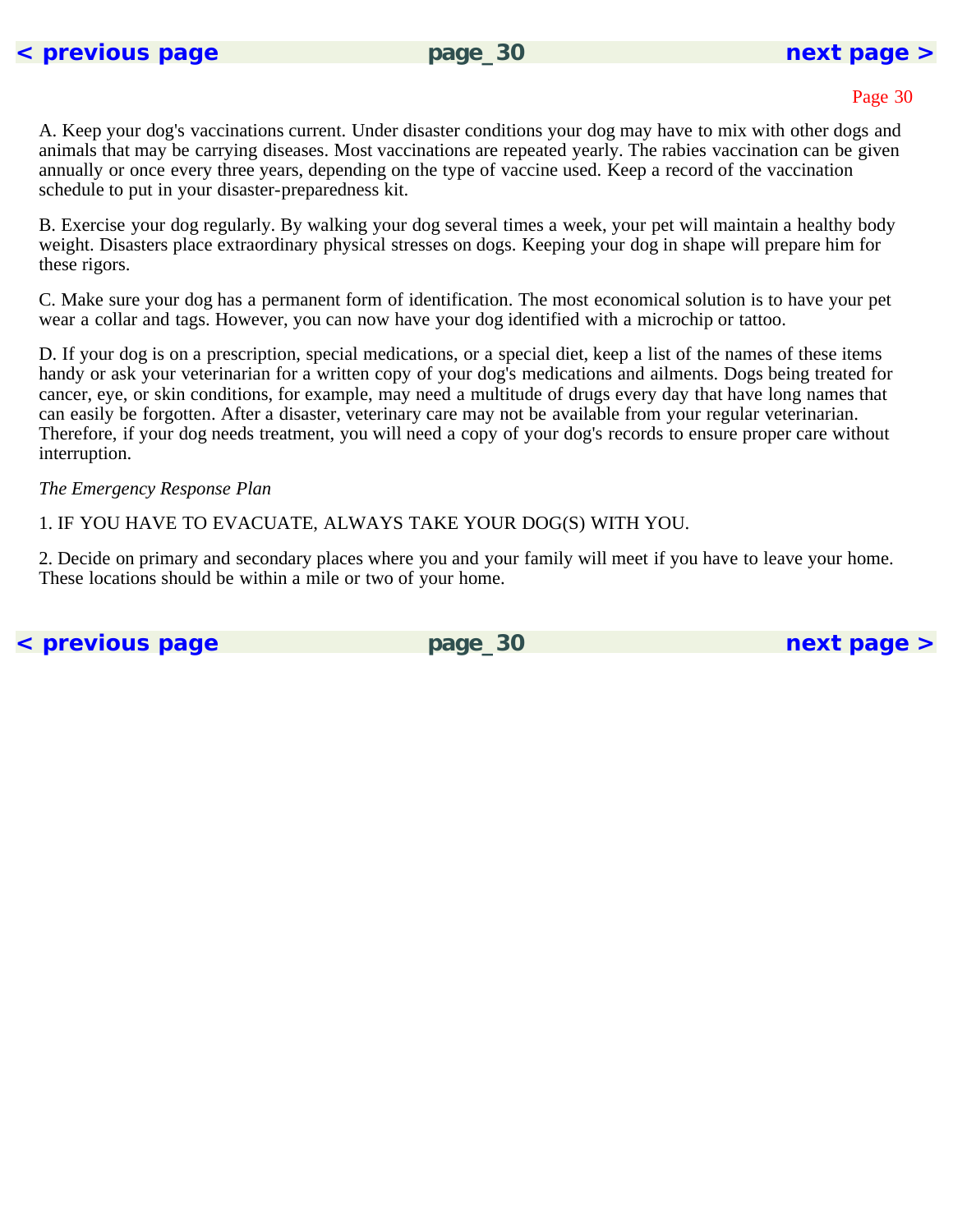### Page 31

<span id="page-34-0"></span>3. Decide on a person outside of your area/state through whom members of your family can relay information. Often you cannot phone into a disaster area, but it is possible to phone out. Your primary outside contact will be the conduit for all family members to relay information about other family members. You can also relay information on the care of your dog through your out-of-area phone contact.

4. Let friends and family know where you will be staying with your dog if you are evacuated.

5. Make sure you know the official evacuation routes in your home area.

6. If you think you may not be able to care for your dog in a disaster, decide who will be able to provide that care. For example, make arrangements for dog care with neighbors, family, or friends. Make sure they have keys to your house and leave information on your current location, how you can be reached, and instructions for your dog.

7. The best emergency plans involve many people and systems that provide help for each other. Encourage a number of people and groups to get involved, including family, friends, and neighbors. You should also ask local veterinarians and dog-breed and owners' clubs to get involved. An effective and proven method of ensuring mutual help in a disaster is to establish a telephone tree. Telephone trees work when one person phones two friends to see if they need help or to request help. These two people phone another two, and so on. Soon many people know who needs help and what help can be provided.

8. Write down your plans and practice them. You should practice evacuating until you are sure you can evacuate your family and your dogs within a few minutes.

**[< previous page](#page-33-0) page\_31 [next page >](#page-35-0)**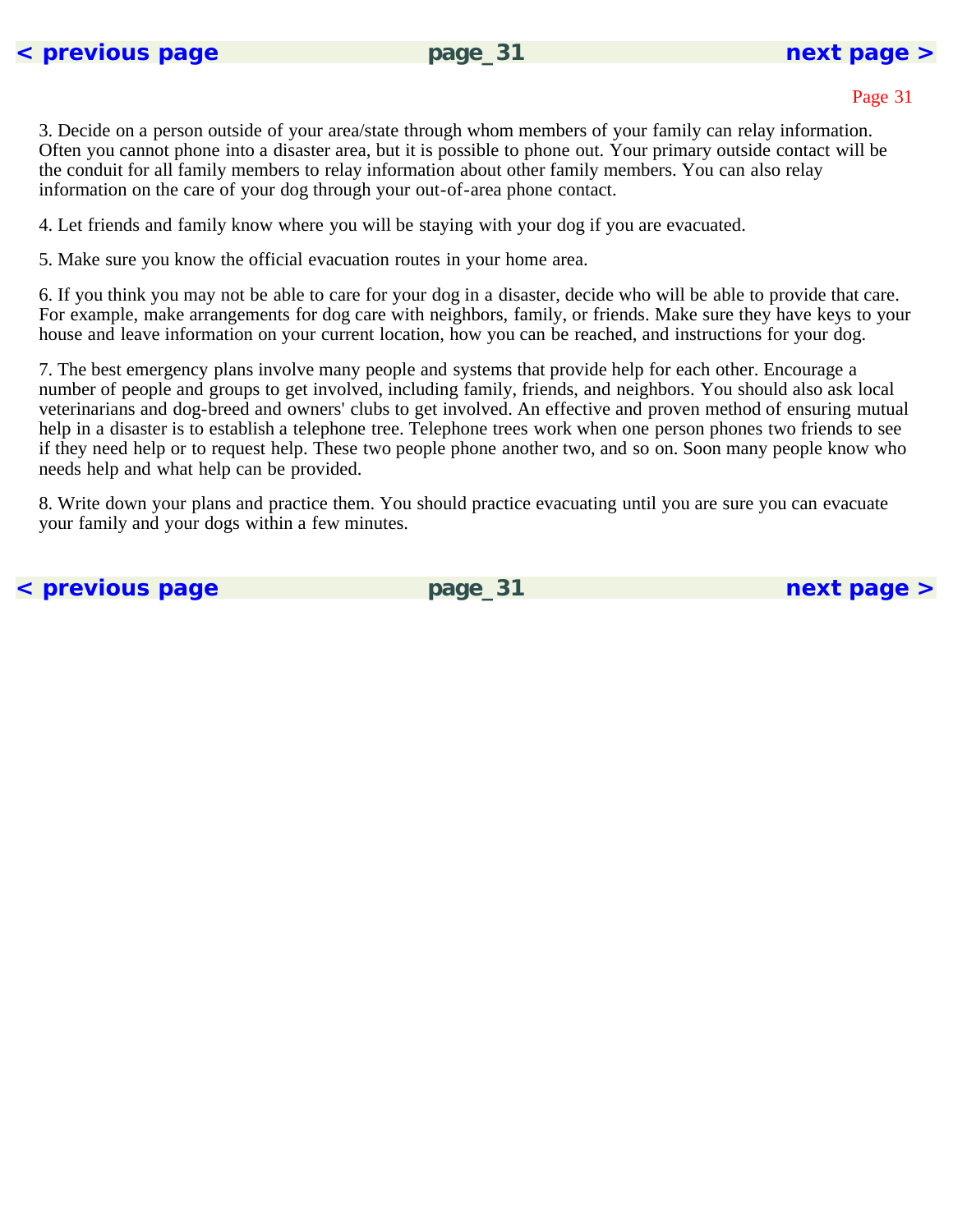### <span id="page-35-0"></span>**[< previous page](#page-34-0) page\_32 [next page >](#page-36-0)**

*Prepare a Disaster Kit*



You should prepare a disaster kit for each dog in your care. Kits and their contents should be easily retrieved and kept in rodent- and ant-proof containers. Do not store kits in the kitchen or garage because house fires start in these areas most frequently. Remember to check the contents of your disaster kits twice a year when you change to or from daylight savings time. Be sure to rotate all stored foods every two months. What should your disaster kit contain?

1. Include collars with tags, harnesses, and leashes for each dog. Owners frequently complain of the lack of leashes after disasters. Not having a leash means you may not be able to walk your dog and others may not feel safe around you and your dog.

2. Pack a muzzle or materials to make a muzzle (see page 6). Even the most gentle animal may become aggressive when frightened, and disasters are frightening.

3. Keep an extra store of your dog's regular food. A diet change may lead to stomach upsets, especially under the stressful conditions of disasters.

4. Pack toys and blankets with which your dog is familiar.

5. Include a supply of bottled drinking water. Dogs normally consume water at a rate of one quart for each ten pounds of body weight per day.

6. Have bowls for food and water for each dog you own.

7. Pack paper towels, plastic bags, and spray disinfectant for easy and sanitary cleanup of your dog's waste.

**[< previous page](#page-34-0) page\_32 [next page >](#page-36-0)**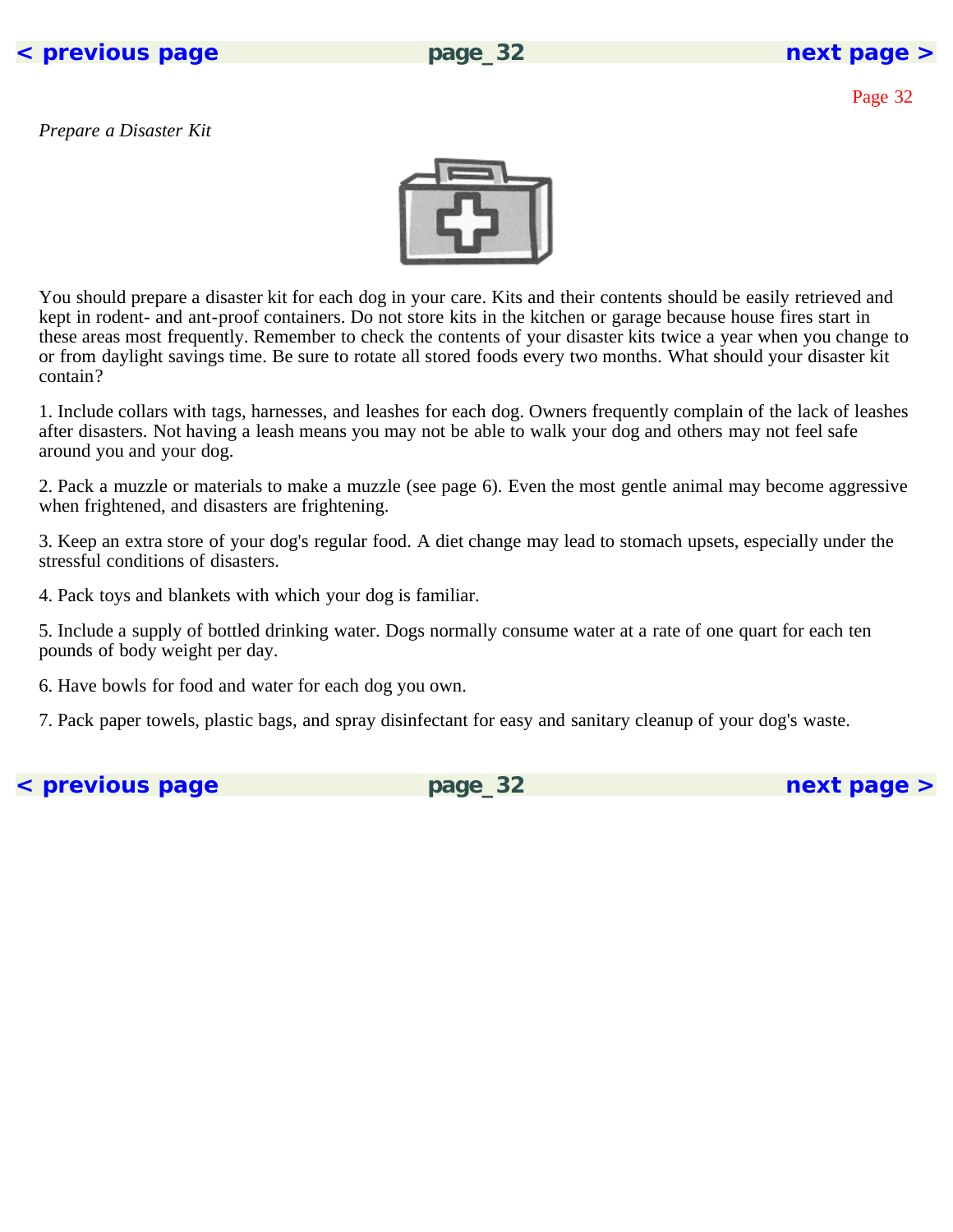## <span id="page-36-0"></span>**[< previous page](#page-35-0) page\_33 [next page >](#page-37-0)**

Page 33

8. Include a recent photo of your dog.

9. Pack a manual can opener.

10. Include quarters for use in public telephones.

11. If your dog requires regular medication, keep a current copy of your dog's prescription or extra supplies of its medication in your disaster-preparedness kit. Consult your veterinarian on this issue for his or her advice. Make sure to keep a listing so that you will know when to replace expired medications.

12. Make copies of your dog's vaccination, health, and ownership records and place them in your dog's disasterpreparedness kit. You might need to board your dogs. Boarding kennels will need these records.

13. Include some basic first-aid materials (see page 49). Useful items for a first-aid kit would include materials to treat minor wounds, to remove small foreign bodies, and to stop excessive bleeding.

*When Disaster Strikes*



1. Stay calm and assess the situation. By following the above guidelines, you will be prepared for what is about to happen.

2. Crate your dog immediately. Your dog may sense danger and want to hide, which will make it more difficult to find him and waste valuable time.

3. Be aware of your dog's temperament. In the commotion of a disaster, your dog may become anxious and could react by biting.

**[< previous page](#page-35-0) page\_33 [next page >](#page-37-0)**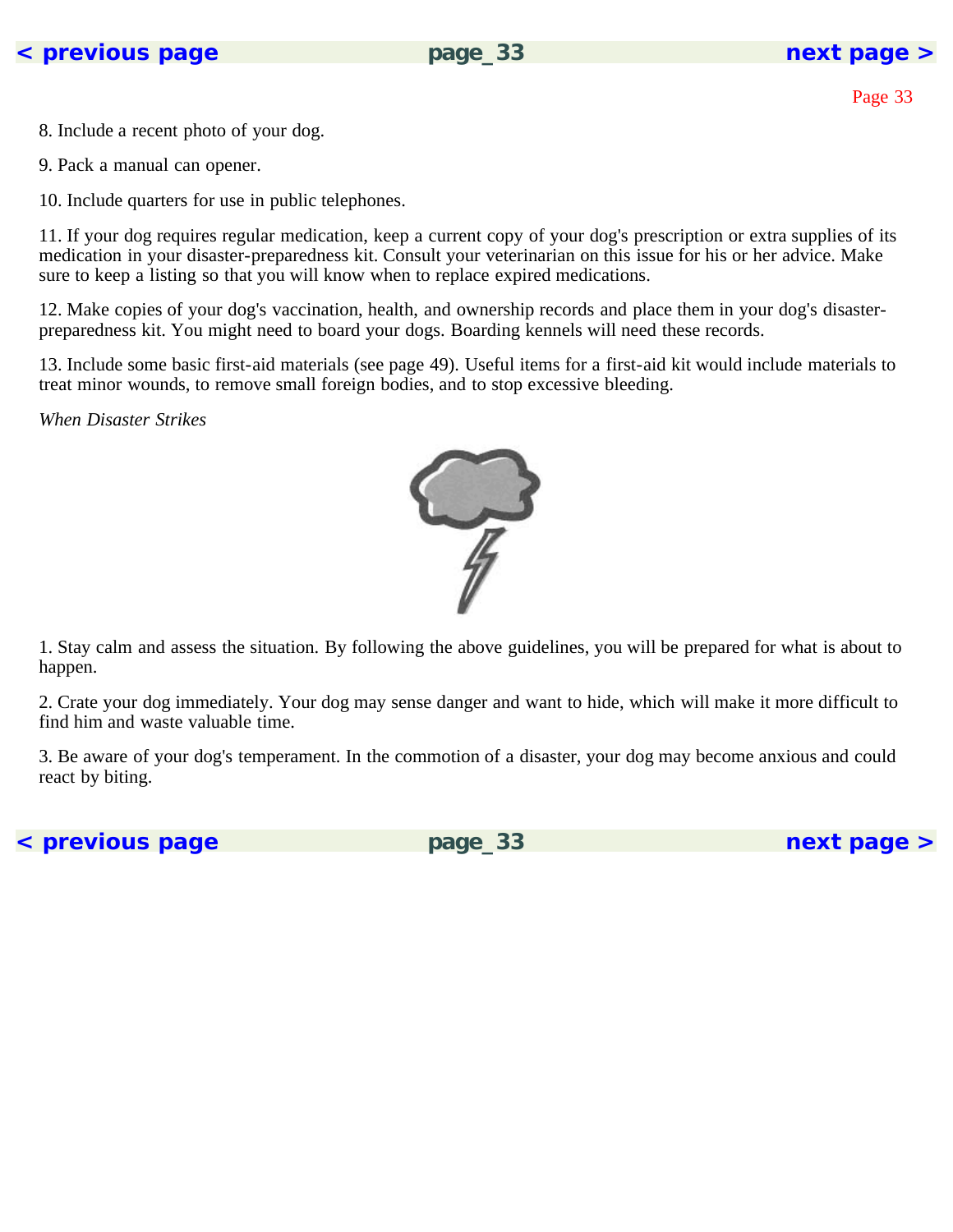<span id="page-37-0"></span>4. Listen to the Emergency Alert System (EAS) on your battery-operated radio for latest evacuation instructions. Be sure to listen for special arrangements for people with dogs. Follow official recommendations when you make evacuation decisions. (You might browse the EAS Web site*http://www.eas.net*at your convenience prior to a disaster to see what services are available.)

5. Never put yourself or others at risk. Do not attempt to rescue your dog if your life or health or that of others may be placed in danger.

### *Being Separated from Your Dog*

Some situationsfor example, a disaster is declared while you are at work or you may fall ill or be injured at workwill make it nearly impossible to evacuate your dog. Also, shelters may not be set up to deal with pets due to local public-health regulations. In rare circumstances, owners have had to leave their dogs behind as a last resort.

If you must leave your dog behind, follow these guidelines:

1. Choose a room in your house that can be easily cleaned, has few electrical outlets, and can be closed off. Bathrooms are an especially good choice.

2. Keep your dogs separated from other pets you need to leave behind.

3. Do not tie your dogs to posts, fences, trees, or other objects. Confining your dog in this way might lead to its death by drowning, burning, or being struck by heavy objects.

4. Do not let your dogs loose. Roaming dogs are a public health threat and are your responsibility in case they cause injury or other damage. During and after many disasters, animal control officers have no choice but to treat roaming dogs as strays. Once captured, the dogs are either put up for adoption or euthanized.

**[< previous page](#page-36-0) page\_34 [next page >](#page-38-0)**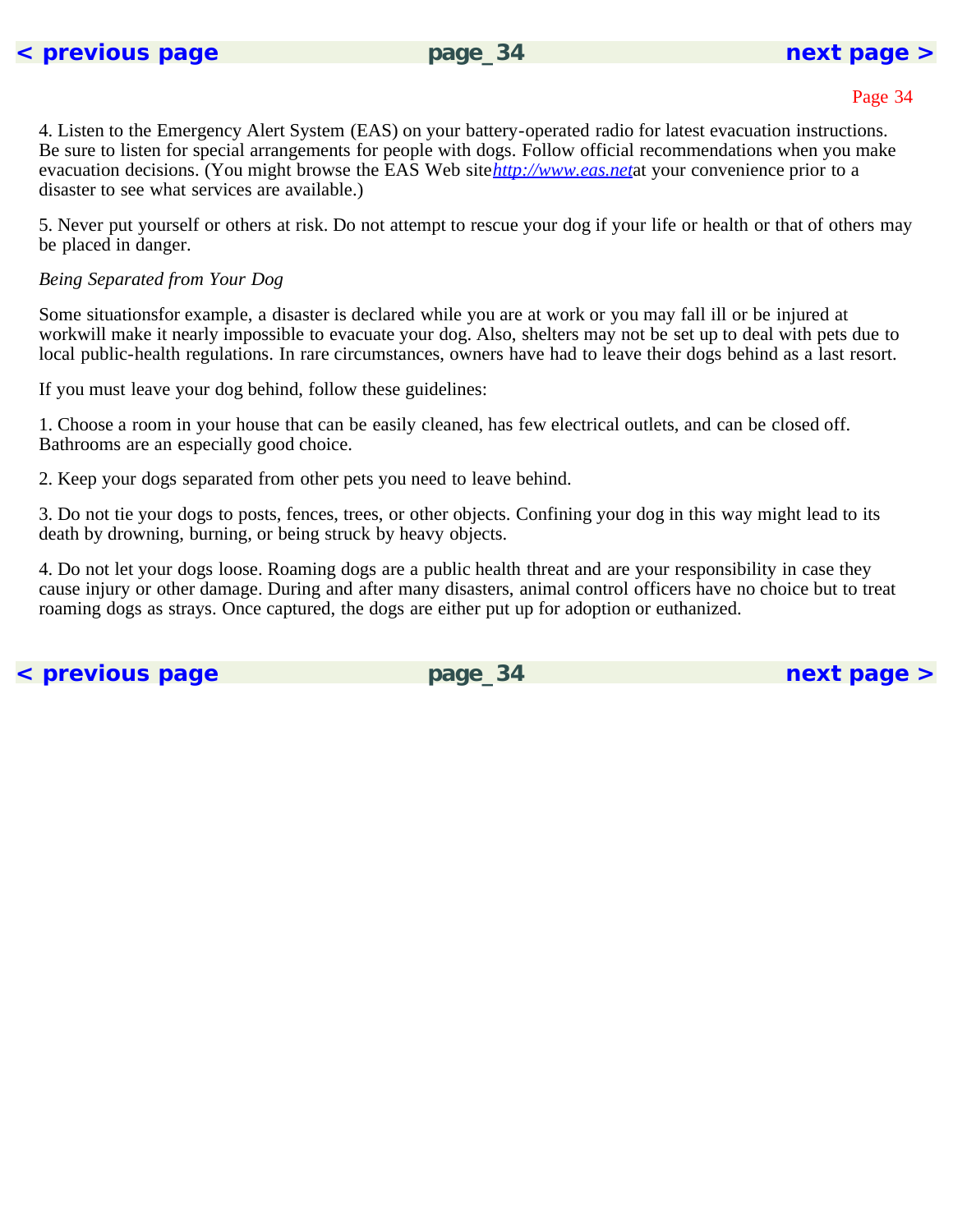<span id="page-38-0"></span>5. If possible, make arrangements with neighbors, family, or friends to care for your dog. Let them know in which room your dog is staying and how they can get in contact with you.

6. Do not leave unfamiliar foods and treats for your dog. He or she may overeat, which could lead to intestinal problems. Provide water in a heavy bowl that can't be tipped over. Be careful to close the lid on your toilet since the water supply might become contaminated.

7. Attach labels (that you prepared earlier) in a visible spot so that rescue workers will know that dogs are in the home. The labels should indicate how many dogs are in the home, the dogs' names, where they are, and where you can be contacted.

8. Post commands with which your dog is familiar, preferably in a location near the room where the dogs are staying.

9. If you've lost your dog, pay daily visits to local humane shelters, animal control facilities, veterinary offices, and kennels. A phone call is often not as effective as a personal visit. You can also post photos of your dog in several high-traffic areas. If your dog has a tattoo, microchip, or other permanent identification, your chances of finding your dog will be much greater. Collars and tags can easily be lost during a disaster.

*Recovering from a Disaster*

When a disaster has passed, it is not uncommon to find that once-familiar surroundings have been altered, sometimes severely. Since dogs rely on visual and olfactory (scent) clues to find their way around, they can become very disoriented. The following guidelines will help you and your dog through the recovery period:

**[< previous page](#page-37-0) page\_35 [next page >](#page-39-0)**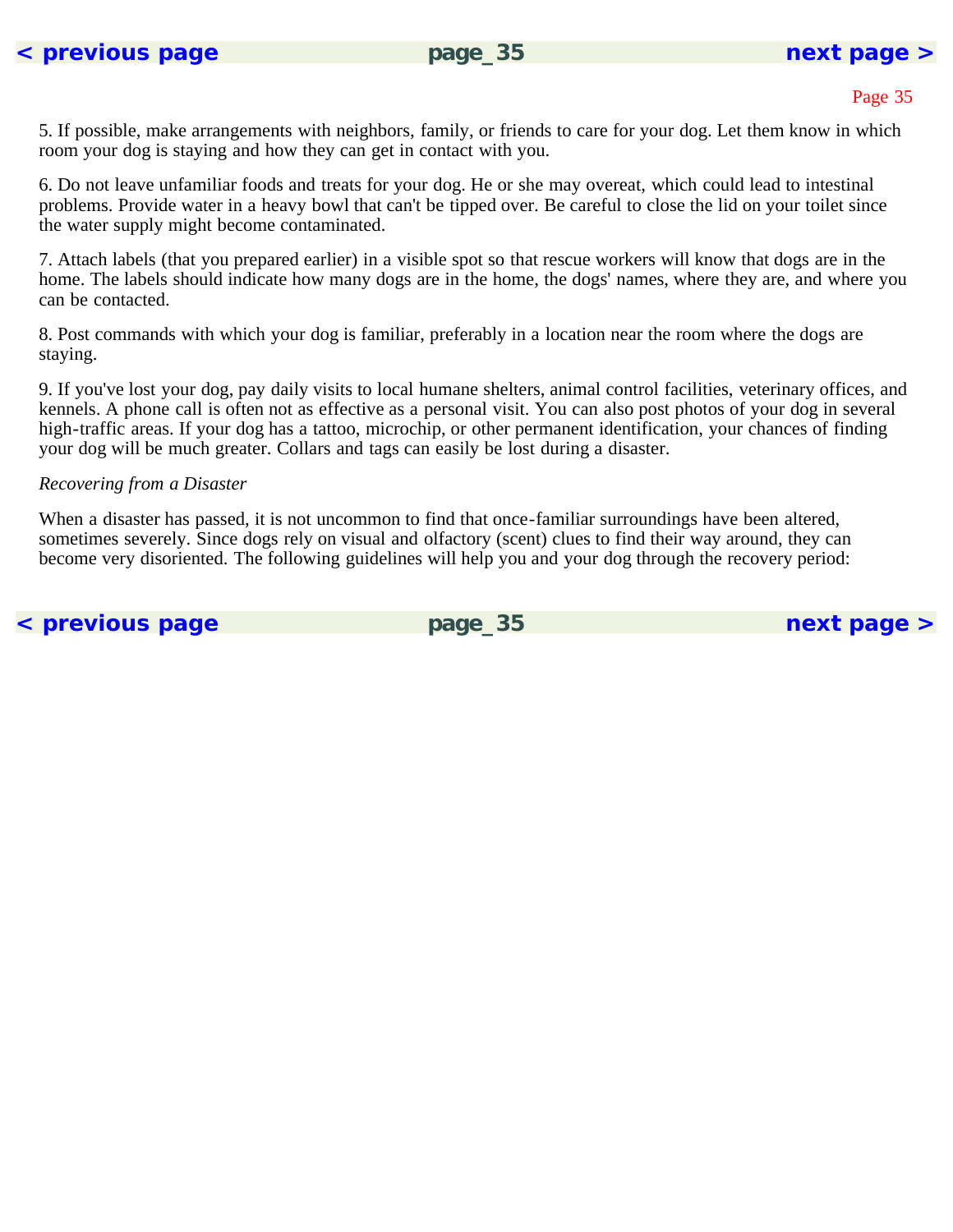<span id="page-39-0"></span>1. When bringing your dog into new surroundings, do not let it out of its crate until it is calm. Bring the crate to a closed-off room before opening the crate's door. Let your dog feel free to come out when it feels safe.

2. You should check your dog for any signs of injury or possible exposure to chemicals or other hazardous substances. If you are concerned about your dog's health, contact your veterinarian before you attempt to treat the problem.

3. Listen to the radio for instructions from Emergency Management personnel as to whether the environment is safe for you and your dog. Be careful when you let your dog out for the first few times. Familiar landmarks and scents may be gone. You should also be aware of other dangers, such as unleashed pets, bad water, storm debris, and downed power lines.

4. If your dog has been without food or water for more than a day, offer your dog only small amounts of food and water several times throughout the next few days. You should increase the volume to a normal amount during a two-to-four-day period. Do not let your dog drink tap water unless it has been declared safe for humans to drink, too.

5. Let your dog have plenty of uninterrupted sleep. If you still have your dog's favorite toys, encourage him or her to play. This will help to promote recovery from the stress and trauma of the disaster.

6. Avoid unfamiliar activities with your dog, such as bathing, excessive exercise, or using dietary supplements. Try to avoid diet changes and irregular feeding schedules. Do not allow your dog to swim in or drink from floodwaters.

**[< previous page](#page-38-0) page\_36 [next page >](#page-40-0)**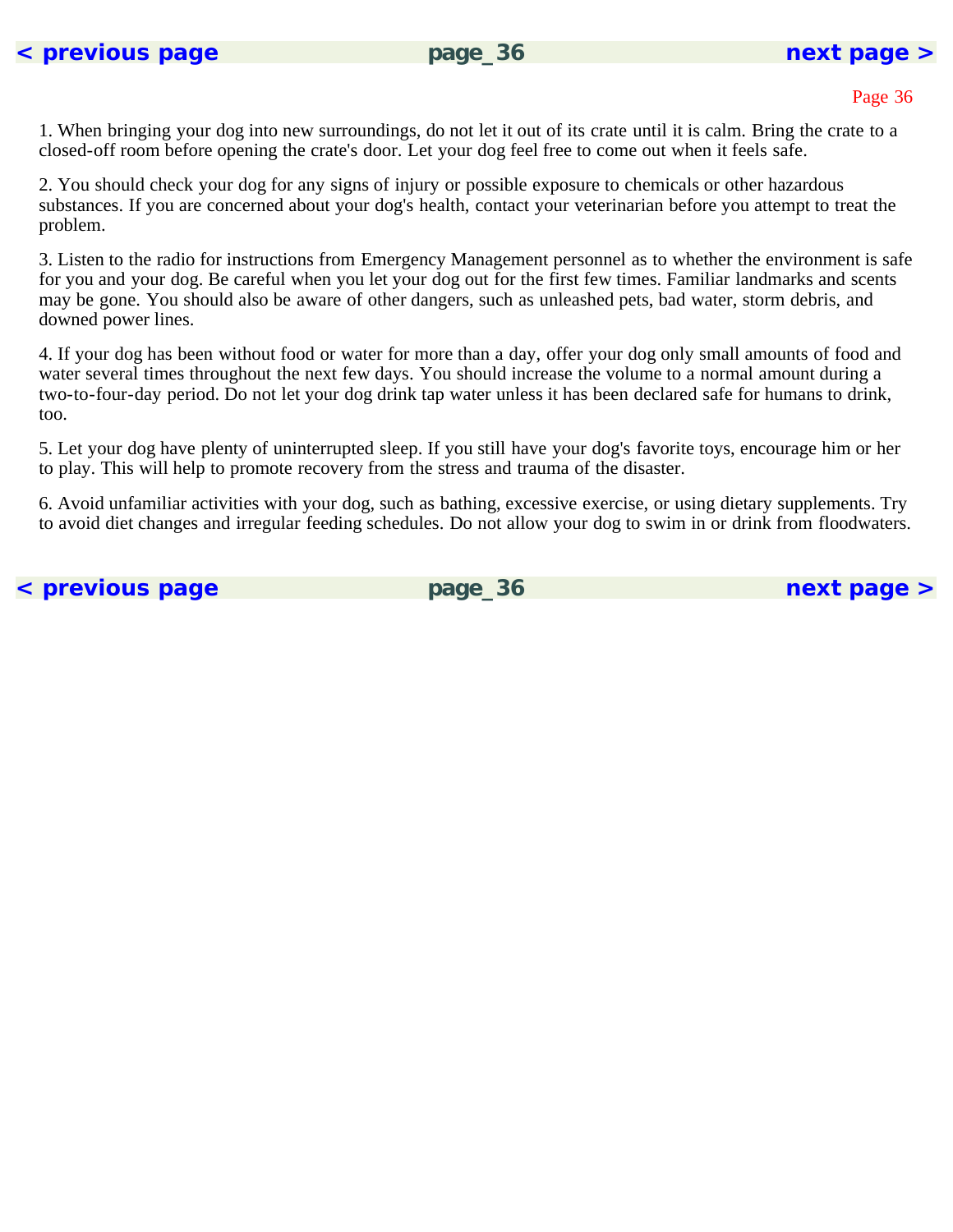<span id="page-40-0"></span>7. Share your experiences with friends and family. Encourage your children to describe their experiences. Talking about your experiences will help you deal with them and offers stress relief. If any of your family members experiences extreme stress, consider seeking professional counseling. Recovery from the stresses of a disaster is often faster when guided by experienced professionals.



**[< previous page](#page-39-0) page\_37 [next page >](#page-41-0)**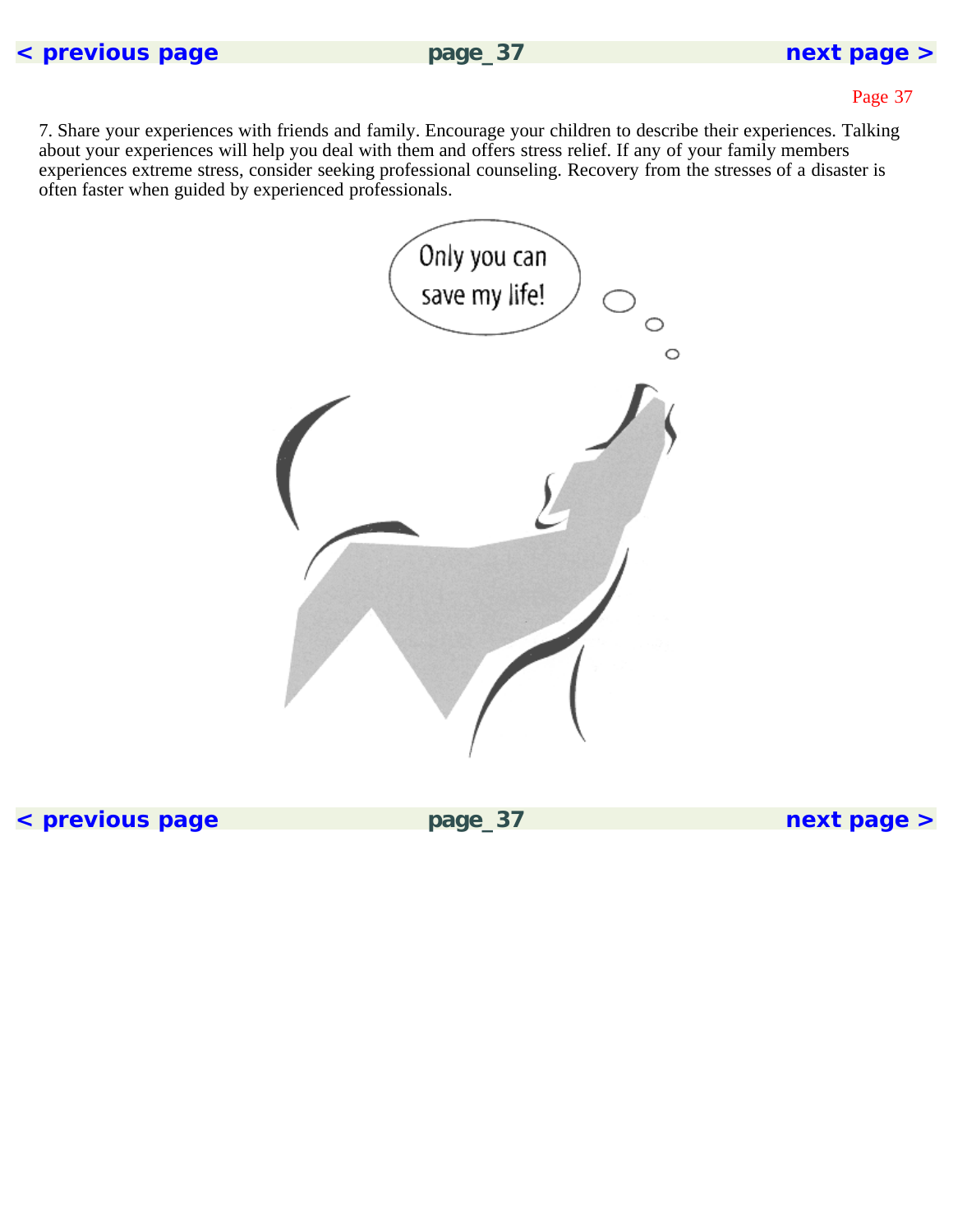<span id="page-41-0"></span>Specialty Help for Your Dog

The veterinary profession is organized in many ways similar to the human medical profession, with general practitioners and specialty practices. Most of the time your dog's health can be maintained by regular visits to your veterinarian, who is probably a general practitioner. However, if your dog has an unusual problem, your veterinarian will refer you to a veterinary specialist. The following contact addresses summarize which specialties may be of interest to you as a dog owner and may help you in selecting a specialist.

### *General Veterinary Practitioners*

Contacts for your state's Veterinary Medical Association can be obtained from telephone directories (usually in the state capital) or from the American Veterinary Medical Association.

*General Questions on Veterinary Care*

*American Veterinary Medical Association* 1931 North Meacham Road, Ste. 100 Schaumburg, IL 60173-4360 800.248.2862

*American Animal Hospital Association* PO Box 150899 Denver, CO 80215-0899 303.986.2800

**[< previous page](#page-40-0) page\_39 [next page >](#page-42-0)**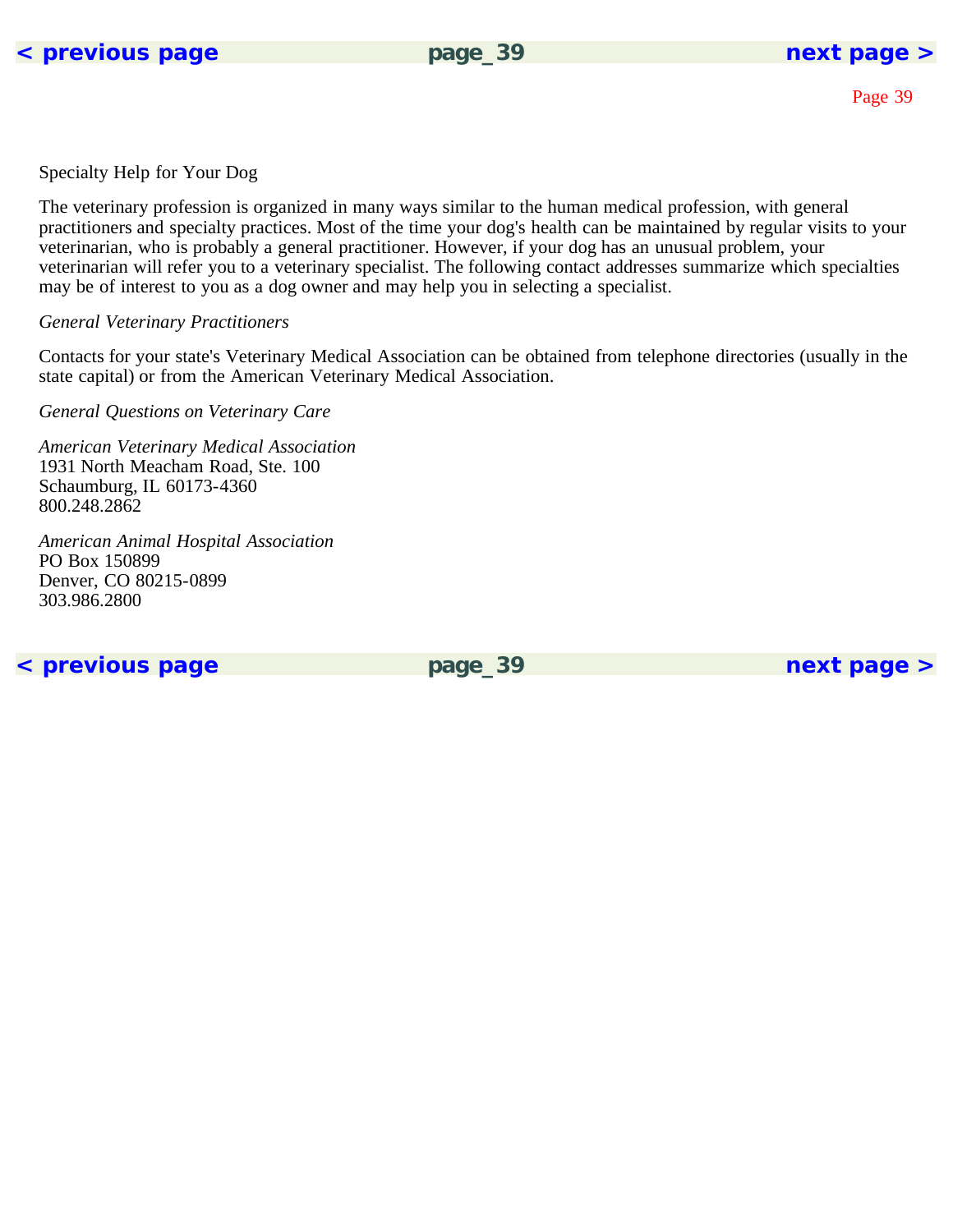### <span id="page-42-0"></span>**[< previous page](#page-41-0) page\_40 [next page >](#page-43-0)**

Page 40

### *Specialty Veterinary Disciplines*

Many states have schools or colleges of veterinary medicine at a university. These usually employ a variety of veterinary specialists.

*Behavioral Problems*

*American College of Veterinary Behaviorists* College of Veterinary Medicine University of Georgia Athens, GA 30602 706.542.8343

*Skin Problems*

*American College of Veterinary Dermatology* 2122 Worthingwoods Blvd. Powell, OH 43065 614.292.7105

*Emergency Medical Care*

*American College of Veterinary Emergency and Critical Care* School of Veterinary Medicine Tufts University 200 Westboro Road North Grafton, MA 01536 508.839.7950

*Veterinary Emergency and Critical Care Society* Auburn University Dept. of Small Animal Medicine Auburn, AL 36849 334.844.4690

**[< previous page](#page-41-0) page\_40 [next page >](#page-43-0)**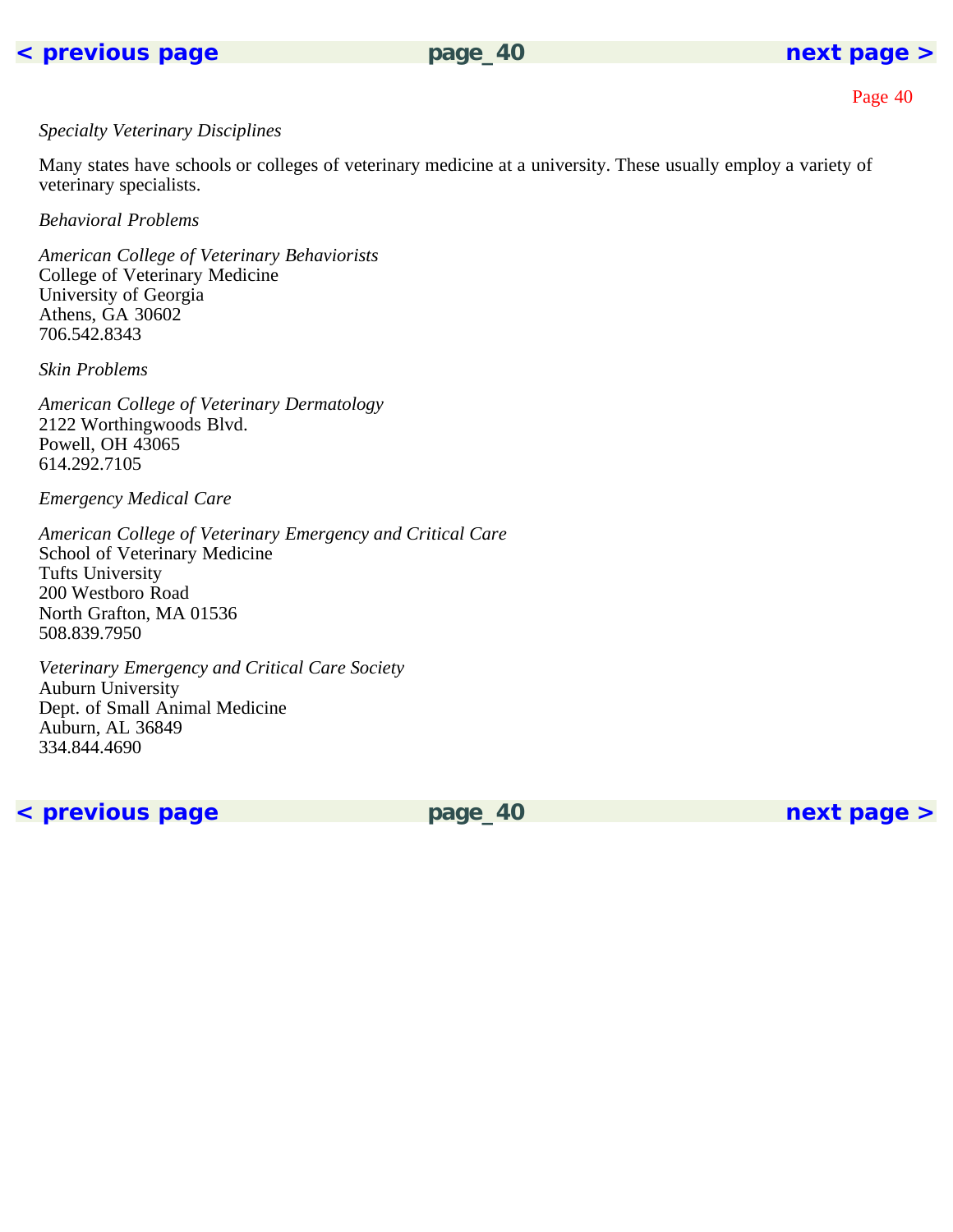### <span id="page-43-0"></span>**[< previous page](#page-42-0) page\_41 [next page >](#page-44-0)**

Page 41

*American College of Veterinary Internal Medicine* 7175 West Jefferson Ave., Ste. 2125 Lakewood, CO 80235-2320 303.980.7136

*Nutritional and Dietary Consultations*

*American College of Veterinary Nutrition* College of Veterinary Medicine Dept. of Small Animal Medicine and Surgery Texas A & M University College Station, TX 77843-4474

*Eye Problems*

*American College of Veterinary Ophthalmologists* Dept. of Veterinary Clinical Sciences Louisiana State University Baton Rouge, LA 70803 504.346.3333

*Specialty Surgical Procedures*

*American College of Veterinary Surgeons* 4340 East West Highway, #401 Bethesda, MD 20814-4411 301.718.6504

*Teeth Problems*

*American Veterinary Dental College* Dept. of Surgical and Radiological Sciences School of Veterinary Medicine Davis, CA 95616 916.754.8254

**[< previous page](#page-42-0) page\_41 [next page >](#page-44-0)**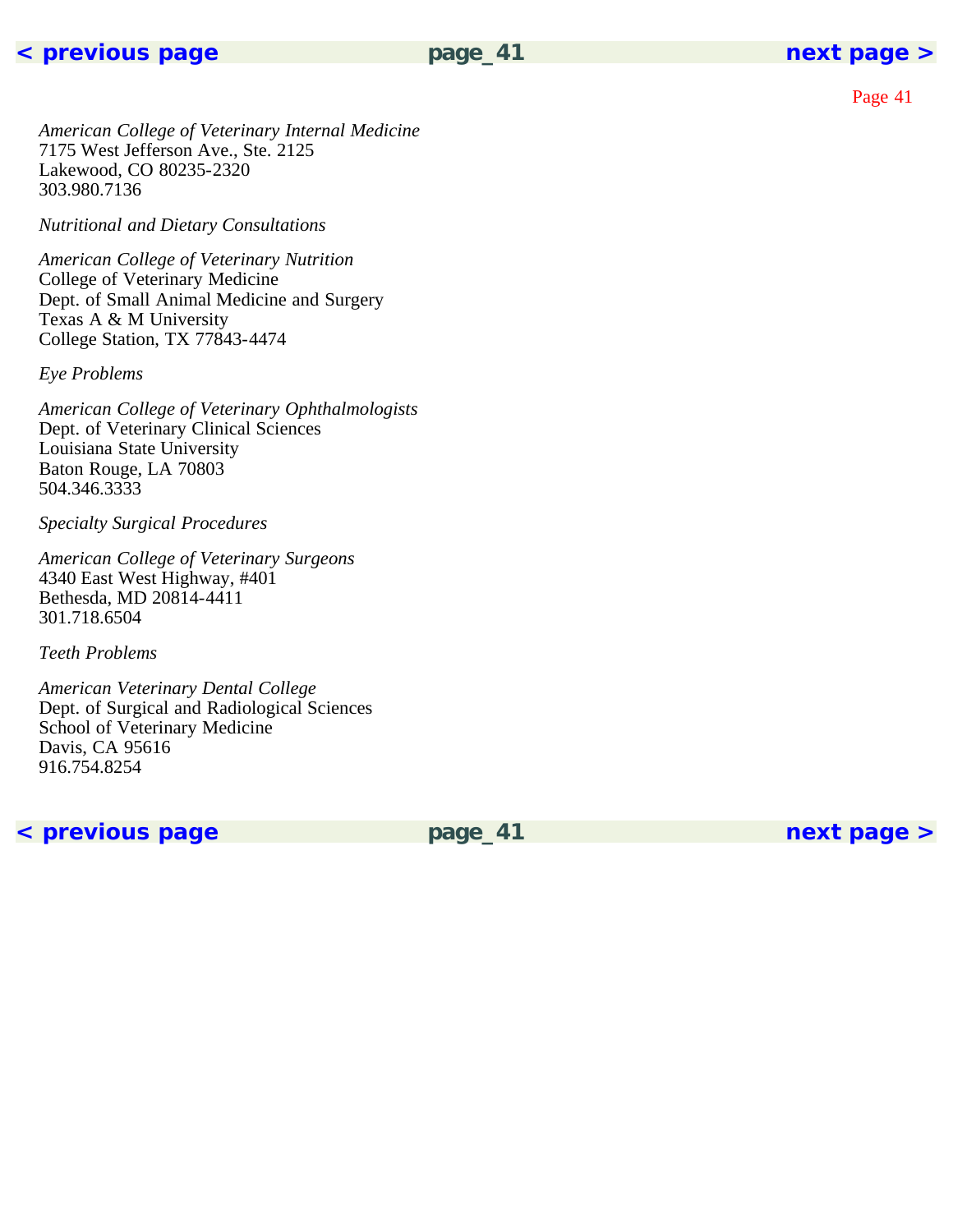### <span id="page-44-0"></span>**[< previous page](#page-43-0) page\_42 [next page >](#page-45-0)**

Page 42

### *Poisoning*

*National Animal Poison Control Center* University of Illinois College of Veterinary Medicine 2001 South Lincoln Urbana, IL 61801 900.680.0000 (24-hour hotline for fee) 800.548.2423 (consultations for fee)

*Canine and Breed Associations*

*American Boarding Kennels Association* 4575 Galley Road, Ste. 400A Colorado Springs, CO 80913 719.591.1113

*American Kennel Club* 51 Madison Avenue New York, NY 10010 212.696.8200

*Information on the Care of Animals in Disasters*

*Animals in Disasters, Independent Study Courses (free*) Module A (15-010): Awareness and Preparedness Module B (15-011): Community Planning Federal Emergency Management Agency EMI - Independent Study Program 16825 South Seton Avenue Emmitsburg, MD 21727-9986

*American Humane Association* 63 Inverness Drive East Englewood, CO 80112-5117 303.792.9900

**[< previous page](#page-43-0) page\_42 [next page >](#page-45-0)**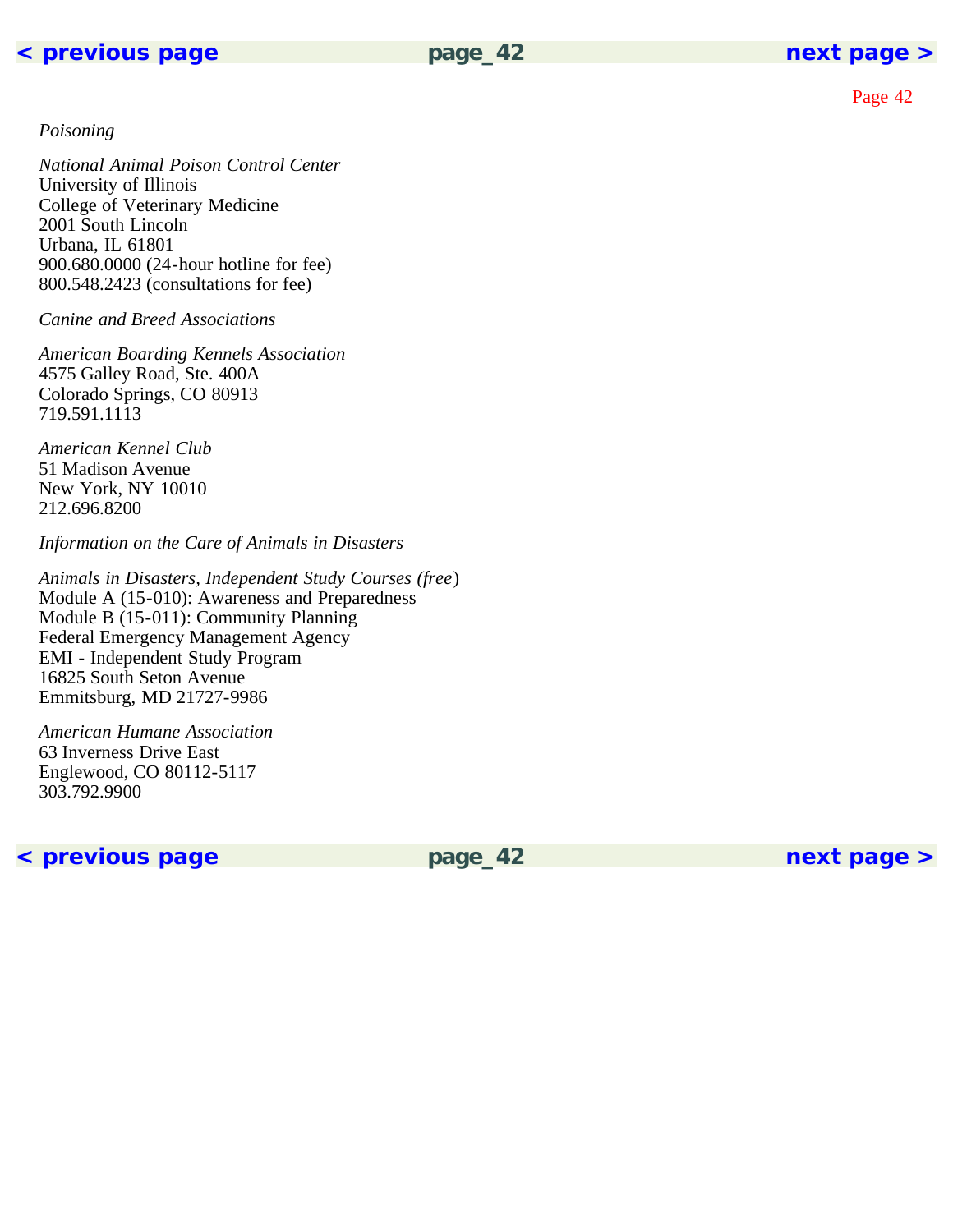### <span id="page-45-0"></span>**[< previous page](#page-44-0) page\_43 [next page >](#page-46-0)**

*Humane Society of the United States* 2100 L Street, NW Washington, DC 20037 202.452.1100

*United Animals Nation* 2233 Benton Street Santa Clara, CA 95050 408.984.6702

*American Academy on Veterinary Disaster Medicine* 3910 Morehouse Road West Lafayette, IN 47906-5409 765.463.4493

*American Red Cross* Attn: Public Inquiry Office 6th floor 8111 Gatehouse Road Falls Church, VA 22042 (or contact your local American Red Cross office)

**[< previous page](#page-44-0) page\_43 [next page >](#page-46-0)**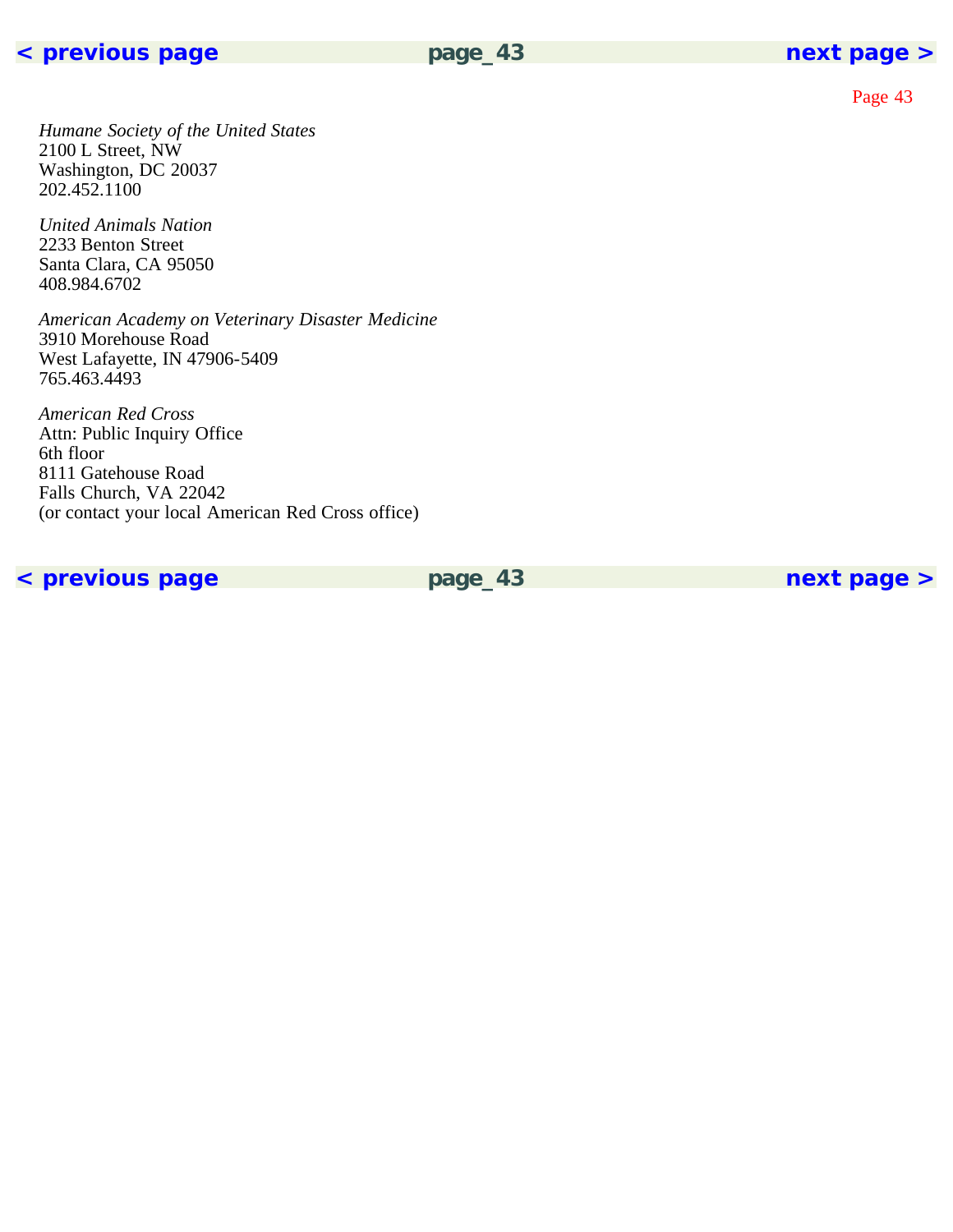<span id="page-46-0"></span>**[< previous page](#page-45-0) page\_45 [next page >](#page-47-0)**

Page 45

Checklist

Check off the Items You Have Prepared

|  | date |                                                                                                          |
|--|------|----------------------------------------------------------------------------------------------------------|
|  |      | The name, address, and contact phone<br>number of the friends or family you<br>will be staying with      |
|  |      | The name, address, and contact phone<br>number of the friends or family your<br>dog will be staying with |
|  |      | A list of hotels, motels, boarding<br>kennels, and veterinarians who will<br>accept dogs                 |
|  |      | Detailed instructions for animal care<br>and rescue workers                                              |
|  |      | Out-of-state telephone contact                                                                           |
|  |      | A crate and suitable bedding                                                                             |
|  |      | Disaster kit                                                                                             |
|  |      | Leash                                                                                                    |
|  |      | Collar                                                                                                   |
|  |      | Identification tags                                                                                      |

**[< previous page](#page-45-0) page\_45 [next page >](#page-47-0)**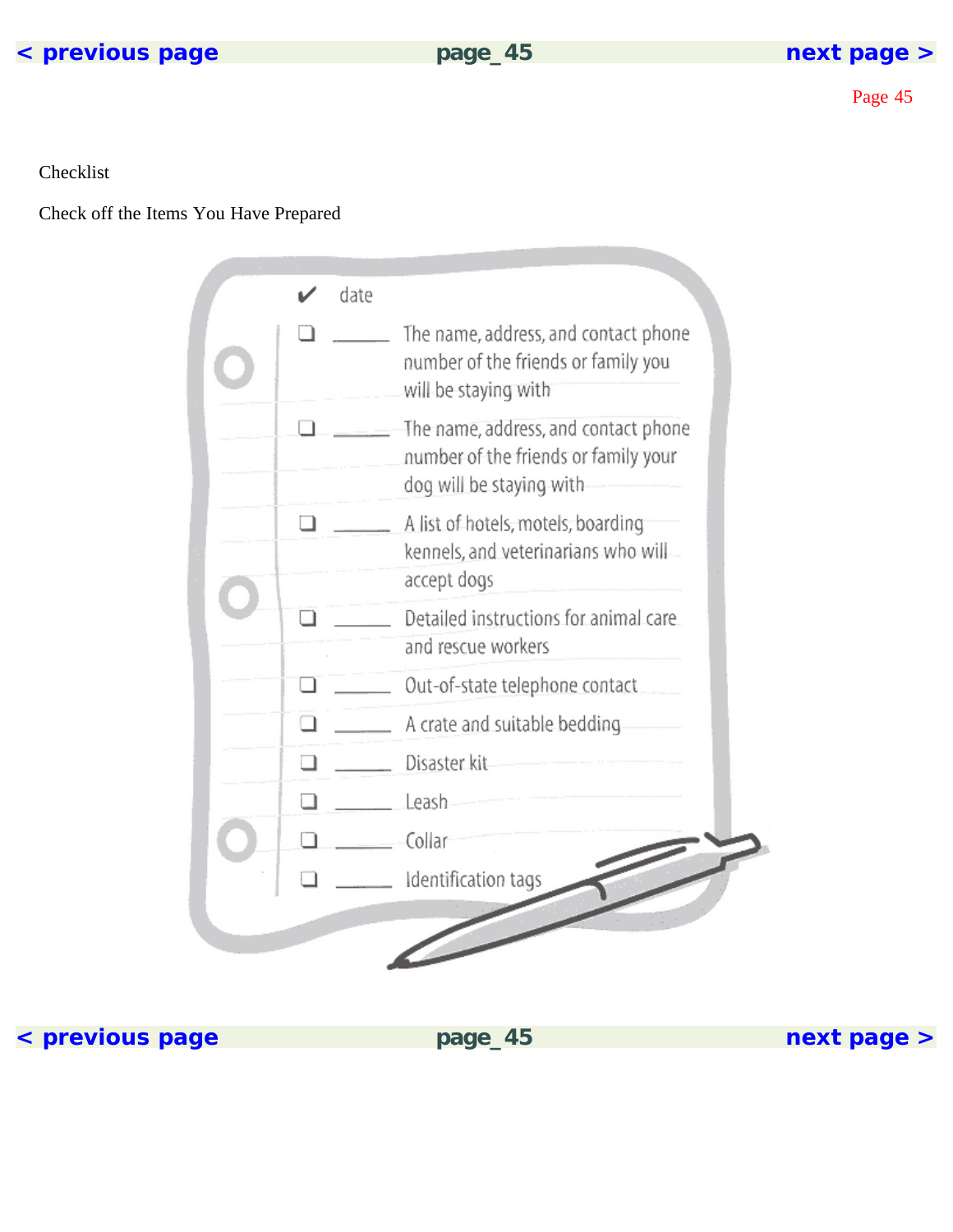Page 46

<span id="page-47-0"></span>

**[< previous page](#page-46-0) page\_46 [next page >](#page-48-0)**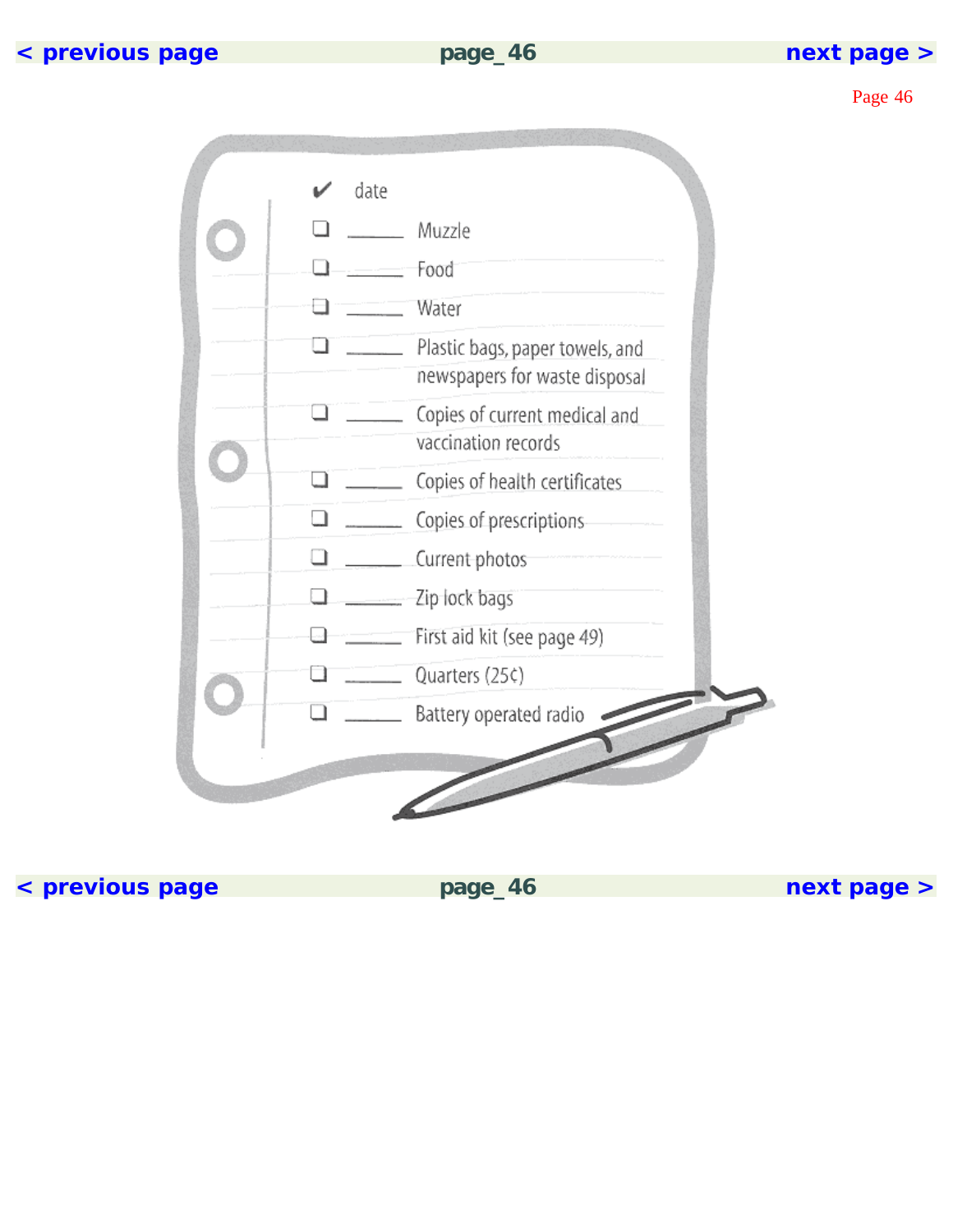<span id="page-48-0"></span>Your Dog's Vital Signs

If you are not familiar with how to gather this information, we recommend that you consult your veterinarian. The many breeds and sizes of dogs also mean that there is a large range of normal values for dogs. Therefore, collecting and interpreting the normal vital signs of your dog should be demonstrated by a professional. The following information is useful:

| Description (breed colors, distinguishing marks) |
|--------------------------------------------------|
| Normal adult weight                              |
| Normal resting respiration rate                  |
| Normal capillary refill time                     |
|                                                  |

**[< previous page](#page-47-0) page\_47 [next page >](#page-49-0)**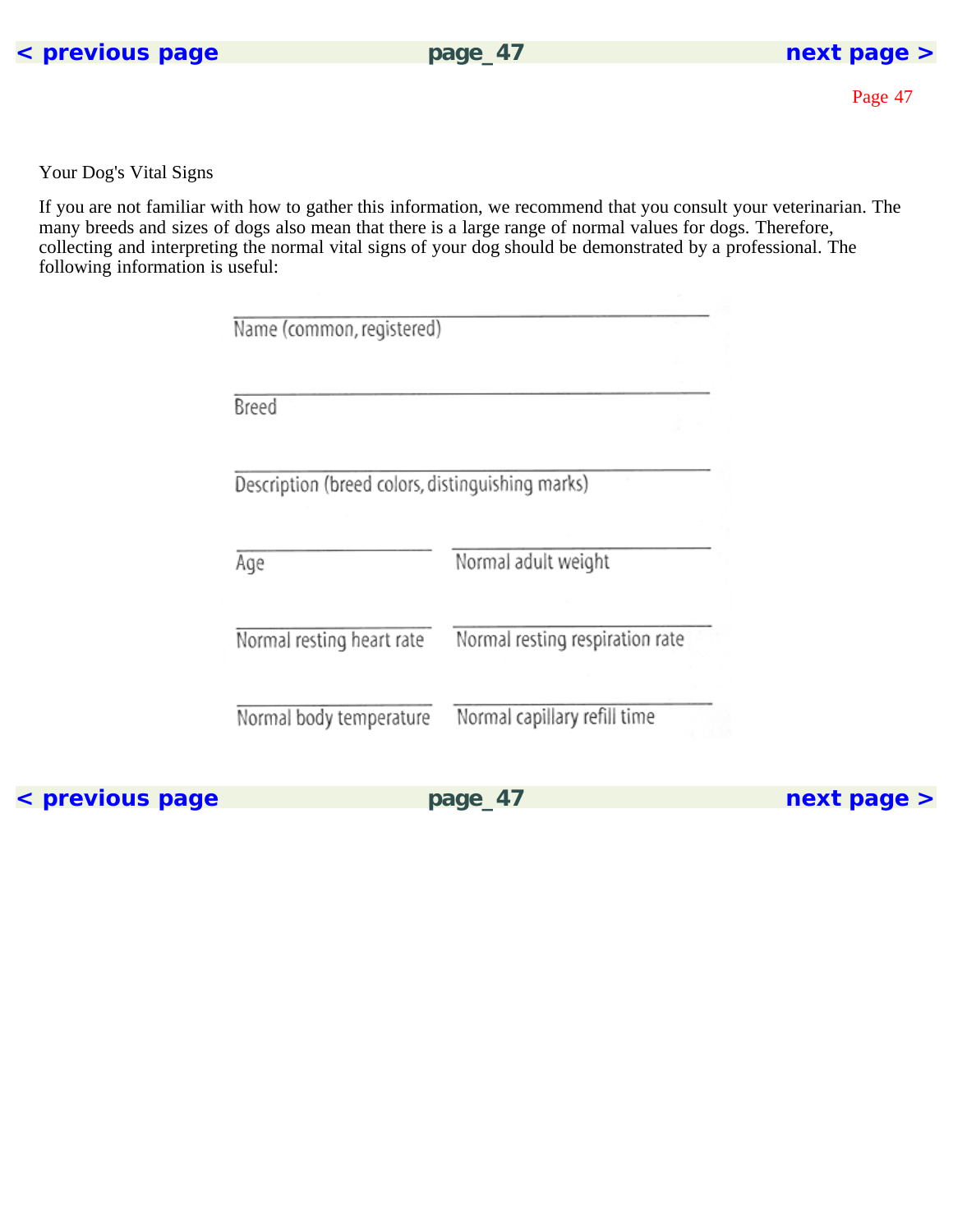<span id="page-49-0"></span>Hydration status

Normal demeanor

Regular diet (brand, amount, how often fed)

Regular exercise schedule

Regular veterinarian

**[< previous page](#page-48-0) page\_48 [next page >](#page-50-0)**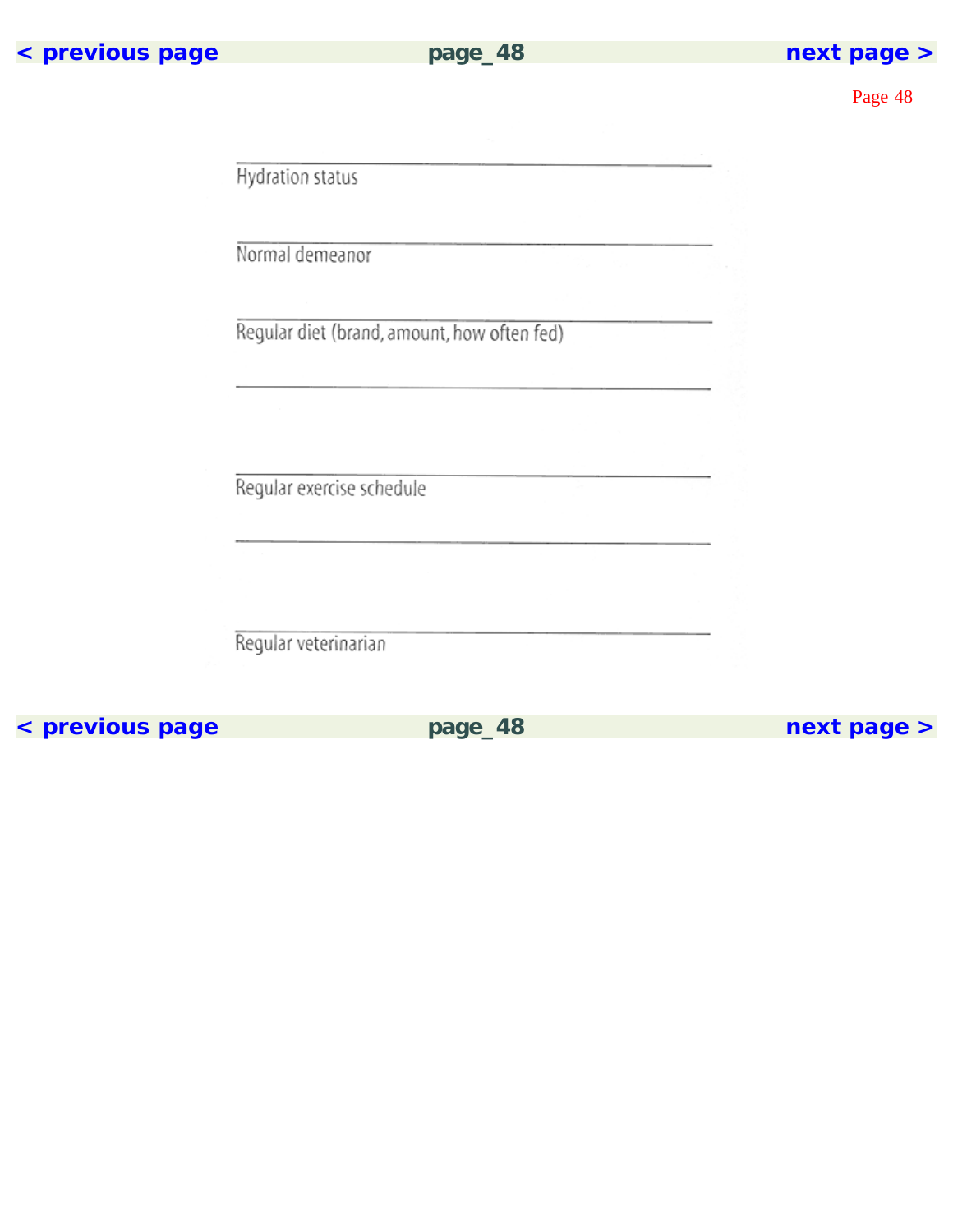<span id="page-50-0"></span>**[< previous page](#page-49-0) page\_49 [next page >](#page-51-0)**



First Aid Kit Checklist

You Should Only Include Material That You Know How to Use Properly and Safely

| Cotton wool<br>┒                        |
|-----------------------------------------|
| Gauze bandage<br>┘                      |
| Vet Wrap                                |
| 1-inch adhesive tape<br>$\Box$          |
| -Gauze pads<br>$\overline{\phantom{a}}$ |
| Scissors<br>$\Box$                      |
| Forceps (tweezers)<br>❏                 |
| Antiseptic solution<br>$\Box$           |
| Clippers                                |
| Thermometer                             |
| Latex gloves                            |
| -lce pack<br>❏                          |
| Saline solution                         |
|                                         |

**[< previous page](#page-49-0) page\_49 [next page >](#page-51-0)**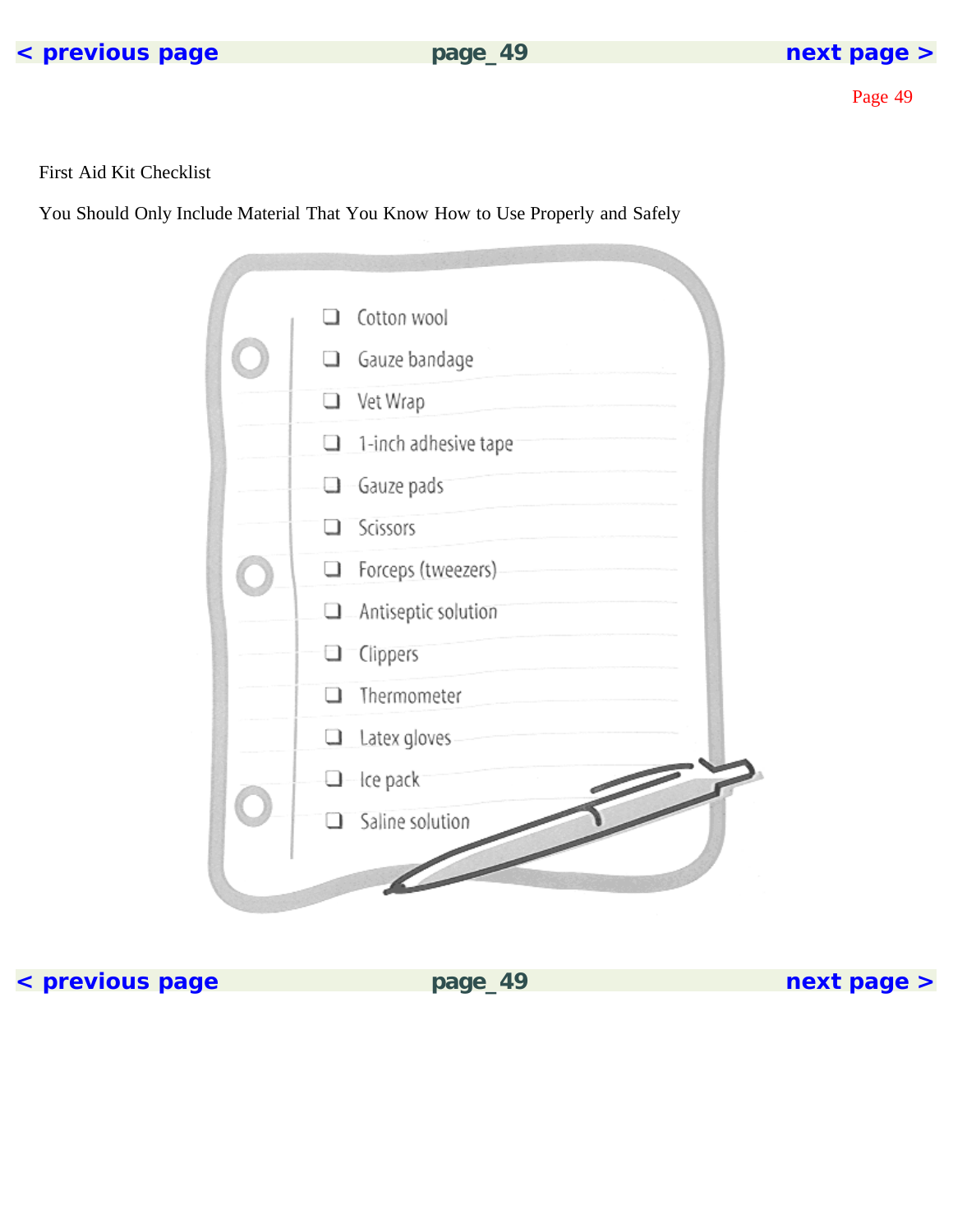# <span id="page-51-0"></span>**[< previous page](#page-50-0) page\_50 [next page >](#page-52-0)**

Commands That Your Dog Recognizes

Describe spoken instructions and the hand and body motions you use for the following commands.

To Make My Dog Sit

| Spoken instruction | Hand and body motions |  |
|--------------------|-----------------------|--|
|                    |                       |  |
|                    |                       |  |

To Make My Dog Remain Where It Is

| Spoken instruction | Hand and body motions |
|--------------------|-----------------------|
|                    |                       |
|                    |                       |
|                    |                       |
|                    |                       |

| <b>&lt; previous page</b> | page_50 | $next$ page $>$ |
|---------------------------|---------|-----------------|
|---------------------------|---------|-----------------|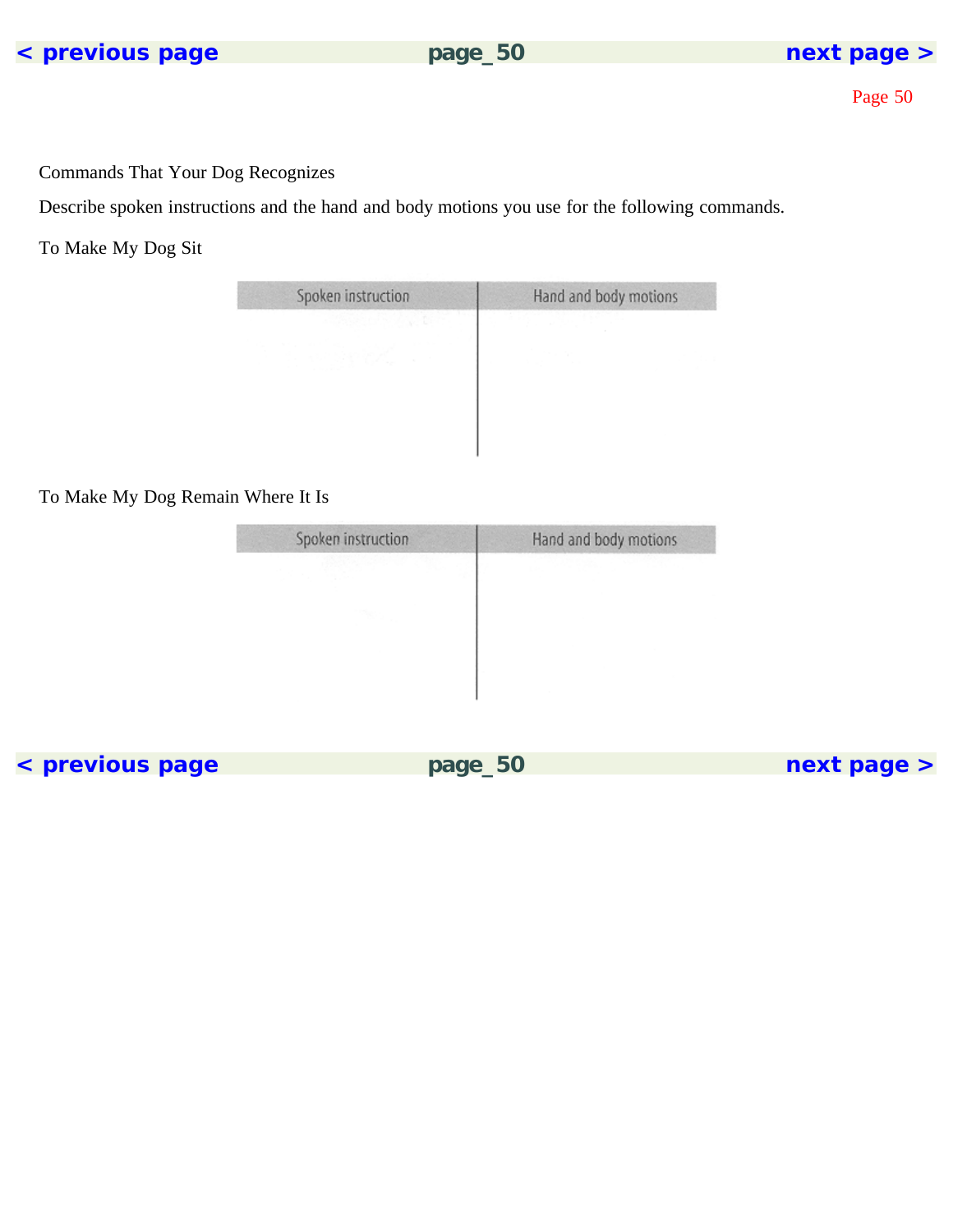# <span id="page-52-0"></span>**[< previous page](#page-51-0) page\_51 [next page >](#page-53-0)**

Page 51

### To Make My Dog Lie Down

| Spoken instruction | Hand and body motions |
|--------------------|-----------------------|
|                    |                       |
|                    |                       |
|                    |                       |
|                    |                       |
|                    |                       |
|                    |                       |
|                    |                       |

### To Make My Dog Come to Me

| Spoken instruction | Hand and body motions |
|--------------------|-----------------------|
|                    |                       |
|                    |                       |
|                    |                       |
|                    |                       |
|                    |                       |

To Make My Dog Stop Doing an Activity

B

| Spoken instruction | Hand and body motions |
|--------------------|-----------------------|
|                    |                       |
|                    |                       |
|                    |                       |
|                    |                       |
|                    |                       |

**[< previous page](#page-51-0) page\_51 [next page >](#page-53-0)**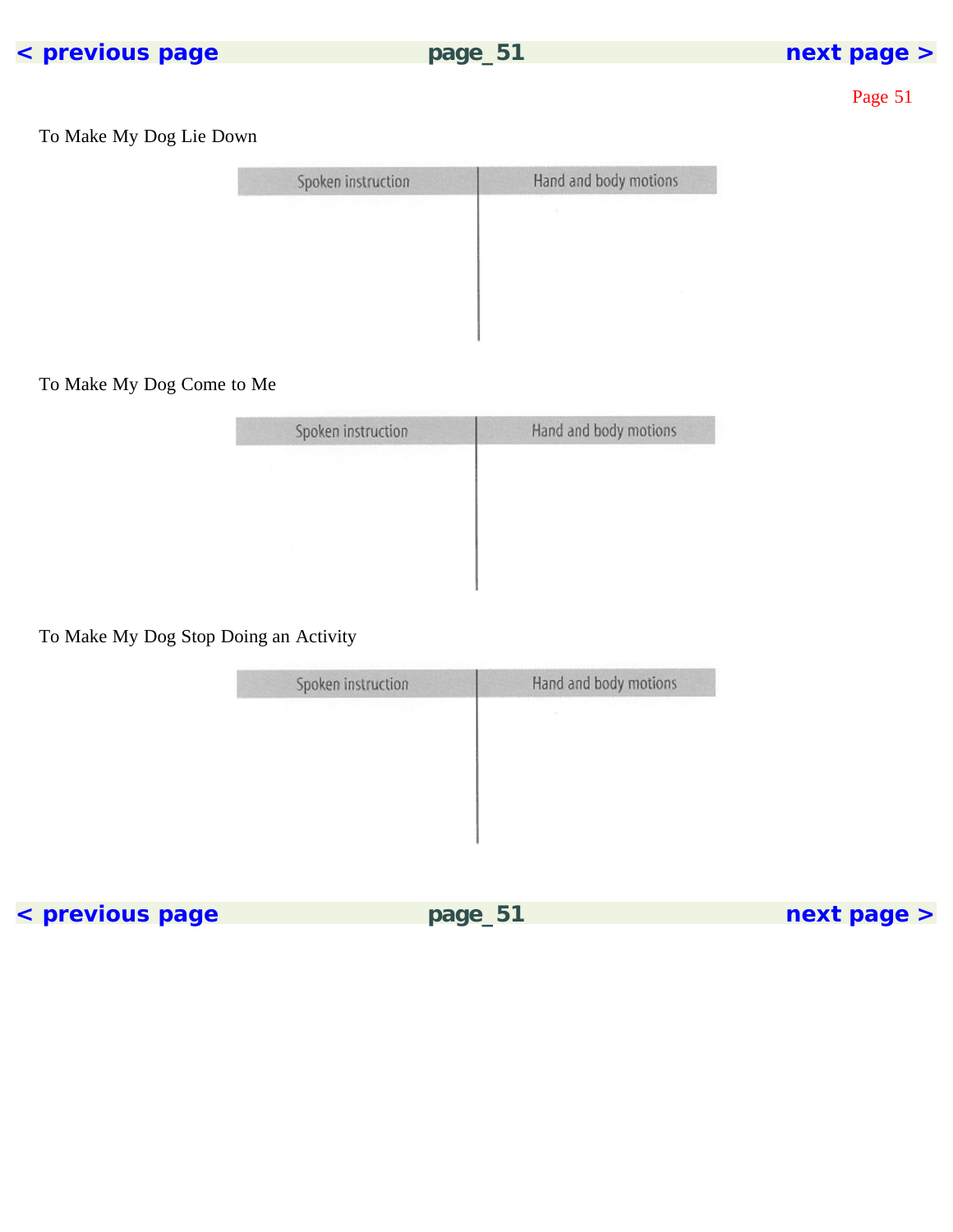<span id="page-53-0"></span>**[< previous page](#page-52-0) page\_53 [next page >](#page-54-0)**

Rover Asks for Your Help

Money donated to the National Association of Search and Rescue contributes to research and service programs that enhance the care of animals in disasters and to locate lost and trapped victims.

|                                                                                                                                                              | Enclosed is a donation for the following amount (please check): |                 |  |
|--------------------------------------------------------------------------------------------------------------------------------------------------------------|-----------------------------------------------------------------|-----------------|--|
|                                                                                                                                                              | $\square$ \$10                                                  | $\square$ \$100 |  |
|                                                                                                                                                              | $\square$ \$50                                                  |                 |  |
| Send all donations to:                                                                                                                                       |                                                                 |                 |  |
| National Association of Search and Rescue<br>4500 Southgate Place, Suite 100<br>Chantilly, VA 20151-1714<br>Telephone: (703) 222-6277<br>FAX: (703) 222-6283 |                                                                 |                 |  |
| Email Information: info@nasar.org                                                                                                                            |                                                                 |                 |  |

and specify that your donation is to support NASAR programs that are active in disasters.

**[< previous page](#page-52-0) page\_53 [next page >](#page-54-0)**

http://www.nasar.org/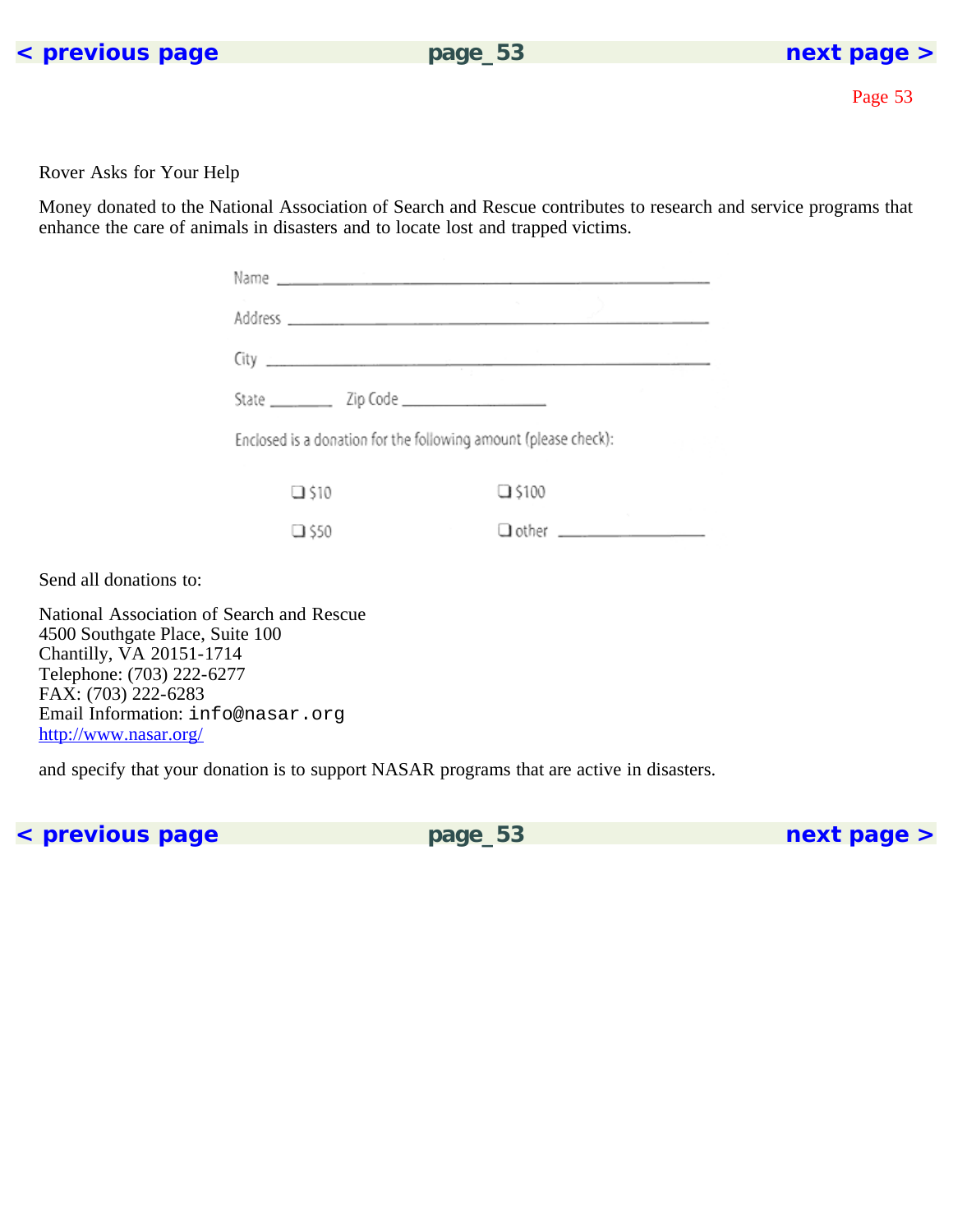### <span id="page-54-0"></span>**[< previous page](#page-53-0) page\_55 [next page >](#page-56-0)**

Page 55

Books of Related Interest

Between Pets and People *The Importance of Animal Companionship*

*by Alan Beck and Aaron Katcher foreword by Elizabeth Marshall Thomas*

This revised edition, with additional data, case studies, and an expanded reference sectionincluding Internet resourcesanalyzes the surprisingly complex relationships we have with our pets. This book emphasizes an important lessonwe should accept ourselves and others in the uncrucial way that pets accept us and come to terms with our own animal nature.

''Their interpretations may startle readers. . . . Clearly, humans need companion animals, and this book tells us why." Publishers Weekly

> Between The Unpercance of Pets and Aftered Companionship People Rowleyd Edition Alan Beck & Aaron Katcher with a foreword by Elizabeth Marshall Thomas

1996 336 Pages ISBN 1-55753-077-7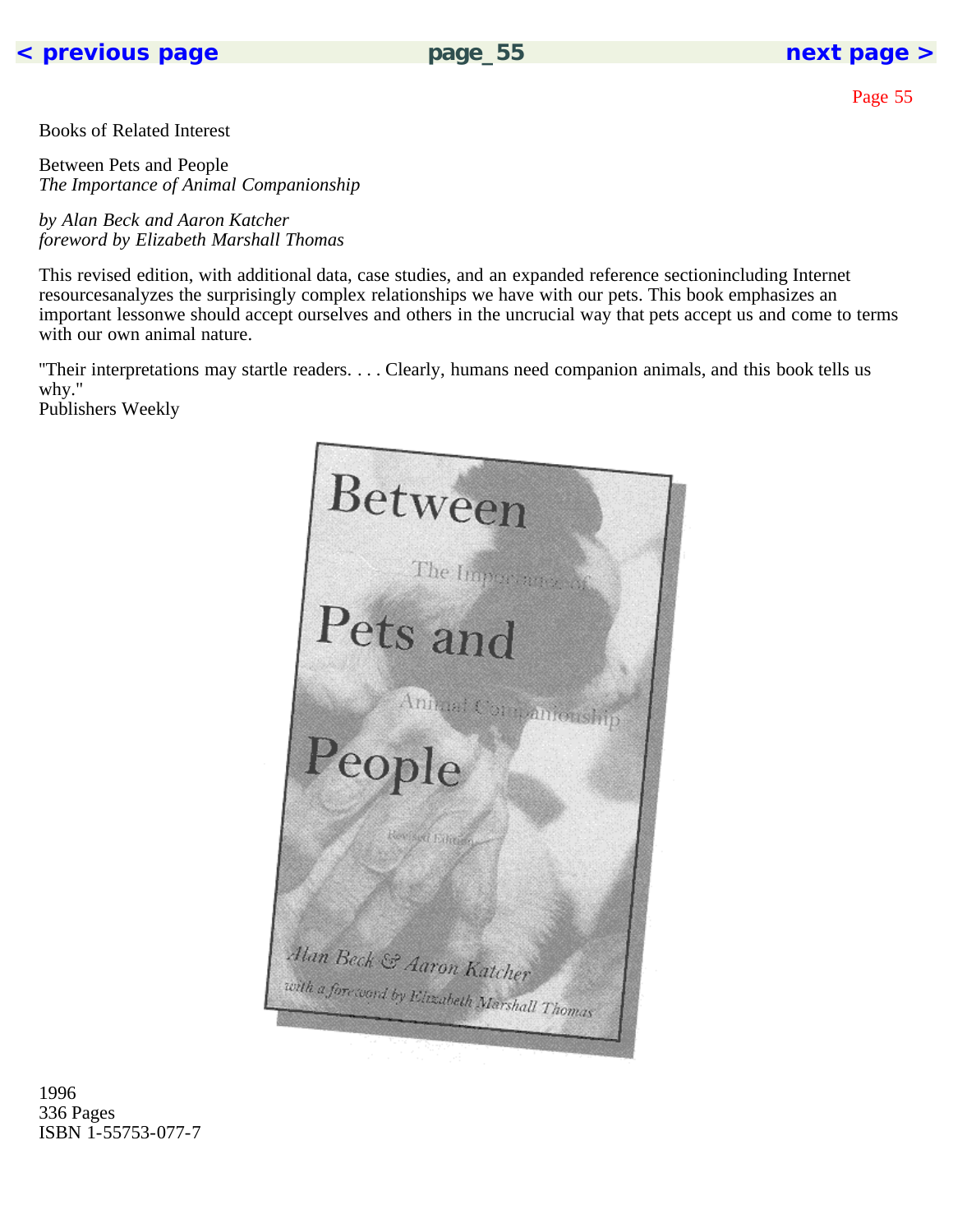Published by<br>**Purdue University Press** 



**[< previous page](#page-53-0) page\_55 [next page >](#page-56-0)**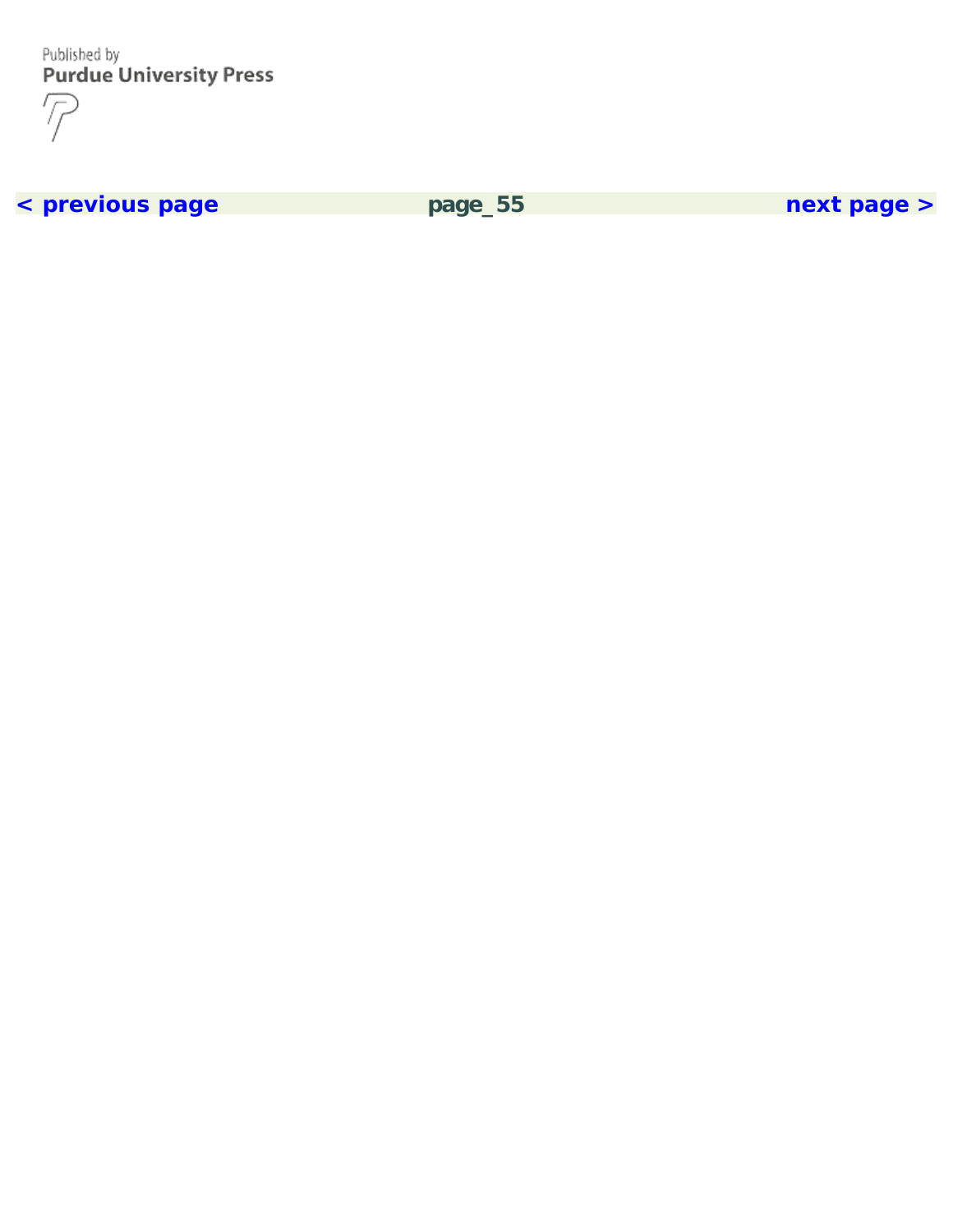## <span id="page-56-0"></span>**[< previous page](#page-54-0) page\_57**

Books of Related Interest

Veterinary Medical School Admission Requirements in the United States and Canada

*compiled by the Association of American Veterinary Medical Colleges*

This compact volume, which is updated annually, gives a general overview of the application process, including detailed information on the Veterinary Medical Colleges Application Service and residency requirements. Each of the thirty-one veterinary medical schools in the United States and Canada provides information about campuses, deadlines, specific prerequisites, expenses, and special programs. Extensive tables provide data on veterinary medical applications and acceptances over the last nineteen years.



1998 Edition for 1999 Matriculation 184 Pages ISBN 1-55753-132-3

Page 57